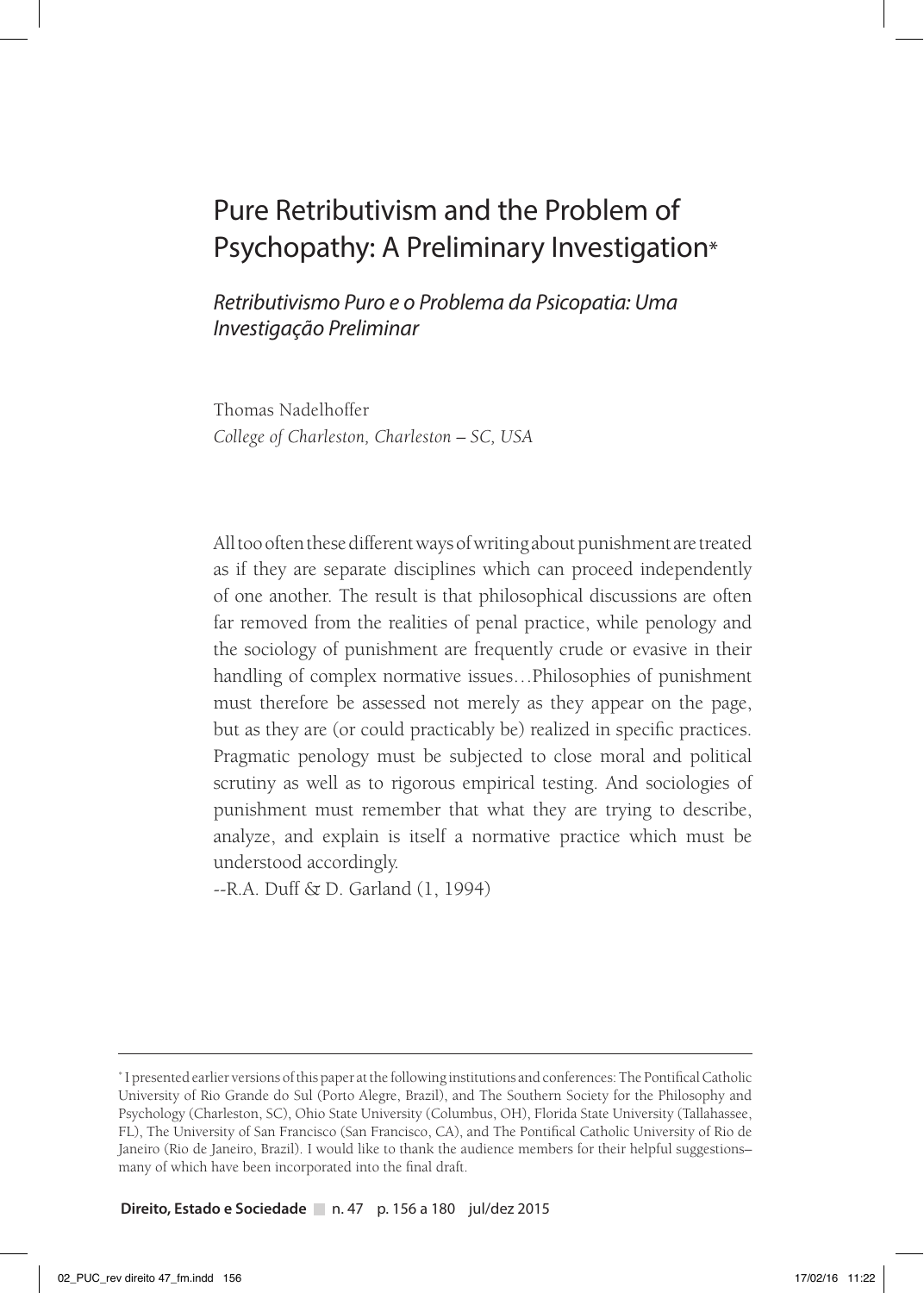#### 1. Introduction

The construct of psychopathy has a long and contentious history. The term "psychopathic inferiority" was first coined by German psychiatrist J.L. Koch in 1891 to refer to individuals who had previously been diagnosed with "moral insanity"1 or "madness without delirium"2 . From the beginning, "psychopath" was a fairly vague blanket term used to label an otherwise heterogeneous group of individuals who happened to share a proneness to violence and other forms of immoral behavior. Consequently, while some researchers have treated psychopathy as a *clinical construct<sup>3</sup>*, others have suggested that it is really a *moral judgment of character* rather than a medical diagnosis<sup>4</sup>. Given the uncertainties and controversies that have traditionally surrounded the construct of psychopathy even amongst clinicians themselves<sup>5</sup>, it is perhaps unsurprising that there is a long-standing debate concerning whether individuals with psychopathy are "mad or bad"–i.e., whether these individuals are mentally ill rather than merely immoral<sup>6</sup>. But there is gathering data from social psychology, cognitive neuroscience, and genetics which suggest that psychopaths appear to be mad after all–indeed, it turns out that badness is an integral part of their particular form of madness<sup>7</sup>. These findings raise multiple complex issues-one of which is how psychopaths ought to be treated from the dual standpoints of legal philosophy and public policy.

In this paper, I briefly explore the relevance of the gathering data on psychopathy to but one of several versions of retributivism about punishment – which I will be calling "pure retributivism" – whereby punishing wrong-doers and giving them their just deserts is inherently or intrinsically valuable. My goal here is intended to be an exercise in the type of

7 For a recent discussion of the status of psychopathy as a mental illness (and the legal relevance of this status when it comes to the insanity defense) see NADELHOFFER; SINNOTT-ARMSTRONG, 2013.

<sup>1</sup> PRICHARD, 1835.

<sup>2</sup> PINEL, 1801.

<sup>3</sup> CLECKLEY 1941; HARE 1991.

<sup>4</sup> KARPMAN 1948; KERNBERG 1975.

<sup>5</sup> See ANDRADE, 2008 for a detailed account of the history of the construct of psychopathy.

<sup>6</sup> See, e.g., DEIGH, 1995; DUFF, 2010; FINE; KENNETT, 2004; GILLETT, 2010; GLANNON, 1997; GREENSPAN, 2003; HAJI, 2003; LEVY, 2007a; *Id*., 2007b; LITTON (forthcoming); MAIBOM, 2005; *Id.,* 2010; MORSE, 2008; *Id.,* 2010; NADELHOFFER; SINNOTT-ARMSTRONG, 2013; WARD, 2010.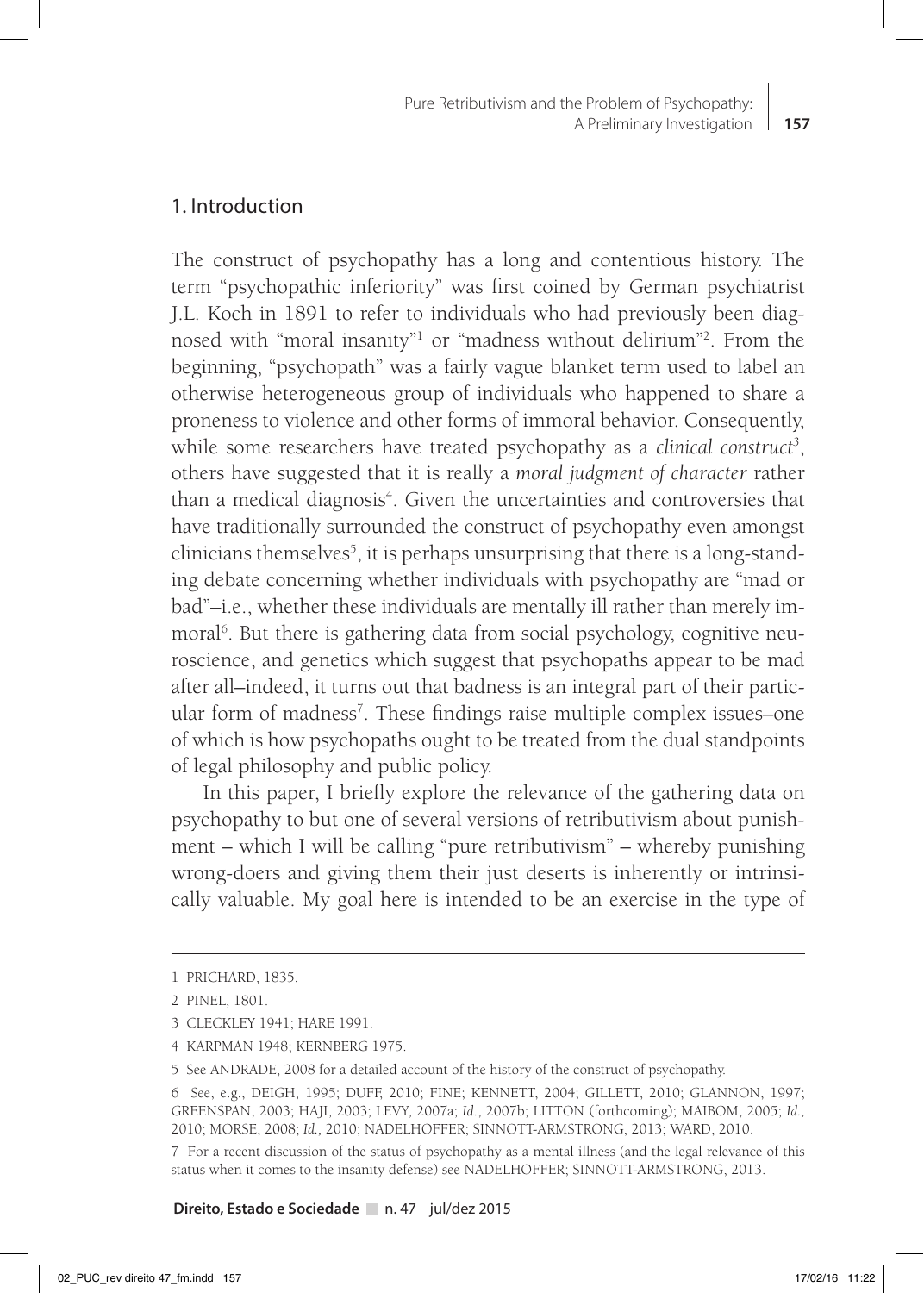interdisciplinary work described by Duff and Garland in the quote above. I am not trying to construct an argument against retributivism. Retributivism is an imposing theoretical foe that takes many shapes and forms<sup>8</sup>. Moreover, a type of pre-theoretical "folk retributivism" that is very much like pure retributivism seems to be embedded in common sense morality9 –which makes pure retributivism relevant also from the standpoint of public policy. Of course, the fact that there is a pure retributive streak when it comes people's ordinary beliefs, attitudes, and behaviors about punishment doesn't make it the right approach to punishment, theoretically speaking. But it does mean that folk retributivism must be taken very seriously indeed if one is interested in public policy and not just philosophical theory.

As such, I have much more modest ambitions in the pages to follow– namely, to show that the problem of psychopathy is relevant to moral and legal philosophy. The particular target of my present investigation happens to be pure retributivism–which makes for a good starting point precisely because lots of people have strongly retributivist intuitions, beliefs, and attitudes that are in line with pure retributivism. But the target of the investigation could just as easily have been some alternative theory of punishment instead–such as the different versions of consequentialist approaches to punishment (which focus on deterrence, prevention, rehabilitation, etc.). While discussions of these latter approaches to punishment will spring up along the way in the present paper, they will not be the focus of my investigation. My focus instead will be on how pure retributivists might respond to the gathering data on repeatedly violent individuals such as psychopaths<sup>10</sup>. Applying these findings to alternative theories of punishment (including different versions of retributivism) is a task for another day.

<sup>8</sup> See COTTINGHAM, 1979 for a thorough (but somewhat dated) discussion of the multiple kinds of retributivist arguments that have been forward in the philosophical literature.

<sup>9</sup> This is place where the philosophical and empirical literature on people's beliefs about punishment largely agree. See NADELHOFFER *et al.*, 2013; *Id.,* 2014.

<sup>10</sup> If one doesn't share some of the methodological or meta-philosophical views I am working with here, then the rest of what I say will likely be unconvincing. But defending these views would take me too far afield. See NADELHOFFER; NAHMIAS, 2007 and KAUPINNEN, 2007 for earlier discussions of some of these background issues. See Nadelhoffer, Wright, Goya Tocchetto, & McGuire (forthcoming) for a more recent account of some of the assumptions that I am operating with in the present paper—for instance, that good philosophy should be applicable at the level of public policy. Moreover, the applied nature of this work requires one to be more empirically-minded, or so I've argued elsewhere (and will be assuming here).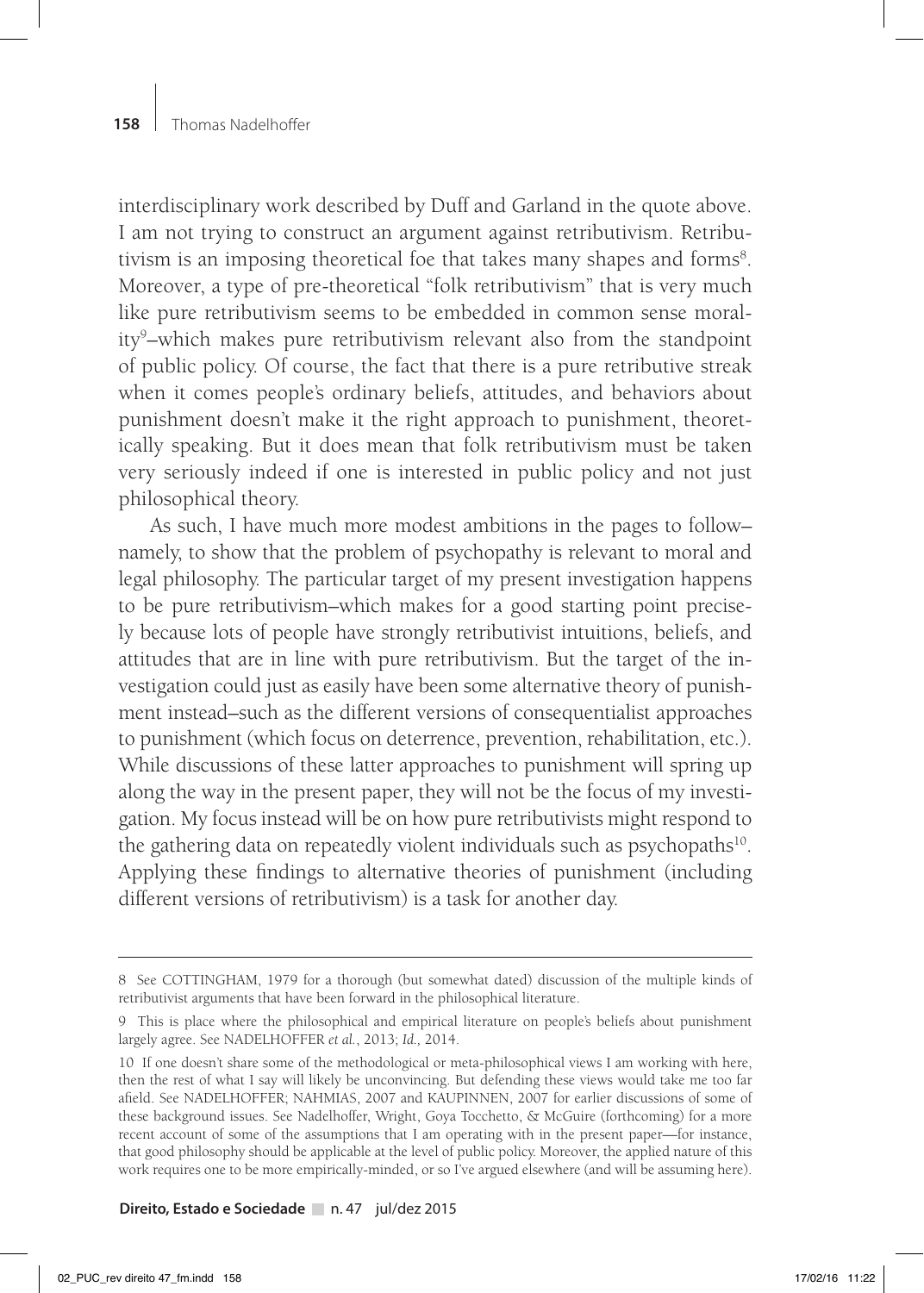For present purposes, my primary methodological goal is to show that the problem of psychopathy both can and should be used as a test case for philosophers who are interested in building bridges between theories of punishment and public policy. After all, individuals with psychopathy regularly find themselves caught up in the legal system–whether they're being imprisoned (and later released), imprisoned for life, or even executed. It for this very reason that the problem of psychopathy is important when it comes to the philosophy of punishment. This is not a mere thought experiment of the kind that often intrigues and beguiles philosophers– this is the reality that we are already collectively facing as a society in our fraught efforts to protect ourselves from danger while at the same time being sensitive to the dictates of justice when it comes to how we respond to mentally ill yet potentially very dangerous people. Psychopaths are not philosophical abstractions dreamt up in the arm chair, they are out in the world sewing the seeds of their deception and violence.

In this sense, the problem of psychopathy is a problem that is already at our door step (literally and figuratively). It impacts people's lives for the worst every day around the world. The over-arching question is: How ought we to respond to psychopathic offenders? Figuring this out is a broad interdisciplinary project with many moving parts. My present goal in this paper is to modestly contribute to this larger undertaking by exploring some possible responses pure retributivists might have to the gathering empirical data on psychopaths. In addressing this issue, I will first briefly examine the strides researchers have recently made in understanding the nature of psychopathy, paying particular attention to work on the neural and genetic components of the disorder (§1). Then, I will survey several ways that a pure retributivist might respond to this data (including giving up on pure retributivism altogether and adopting instead a mixed theory of punishment that incorporates both forward-looking and backward-looking elements). (§2). As we will see, the retributivist has a fairly limited range of options in this context–namely, (a) deny that psychopathy is a mental illness, (b) concede that it is a mental illness but deny that it should count as a mitigating condition, (c) concede that psychopathy is a mitigating condition and bite the bullet when it comes to punishing the most dangerous offenders less harshly than their non-psychopathic counterparts, (d) give up on pure retributivism and opt for a mixed theory of punishment, or (e) concede that psychopathy is completely exculpating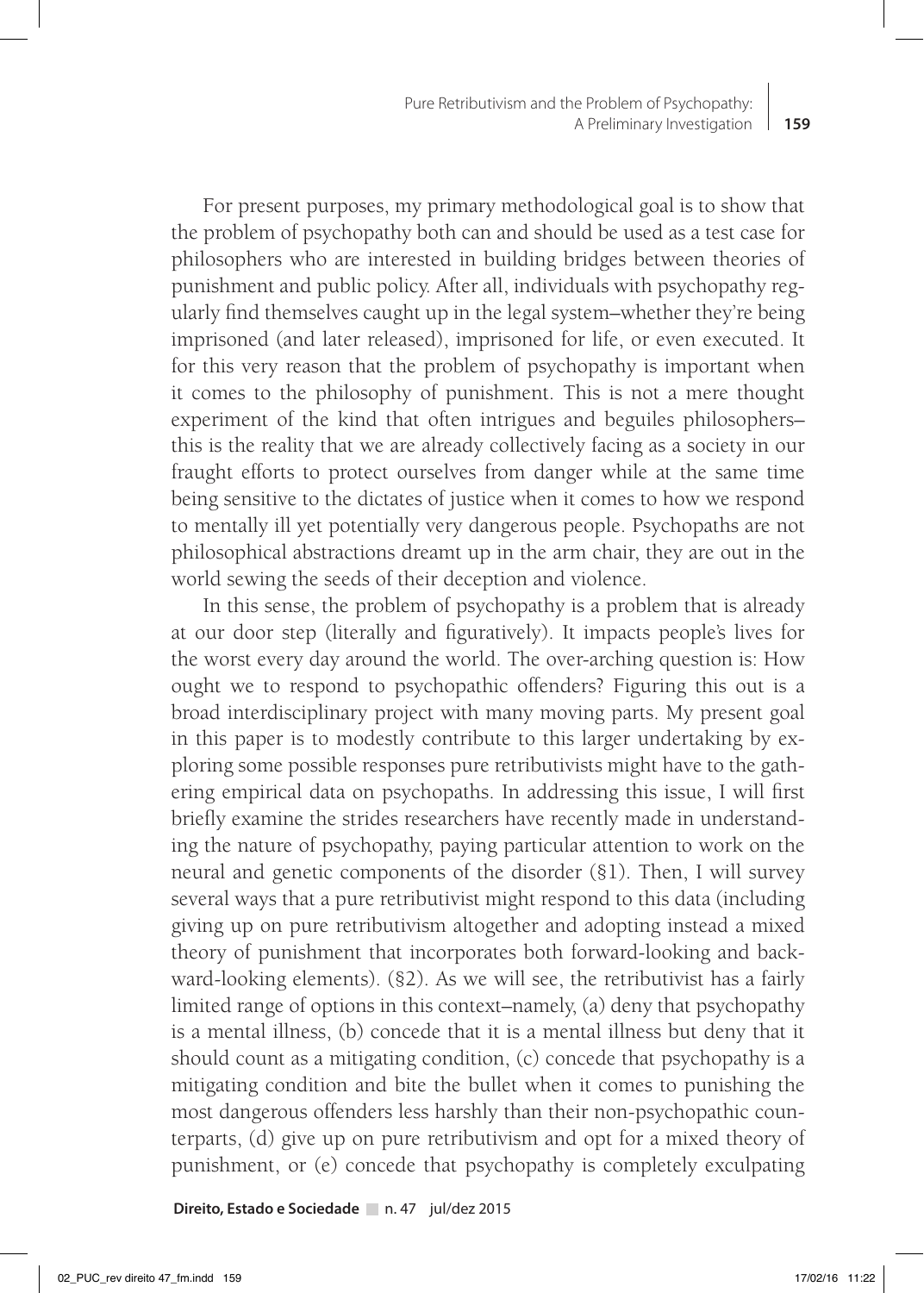such that psychopaths are apt targets for civil commitment rather than punishment<sup>11</sup>. Each of these approaches has problems of its own.

While I do believe that the problem of psychopathy poses some unique (and difficult) problems for retributivism (see below for details), I don't pretend to have shown that the problem of psychopathy is either theoretically or practically intractable for the pure retributivist. As I have already said, what follows in the coming pages is merely a preliminary investigation of the various ways retributivists might respond to what we're learning about the nature of psychopathy. Much more would need to be done at the cross-roads of philosophy, psychiatry, neuroscience, genetics, and the law before we would be able to pass any final judgments on a view as widespread and deeply entrenched as pure retributivism (and its cousin folk retributivism).

However, even though my focus in this paper is admittedly rather narrow in its scope, this type of work is philosophically probative for two reasons: (a) pure retributivism is a widespread belief both inside and outside of philosophy<sup>12</sup> that is correctly taken by many philosophers to be the commonsensical and intuitive view about punishment<sup>13</sup>, and (b) there are psychopaths amongst us, doing real damage and harming innocent people. As such, figuring out how we ought to respond to psychopaths is not just an abstract theoretical issue. It is a problem that must be (and already is being) addressed by society at large–which means it represents a nice opportunity for philosophers of punishment to rethink the practical applicability of their views<sup>14</sup>. By looking at pure retributivism through the lens of the problem of psychopathy, we can examine how one prominent theory of punishment might play out in the real world. This is an undertaking that highlights the tightknit relationship not only between the philosophy of punishment, practical penology, and the sociology of punishment–but also between these fields and recent work in neuroscience and genetics.

- 12 See, e.g., NADELHOFFER *et al.,* 2013; *Id.*, 2014.
- 13 See, e.g., MOORE, 1997.

<sup>11</sup> While this last strategy is attractive at first glance, it, too, has some difficulties—e.g., the pure retributivist needs to figure out where to place the proverbial measuring stick for moral and legal responsibility. The trick is to place the bar for desert low enough to include the psychopath while at the same time insuring the standard is high enough to exclude children and adults with serious physical impairments or mental disorders.

<sup>14</sup> For a great overview of issues that arise when it comes to the relationship between philosophy and public policy, see WOLFF, 2011.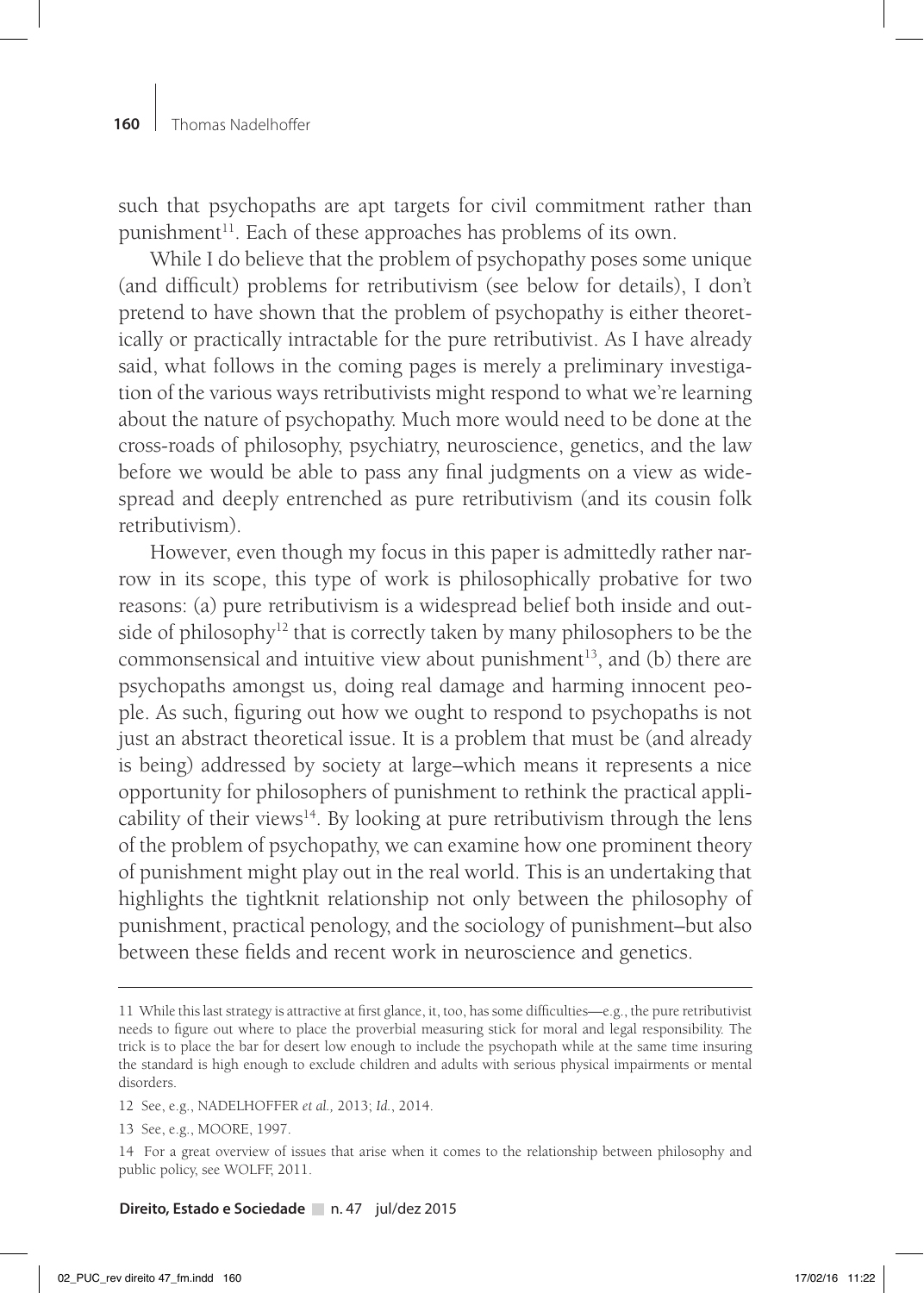## 2. The nature of psychopathy

Psychopathy is an especially interesting construct for several reasons: First, it is a developmental disorder with an early onset that often leads to persistent antisocial behavior. Second, individuals with psychopathy are notoriously domineering, exploitative of others, and deficient (or entirely lacking) in emotions such as guilt, remorse, and empathy<sup>15</sup>. As such, they are stunningly hyper-aggressive, predatory, and recidivistic. Despite the fact that only 1% or less of the population is thought to be afflicted with psychopathy, some estimates suggest that psychopaths could nevertheless be responsible for as much as 30%-50% of all violent crime<sup>16</sup>.

In an effort to highlight the magnitude of the problem of psychopathy (just in the United States alone), Kent Kiehl frames the issue in the following way:

According to the 2011 US Census, there were approximately 68,873,400 adult males (ages 18-50) in the United States. If 1 in 150 men meets criteria for psychopathy there are 459,156 male psychopaths in the United States. The US Department of Justice reports that there are 2,266,832 inmates in the US jail and prison systems, or about 1,772,073 males ages 18-50 after subtracting females, juveniles, and men over 50. Assuming 20 percent of these inmates meets the criteria for psychopathy, then approximately 354,414 psychopaths are incarcerated or 77 percent of psychopaths in the United States are in prison $17$ .

Given how disproportionally violent psychopaths are, these numbers are sobering. At a minimum, they highlight the costs that psychopaths pose to society (both inside and outside the criminal justice system). It is therefore unsurprising that psychopathy has recently attracted a lot of attention by researchers interested in mental illness, violence, and the law.

In an effort to better identify psychopathic individuals, Robert Hare–a pioneer in the field of psychopathy research–developed the most widely used diagnostic tool for psychopathy, namely, the Psychopathy Check-

<sup>15</sup> See, e.g., HARE, 1991.

<sup>16</sup> See, e.g., HARE; JUTAI, 1983; HARE; MCPHERSON, 1984.

<sup>17</sup> KIEHL, 2014, p. 275.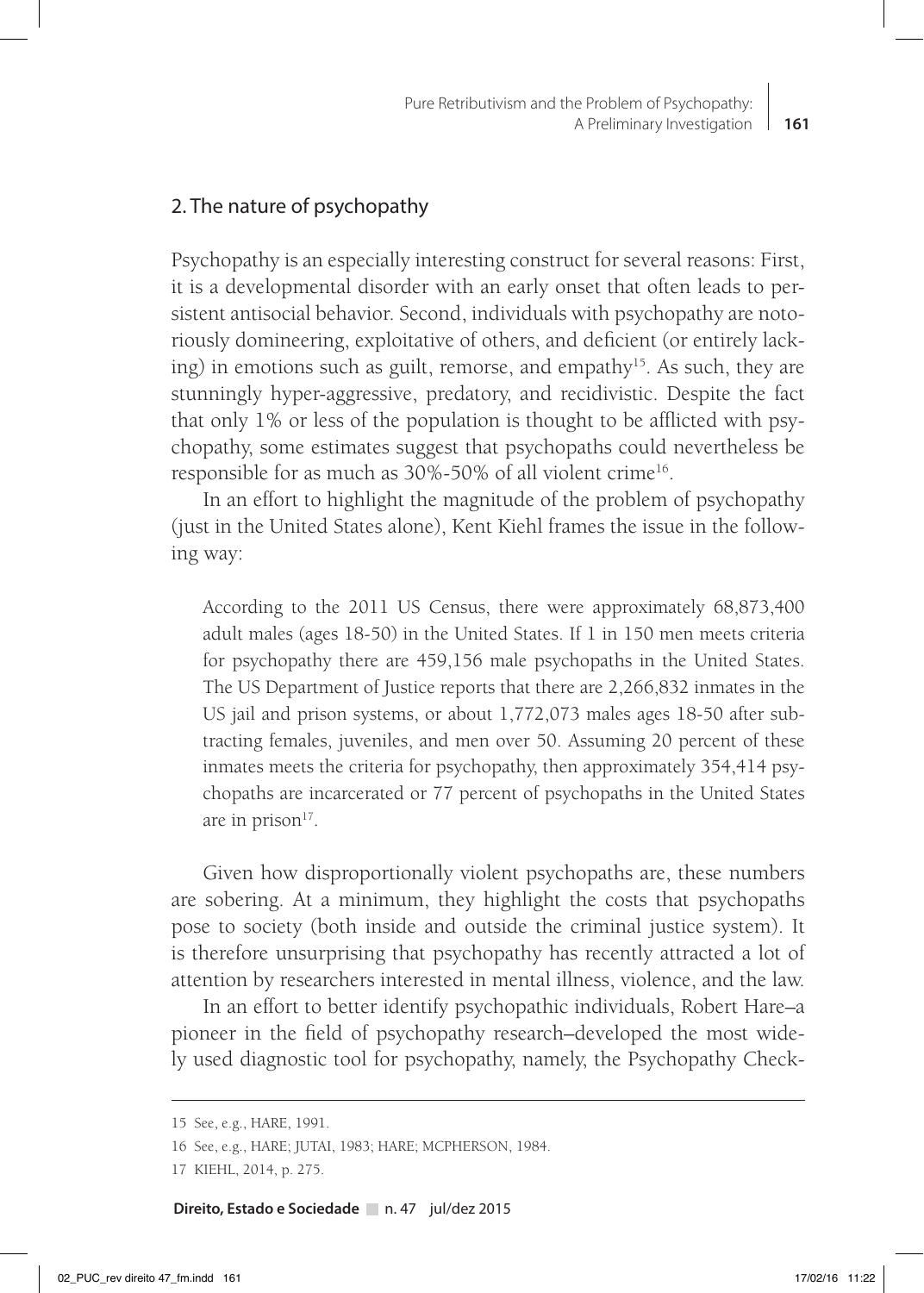list-Revised (PCL-R)18. The PCL-R is a clinical scale that relies on a semi-structured interview, information about a person's case-history, and a 20 item scale where each item is scored 0, 1, 2. Total scores can range from 0 to 40 and reflect an estimate of the degree to which the individual matches the prototypical psychopath<sup>19</sup>. Eighteen of the 20 items form four factors (or dimensions or facets)<sup>20</sup>: Interpersonal (glibness/superficial charm, self-grandiosity, pathological deceptiveness, conning/manipulative); Affective (lack of guilt or remorse, callous/lack of empathy, shallow affect, refusal to accept responsibility); Lifestyle (need for stimulation/proneness to boredom, parasitic lifestyle, failure to make realistic long-term goals, impulsivity, irresponsibility); and Antisocial (poor behavioral control, early onset behavioral problems, juvenile delinquency, revocation of conditional release, criminal versatility).

Because high scores on the PCL-R have been repeatedly shown to confer an increased risk for violence<sup>21</sup>, the PCL-R (or some derivative) has been included as a predictor variable in several prominent actuarial models of violence risk assessment. For instance, Monahan *et al.* found that out of the 134 initial risk factors they examined, *the single most powerful risk factor* for differentiating high risk from low risk groups was the PCL:SV score [i.e., the short version of the PCL-R $]^{22}$ . These results comport with the gathering data on psychopathy and violence. In one review of the sprawling literature, Leistico *et al.23* present the results of a meta-analysis that integrates the effect sizes from 95 non-overlapping psychopathy studies. Their primary finding was that "psychopathy was similarly predictive across different ages (adolescents vs. adults), study methodologies (prospective vs. retrospective), and different types of outcomes (institutional infractions vs.

<sup>18</sup> HARE, 1991.

<sup>19</sup> The *PCL-R Manual* lists the mean score for North American prison samples and for forensic psychiatric samples as 23.6 (SD=7.9) and 20.6 (SD=7.8), respectively (Hare, 1991).

<sup>20</sup> Originally, Hare developed a two factor model of psychopathy—see, e.g., HARE, 1991; HARE *et al.*, 1990; HARPER *et al.,* 1988 — but more recently he has put forward a four factor model that was developed based on research involving nearly 7,000 psychopaths. The Interpersonal/Affective dimensions and the Lifestyle/Antisocial dimensions constitute the original Factor 1 and Factor 2, respectively. For more information concerning the four factor model see HARE; NEUMANN, 2006; *Id.,* 2008.

<sup>21</sup> See, e.g., HARRIS *et al.,* 1991; HEILBRUN *et al., 1998*; RICE *et al.*, 1990.

<sup>22</sup> MONAHAN *et al., 2001, p. 108.*

<sup>23</sup> LEISTICO *et al.,* 2008.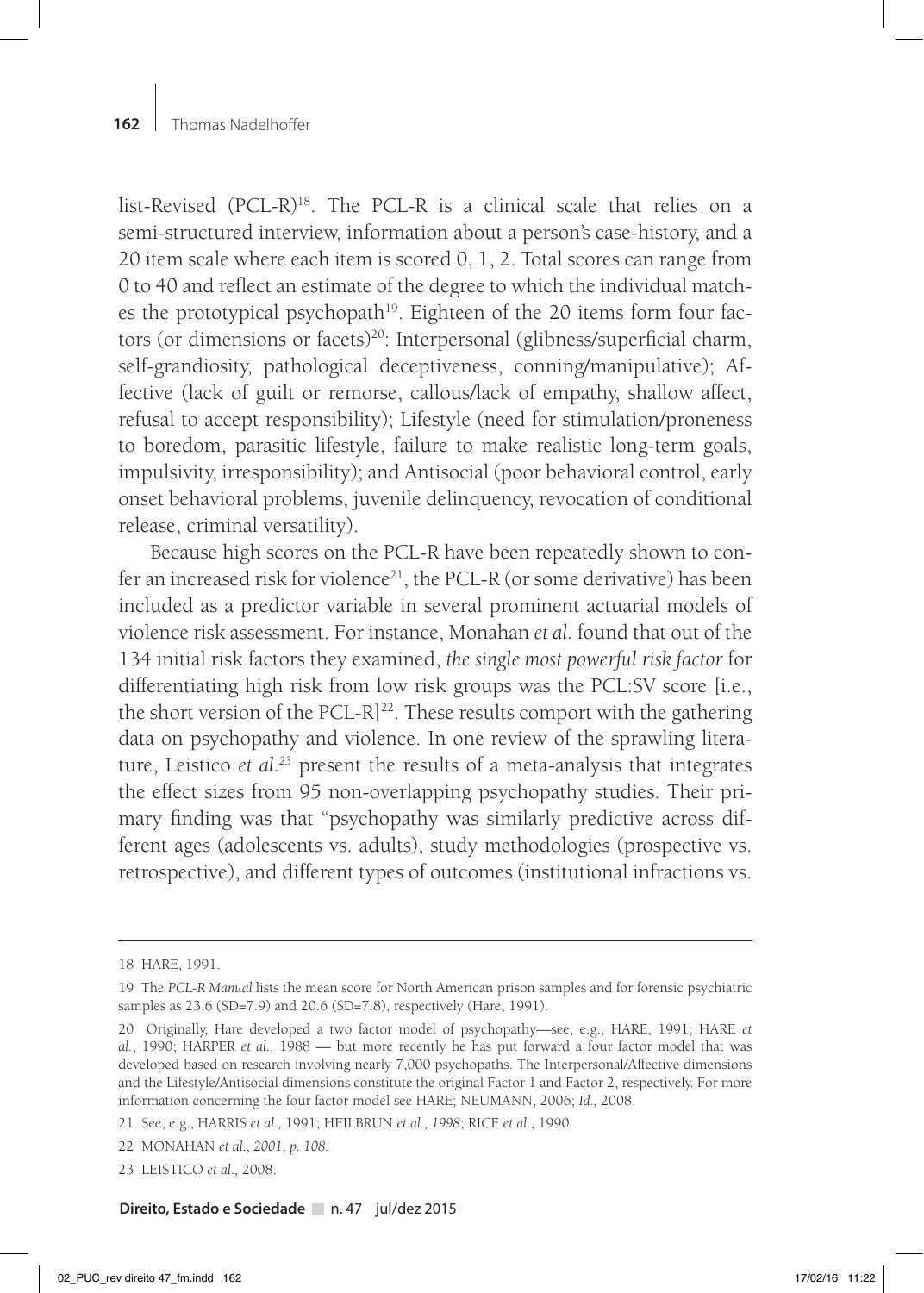recidivism)"24. It is not enough, however, to know *that* psychopaths are persistently violent. What we ultimately want to understand is *why* they are such an intractably violent group. Cognitive neuroscientists have recently tried to do their part to shed light on this latter issue by using structural and functional imaging to study psychopathy.

There is gathering data that psychopathic individuals display the following functional neurocognitive deficits: (a) reduced amygdala and vmP-FC activity during aversive conditioning tasks<sup>25</sup>; (b) impairment in passive avoidance learning task and differential reward-punishment tasks<sup>26</sup>; (c) reduced amygdala activation during emotional memory<sup>27</sup>; (d) reduced activation in the anterior and posterior cingulate gyri, left inferior frontal gyrus, amygdala, and ventral striatum when encoding, rehearsing, and recognizing negatively valenced words<sup>28</sup>; and (e) reduced activity in the ventromedial prefrontal cortex and anterior temporal cortex when distinguishing between moral and non-moral images<sup>29</sup>, and  $(f)$  exhibit cognitive-perceptual deficits in the recognition of certain emotions in others' faces and voices<sup>30</sup>.

These findings complement the data on psychopathy which suggest that they have deficits in practical rationality. For instance, it has been shown that psychopaths have deficits in attention, exaggerated views of their own capabilities, and are often intransigent in the face of aversive conditioning31. They exhibit shortcomings when it comes to the so-called gambling task<sup>32</sup> and deficits in response reversal–the inhibition of previously rewarded responses that are now punished<sup>33</sup>. And while the evidence concerning the extent to which psychopaths have impairments in moral cognition is mixed<sup>34</sup>, it is clear that they have a difficult time acting in

- 26 BLAIR *et al.,* 2004; *Id.,* 2006.
- 27 KIEHL *et al.,* 2001.
- 28 *Id.,* 2004.
- 29 HARENSKI *et al.,* 2010.
- 30 BLAIR *et al.*, 2001a; BLAIR; COLES, 2000; BLAIR *et al.*, 2002.
- 31 HARE, 1978.
- 32 BECHARA *et al.*, 1994; BLAIR *et al.*, 2001a.
- 33 NEWMAN; KOSSON, 1986; BLAIR *et al.*, 2001b.
- 34 For instance, early work by James Blair and colleagues suggested that psychopaths cannot pass a

<sup>24</sup> LEISTICO et al., 2008.

<sup>25</sup> VEIT *et al.,* 2002.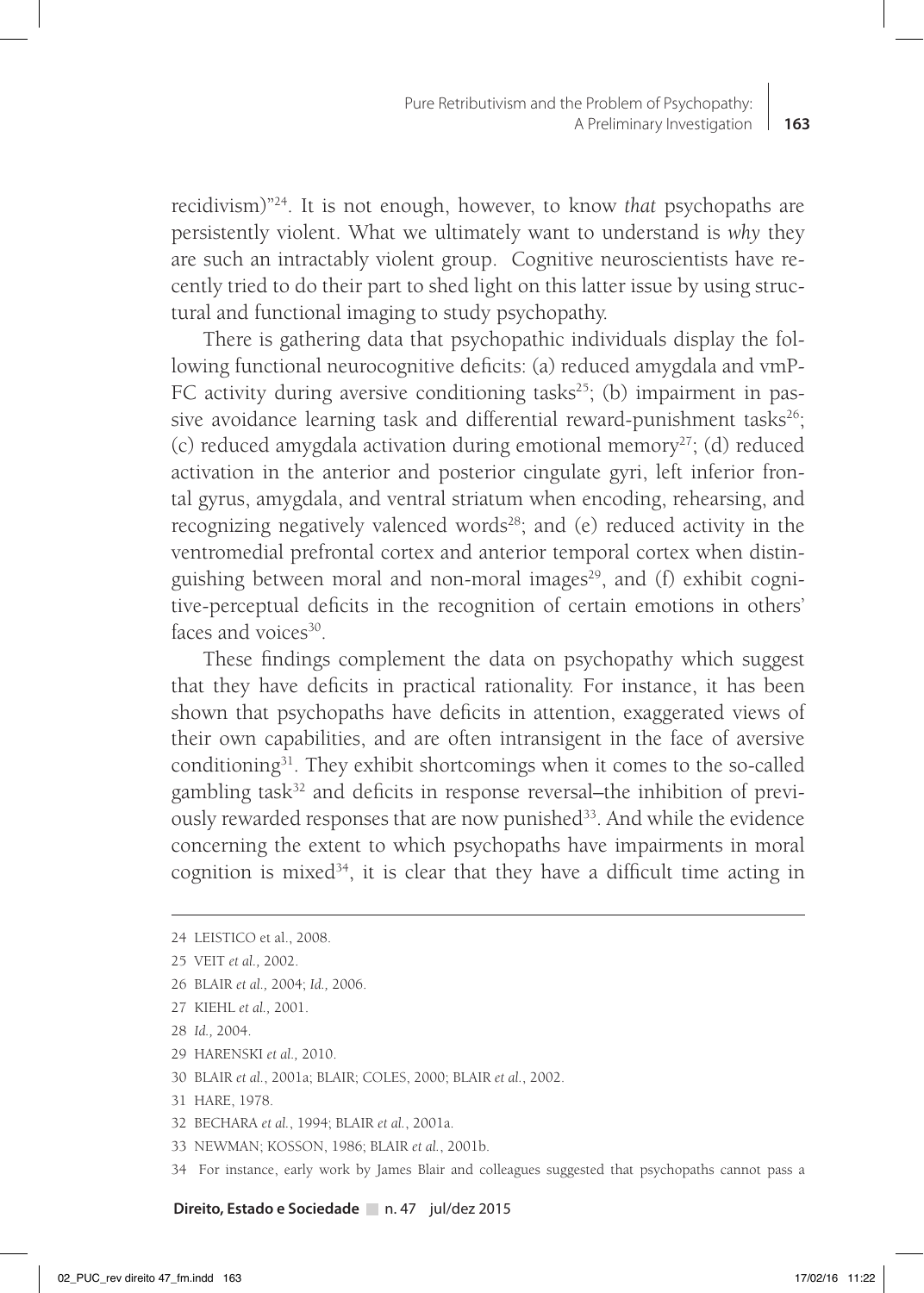accordance with the moral and legal norms of society. And society's usual vehicle for deterring bad behavior–namely, punishment–simply doesn't work very well when it comes to psychopaths. Given that psychopaths are responsible for committing such a vastly disproportionate amount of violent crime, these behavioral deficits are especially costly for both victims and society at large. So, developing a better understanding of the neural and behavioral deficits associated with psychopathy is both normatively and practically important.

In addition to making progress in identifying the underlying neurocognitive and behavioral deficits associated with psychopathy, researchers are also making progress when it comes to the neurochemistry of psychopathy. Consider, for instance, the following findings:

1. Blair *et al.* show that the neurotransmitter noradrenaline plays an important role in the deficits associated with psychopathy<sup>35</sup>.

2. Rogers *et al.* show that administering noradrenaline antagonists reduces the impact of aversive cues when making decisions<sup>36</sup>.

3. Strange & Dolan show that amygdala activity in response to emotional stimuli is also reduced by the administration of a noradrenaline antagonist $37$ .

4. Cima *et al.* show differences in psychopathic and non-psychopathic inmates with respect to cortisol function<sup>38</sup>.

Complementary research is also being done on the heritability of psychopathy. For instance, two studies have found that there is a genetic contribution to the disorder, especially when it comes to the callous-unemotional components of psychopathy<sup>39</sup>. Moreover, Larsson *et al.* ran a large adolescent twin study that found that the same four factors identified by Hare's four-factor model of psychopathy load onto a single genetic factor<sup>40</sup>. But

- 37 STRANGE; DOLAN, 2004.
- 38 CIMA *et al.,* 2008.
- 39 BLONIGEN *et al.,* 2003; VIDING *et al.,* 2008.
- 40 LARSSON *et al.,* 2007.

basic moral cognition task known as the moral-conventional task (see, e.g., BLAIRE, 1995). But more recent work has shown that the issue is not as straightforward as Blaire assumed (see, e.g., AHARONI *et al.*, 2012). However, regardless of whether psychopaths can pass the moral-conventional task, it is clear they have other impairments when it comes to moral cognition and behavior (as evidenced by the research referenced above).

<sup>35</sup> BLAIR *et al.*, 2005.

<sup>36</sup> ROGERS *et al.*, 2004.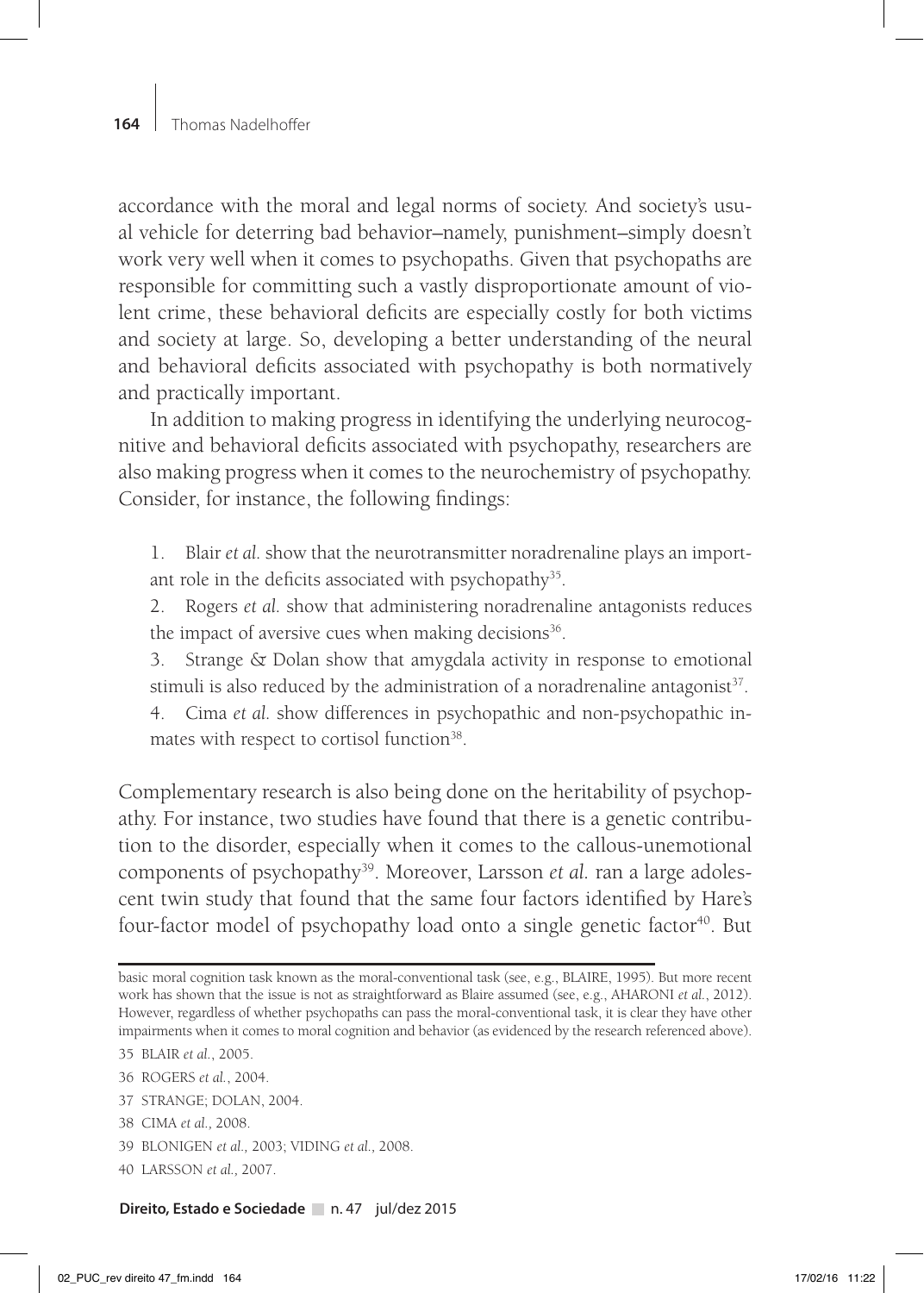there is admittedly a lot more work that needs to be done on the heritability of psychopathy. However, while many questions about the neural and genetic underpinnings of psychopathy remain unanswered, the extant literature on psychopathy reveals that not only is it one of the most powerful predictor variables for violence, but psychopathy is also associated with several structural and functional neurological impairments that lead to deficits in both practical reasoning and moral cognition and behavior. Indeed, it is precisely for this reason that the problem of psychopathy is relevant to legal philosophy and public policy. So, having now briefly discussed some of the gathering empirical data on psychopathy, I want to turn our attention to moral and legal philosophy.

# 3. Psychopathy and the philosophy of punishment

Historically, theories of punishment have been divided into two general groups – consequentialism and retributivism. In their attempts to justify both the institution and the implementation of punishment, pure (or strict) consequentialists appeal to a wide range of potentially positive benefits produced by punishing wrongdoers including:

1. General deterrence–i.e., punishing in order to deter other would be offenders from committing similar offenses.

2. Incapacitation–i.e., punishing in order to prevent the offender from committing similar crimes while he is being detained and/or treated.

3. Rehabilitation and moral education–i.e., punishing in order to rehabilitate or reeducate the offender.

4. Communication–i.e., punishing in order to communicate or express disapproval of an action.

5. Catharsis–i.e., punishing in order to give victims and society more generally a healthy emotional release.

6. Norm reinforcement–i.e., punishing in order to highlight and reassert the importance of social values and norms.

7. Quelling revenge–i.e., punishing in order to keep the original or third parties from starting a blood feud.

In each of these cases, the *prima facie* (and perhaps even *pro tanto*) moral badness of punishment is off-set by the benefits that it produces.

**Direito, Estado e Sociedade** n. 47 jul/dez 2015

**165**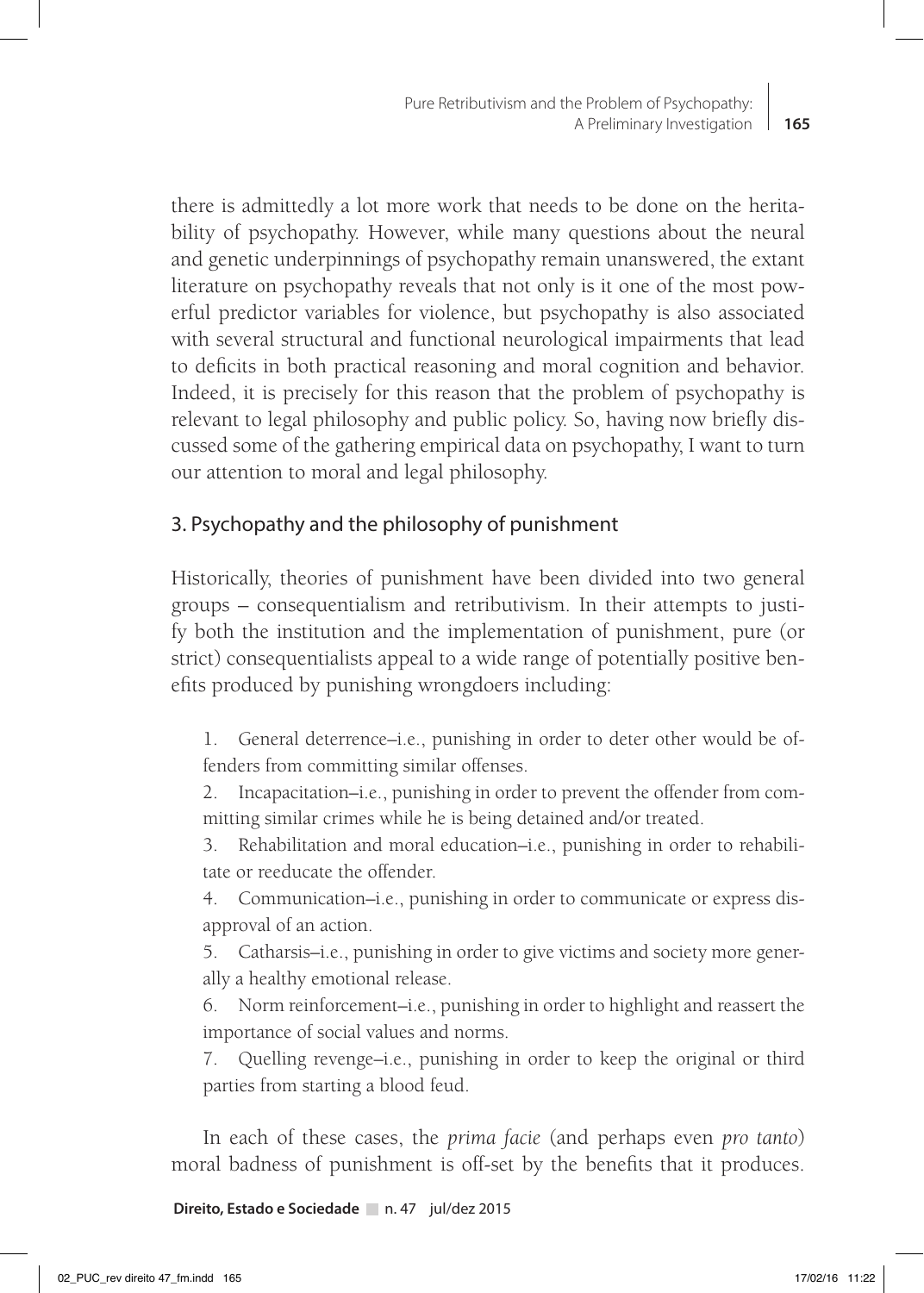However, in the event that punishment fails to produce these positive consequences either in general or in a particular case, it loses its moral legitimacy. On these views, determining the moral propriety of punishment is entirely a forward-looking affair.

Retributivist theories of punishment reject this entire instrumentalist approach. According to retributivism, punishment is not justified in terms of some future benefit. Rather, retributivists believe that "punishment institutions in general are justified by the giving of just deserts and that the punishment of each offender is justified by the fact that he or she deserves it"41. On this non-instrumentalist view, if an agent is morally responsible for breaking a moral norm, then that person deserves to be punished–i.e., harmed–even if the harm produces no other tangible benefits. So, for instance, if there were two *equally effective* penalties available for a particular moral violation in terms of deterrence, prevention, rehabilitation, and the like, one of which involves harming the wrongdoer and the other of which does not, the proponent of retributivism must opt for the former while the proponent of consequentialism must opt for the latter. Indeed, according to retributivists, it is morally appropriate to inflict harm on offenders even if this yields no positive consequences at all–as evidenced by the famous thought experiment from the prominent retributivist Immanuel Kant:

Even if a civil society were to dissolve itself by common agreement of all its members (for example, if the people inhabiting an island decided to separate and disperse themselves around the world), the last murderer remaining in prison must first be executed, so that everyone will duly receive what his actions are worth and so that the blood guilt thereof will not be fixed on the people because they failed to insist on carrying out the punishment; for if they fail to do so, they may be regarded as accomplices in this public violation of legal justice $42$ .

According to pure (or strict) retributivists such as Kant, giving offenders the appropriate dose of harm is both necessary and sufficient for justified punishment. Michael Moore, a contemporary proponent of this approach to punishment, characterizes retributivism as "the view that the guilty re-

<sup>41</sup> MOORE, 1997, p. 155.

<sup>42</sup> KANT, 1785, p. 102.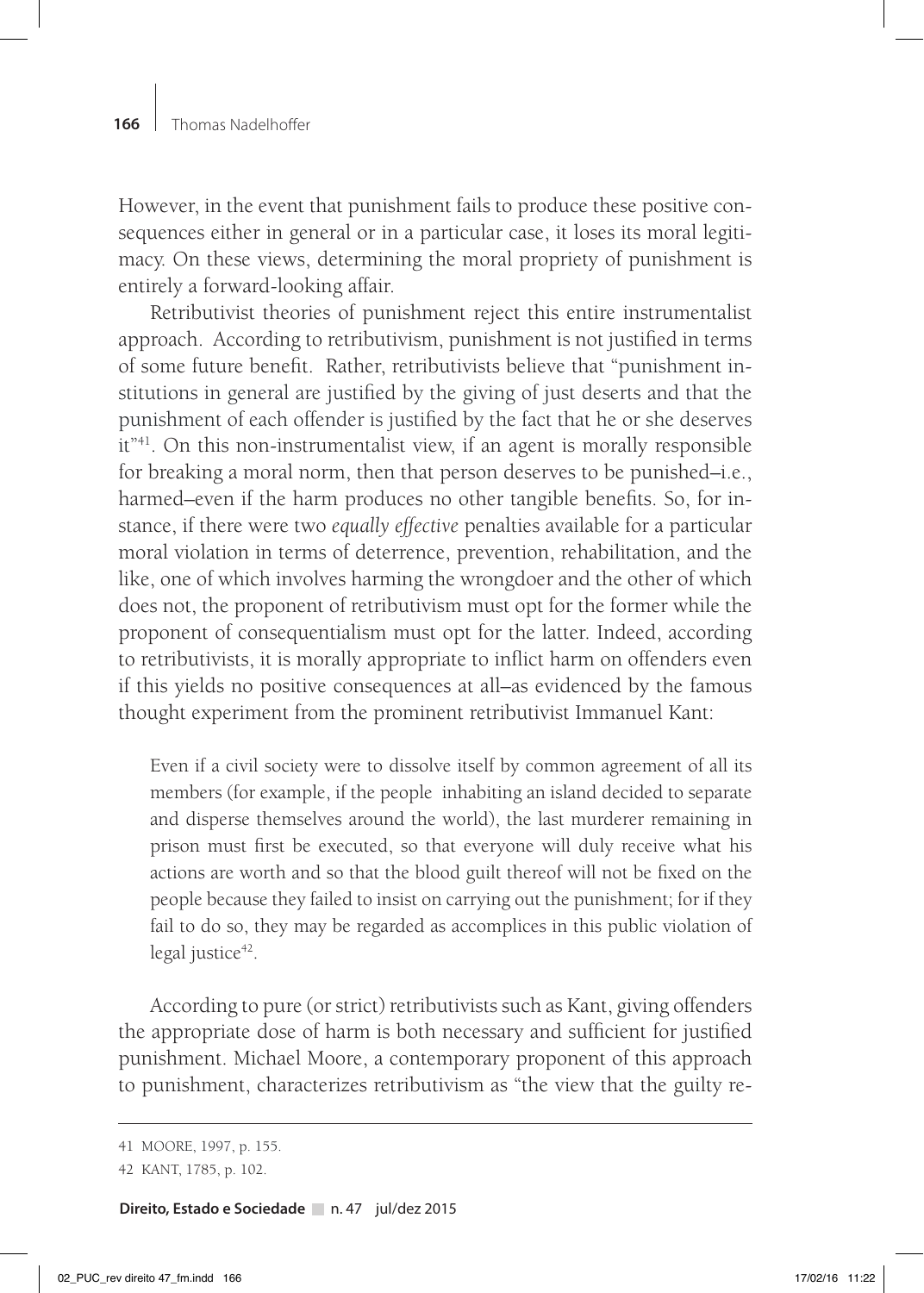ceiving their just deserts is an intrinsic good"43. Of course, if punishing the morally deserving happens to yield positive side effects such as deterring crime or rehabilitating the offender, these consequences may be welcomed by the retributivist as a "happy surplus"<sup>44</sup>, but they do not constitute any part of the justifying aim of punishment for the pure retributivist.

On this view, to say that an agent is desert-based responsible for breaking a moral or legal norm *x* is to say that she deserves to suffer for *x-ing* even if the suffering produces no other tangible benefits<sup>45</sup>. If one adopts this kind of retributive approach, then the mere fact that an offender is dangerous isn't a morally relevant reason to punish him more harshly. Desert ought to be the sole metric for sentencing determinations. Given the central role played by the deserved suffering of offenders when it comes to pure retributivism, the case of the psychopath raises some interesting issues. For instance, given that psychopathy is a mental illness with a bio-genetic etiology that is associated with both brain abnormalities and antisocial behavior–as the data suggest–some may be tempted to conclude that psychopathy *reduces* culpability. After all, ordinarily, mental illnesses that impair interpersonal and intrapersonal functioning tend to mitigate desert such that if two people commit the same crime but one of them is mentally disordered in a salient way and the other is not, then, all other things being equal, the mentally disordered offender would deserve less suffering (and hence, less punishment).

Whether we're talking about a schizophrenic who is found not guilty by reason of insanity owing to his delusions or we're talking about a woman who gets a lighter sentence for killing her infant because she is suffering from post-partum depression, both morality and the law are replete with examples of mental illnesses that either mitigate or exculpate responsibility on retributive grounds. In these contexts, because the mental illness is taken to partially or entirely compromise the agent's ability to think and behave normally, the agent is deemed to be *less* responsible and hence *less* deserving of punishment. But then what are we supposed to say in the case of the psychopath?

<sup>43</sup> MOORE, 1997, p. 157.

<sup>44</sup> *Ibid*., p. 89.

<sup>45</sup> Usually this view is coupled with a proportionality constraint—that is, the pure retributivist thinks that not only should wrong-doers be made to suffer for their transgressions, but this suffering should be proportionate to the amount of suffering caused by the initial offense. As such, acts that cause less harm will merit less punishment than acts that cause more harm.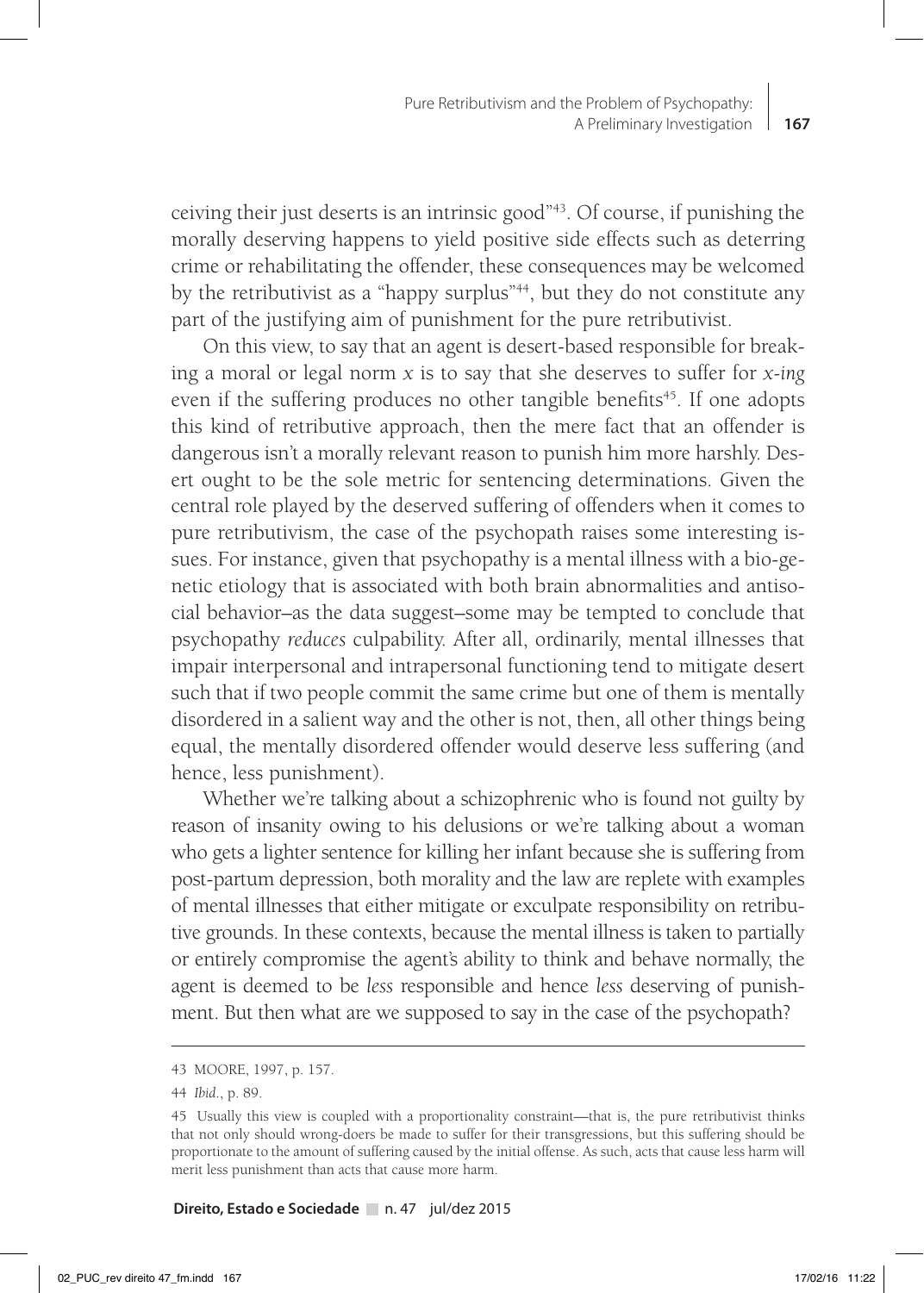As we have seen, psychopathy is a mental disorder which is associated with impairments in both moral cognition and moral behavior. Given the cognitive, affective, and behavioral deficits associated with psychopathy, it seems like the kind of mental disorder that retributivists might find *mitigating*. Yet, if pure retributivists agree that psychopathy is a mitigating condition, they will find themselves in the curious position of having to give the *most* dangerous offenders *lighter* sentences. So long as desert is the only standard for determining how much punishment an offender deserves and so long as psychopaths are deemed to deserve less suffering than their non-psychopathic counter-parts, they ought to receive reduced sentences (despite the fact that they pose a greater threat to society when released). Given that I think this is a counter-intuitive strategy for the retributivist to adopt, I want to consider how the retributivist might avoid the charge that psychopathy is mitigating.

The two most obvious responses here for the retributivist would be either to deny that psychopathy is a mental illness or to concede that while it is a mental illness, psychopaths aren't sufficiently impaired in the right sort of way to have diminished responsibility. Denying that psychopathy is a mental illness is a tough theoretical and empirical row to hoe (or so I have argued elsewhere) $46$ . So, I am not going to explore that option here in any more detail. Let it suffice to say that I think that both the arguments and the evidence support treating psychopathy as a mental illness with the symptoms described above. While a retributivist can try to dispute this claim, it is not an especially promising approach. I think the retributivist is better off instead acknowledging that psychopathy is a mental illness while at the same time denying that it ought to be a mitigating condition from the standpoints of law and public policy.

This way of responding to the problem of psychopathy involves placing the threshold for moral and legal responsibility low enough so that psychopaths clear the hurdle. On this approach, so long as offenders clear this minimal threshold, they are *fully* responsible (whether mentally ill or not). Because retributivists of this stripe think that psychopaths fully satisfy the criterion of responsibility–despite their cognitive and behavioral deficits and abnormalities–they are deemed *no less deserving* of punishment for their wrong-doing. If this is right, then the retributivist can side-step the

46 See, e.g., NADELHOFFER; SINNOTT-ARMSTRONG, 2013.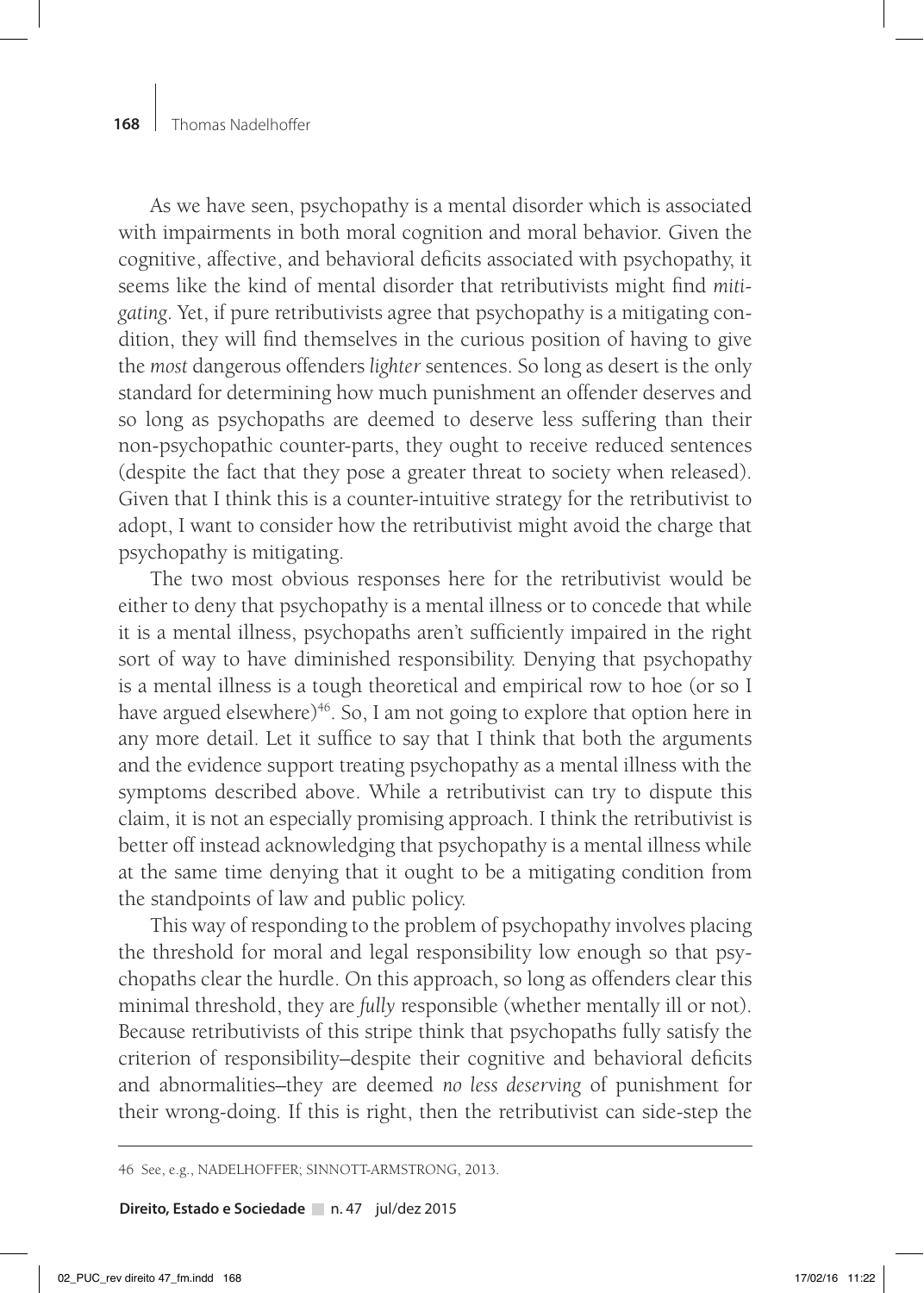curious position I mentioned earlier–namely, having to punish the most dangerous offenders more leniently. If psychopaths and non-psychopaths are *equally* deserving of punishment, their sentences can and should be the same. So, adopting this approach to the problem of psychopathy would certainly allay some of the concerns raised above.

But there are two primary challenges for retributivists who adopt this strategy: First, the debate about whether psychopaths are morally and legally responsible is hotly contested–so, a lot of work would need to be done by the retributivist to convincingly show that psychopaths *don't have diminished responsibility* even though they clearly *do have diminished capacities* (of an arguably morally-relevant kind). Second, retributivists must take care that in placing the bar of responsibility sufficiently low enough that psychopathy isn't mitigating, the bar doesn't end up being so low that children and those with other mitigating conditions end up being fully responsible as well.

Figuring out whether the retributivist can adequately address either of these two issues is a task for another day. As I said from the outset, my goal here is merely to survey some of the retributivist's various options in the face of the problem of psychopathy–not to determine whether any of these options is ultimately viable. I am scouting the conceptual terrain–not stalking any particular philosophical prey. So far, I briefly explored two approaches retributivists could adopt in an effort to avoid the claim that psychopathy is a mitigating mental illness: First, they could deny that psychopathy is a mental illness altogether. Second, they could deny that it's the kind of mental illness that should count as mitigating. While I happen to personally think the retributivist is going to have a difficult time making either of these two approaches work that is neither here nor there for present purposes.

 For now, I want to consider another potential avenue the pure retributivist could pursue when it comes to the problem of psychopathy–namely, biting the bullet when it comes to the diminished responsibility of psychopaths and conceding that they should receive lighter sentences after all. On this approach, the retributivist would concede that psychopaths are mentally ill and less responsible from the strict standpoint of desert. As such, this diminished responsibility ought to be reflected in how psychopathic offenders are punished in relation to non-psychopathic offenders. Given that psychopaths are sufficiently impaired as to be less deserving,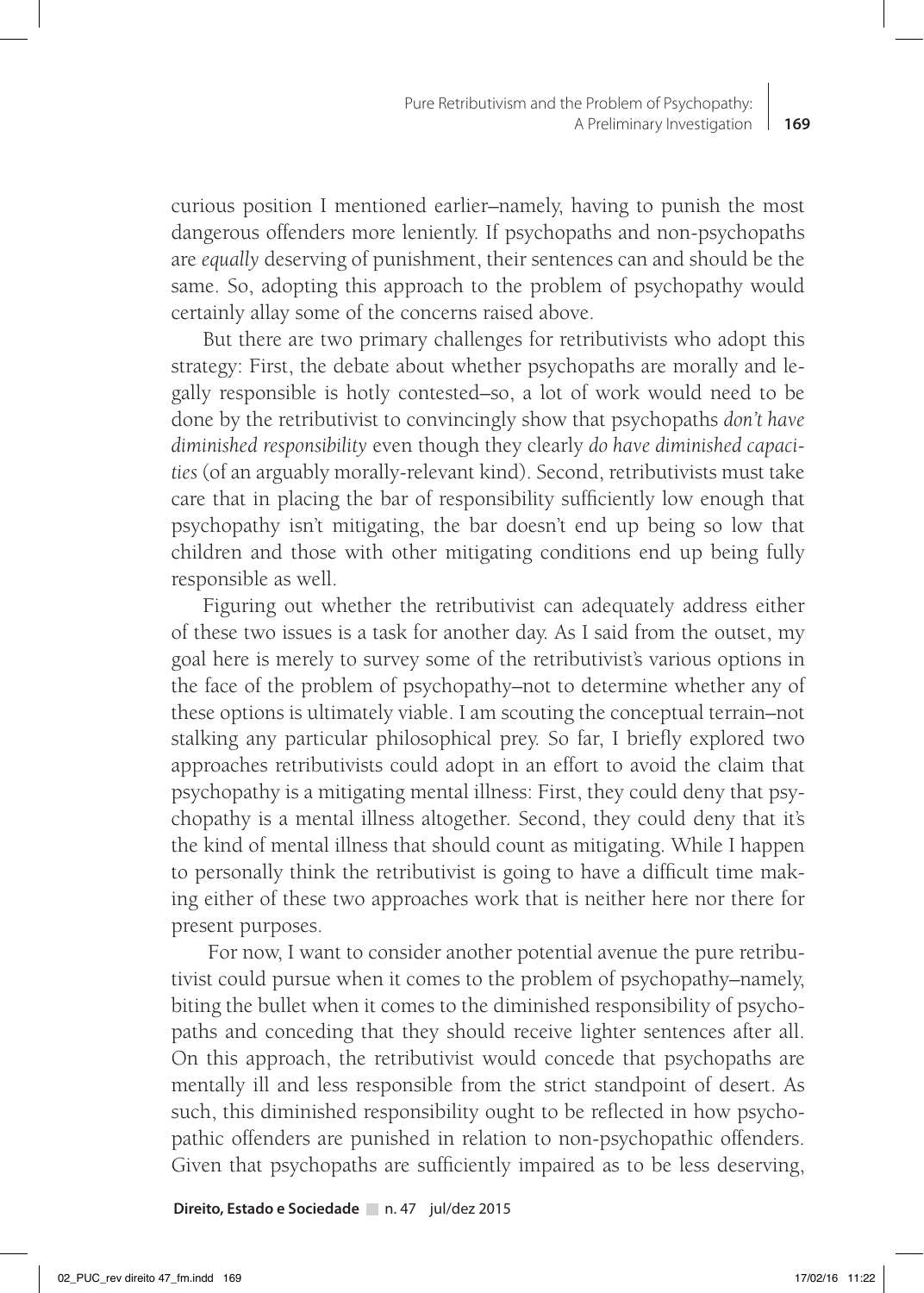they really ought to be given lighter sentences after all (however curious or counter-intuitive this may seem).

While I think this approach is more promising than the first two we considered, it is not without problems of its own. For starters, I suspect this strategy represents a major divergence from folk retributivism (that is, the philosophy of punishment embedded in common-sense morality). While the pure retributivist may be willing to find the psychopath less deserving (even if more dangerous), I don't think this comports with people's pre-theoretical attitudes, beliefs, and behaviors when it comes to psychopathic offenders. Wrong-doers who are completely uncaring and indifferent about they caused–as is often the case with psychopaths–are commonly taken to be *more* deserving of suffering and punishment than offenders who are genuinely apologetic and contrite. As such, I predict that if one ran vignette-based studies involving psychopathic characters, people would find them to be more deserving of suffering and punishment on retributive grounds (based on their callous and unemotional demeanor). But determining whether I am right about this would require more systematic investigations concerning people's intuitions, beliefs, and attitudes about the moral and legal status of psychopathic offenders–which is a task for another day.

For now, let is suffice to say that if the pure retributivist goes down this route, it may very well make it more difficult to get from theory to practice (if it turns out that people find psychopathy to be aggravating rather than mitigating as I predict). Not only is this kind of strategy likely to conflict with common sense morality, but it also conflicts with current legal practices (at least in the United States). Rather than serving as a mitigating condition, psychopathy is much more commonly used as an *aggravating* circumstance–both because psychopaths are more dangerous and because they are remorseless. So, to treat psychopathy as a mitigating condition is to place a legal and legislative barrier between one's preferred philosophical theory and public policy. That's all fine, of course, so long as retributivists who go down this road are aware that there are potential problems looming on the horizon.

But here again, I am not trying to show that retributivism can't adequately address the problem of psychopathy. I am just highlighting some of the ways retributivists might respond (and some of the potential downstream implications of these responses). As we have just seen, they could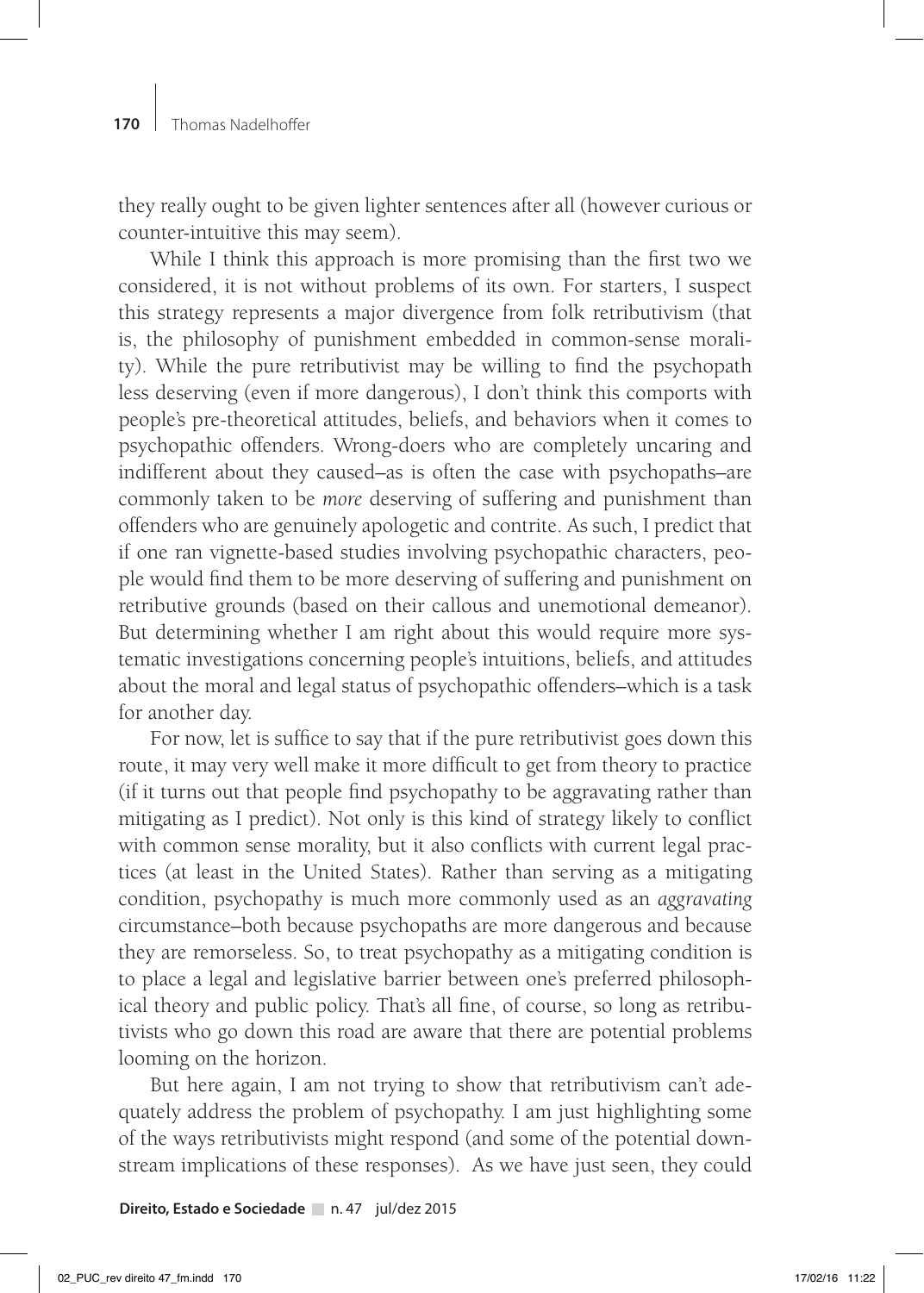bite the bullet and concede (a) that psychopathy is a mitigating condition, and (b) this fact ought to be reflected in how psychopaths are punished. But the pure retributivist need not concede so much theoretical and practical ground. While retributivists certainly *could* bite the bullet on this front, as we have already seen earlier, they certainly aren't compelled to do so. They could either deny that psychopathy is a mental illness altogether or deny that it is a mental illness that should count as a mitigating circumstance. But these aren't the only options open to retributivists on this front.

However, one attractive way retributivists have responded in the past to these (and related) issues isn't open to pure (or strict) retributivists– namely, embracing a hybrid theory of punishment whereby both backward-looking and forward-looking considerations are deemed relevant to punishment. There are two noteworthy features of this mixed approach for present purposes: First, this option is tantamount to giving up on pure or strict retributivism–which is the view that both the *institution* of punishment in general and its *implementation* in particular cases are justified by purely backward-looking, desert-based considerations. So, while this mixed approach is open to retributivists, it is not open to those who defend retributivism in its purest form. Second, retributivists who go this hybrid route to address the problem of psychopathy wouldn't be like the traditional mixed theorists of punishment one finds in Rawls (1956) and Hart (1968). On this latter view, the institution of punishment is justified in terms of forward-looking considerations while the implementation of punishment is the province of retributive considerations. For both Rawls and Hart, the retributive considerations serve as side constraints to prevent consequentialism from running amuck when it comes to sentencing decisions.

However, a retributivist of the persuasion I am presently imagining would need to adopt precisely the *opposite* mixed theory of punishment. On this curious view, desert would apply at the institutional level rather than at the level of implementation–which is a view that no one has defended in the literature as far as I know. So, while the institution of punishment would be justified on retributivist grounds, decisions at the level of implementation would be made based on consequentialist considerations– which can then be used to justify punishing psychopaths equally harshly as their non-psychopathic counter-parts even though the former are less deserving (from the standpoint of moral responsibility).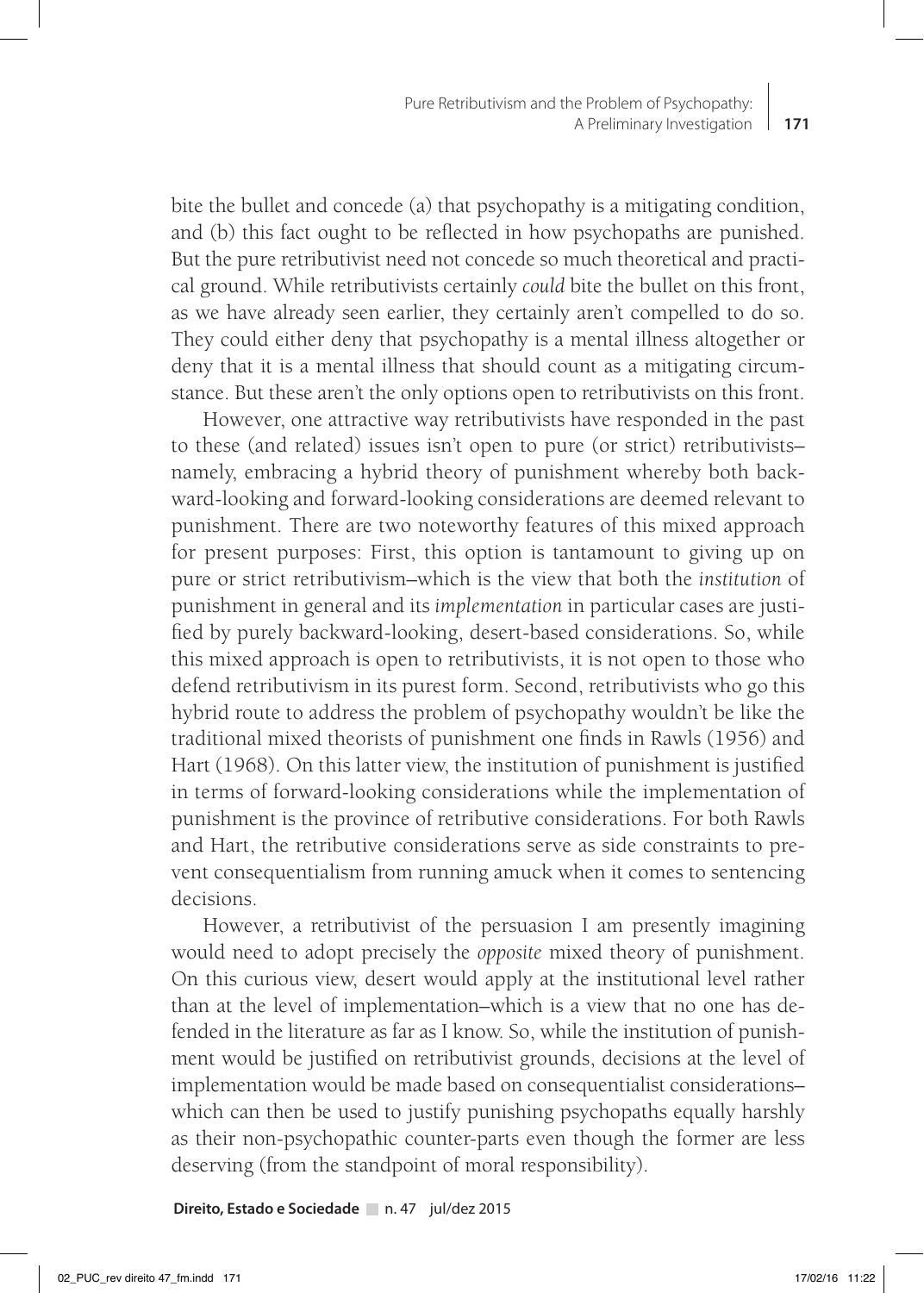The key question that arises here for the retributivist is determining which kinds of forward-looking considerations ought to be relevant to the sentencing decisions in the case of psychopaths. For instance, one forward-looking consideration that is not available to the mixed retributivist when it comes to psychopaths is rehabilitation or moral education. Not only are psychopaths hyper-criminal but they recidivate at a higher rate than any other group of offenders. To make matters worse, while progress has been made when it comes to rehabilitating non-psychopathic offenders during the past twenty years in the wake of improved techniques in violence risk assessment and risk management, psychopaths don't respond to therapeutic intervention.

Indeed, there is some evidence that the very attempt to rehabilitate psychopaths with traditional treatment modalities such as group therapy or individual counseling actually makes it *more*, rather than *less*, likely that they recidivate<sup>47</sup>. As such, if retributivists opt for a mixed theory rather than a pure or strict form of retributivism, rehabilitation and moral education can't play a role in the justification of punishing psychopaths (at least when it comes to adult offenders). That leaves two other forward looking justifications–namely, prevention and deterrence.

Prevention is an obvious justification for punishing psychopaths given that they clearly represent a menace to society. However, relying on prevention rather than desert creates its own unique set of potential problems. For instance, as we learn more about both the genetic underpinning and the developmental trajectory of the illness of psychopathy, and as we develop increasingly more powerful tools for detecting and diagnosing the disorder, we will presumably be able to identify psychopaths at increasingly earlier ages. Given that psychopathy isn't currently treatable (see above) and given how much damage psychopaths inflict on society, the preventive theorist may feel the eventual pull to start detaining or quarantining children who are diagnosed with psychopathy even if they haven't broken any laws<sup>48</sup>.

This temptation to identify and detain psychopaths at earlier stages is all the more problematic when we remember that the antisocial behaviors that are symptomatic of psychopathy persist well into adulthood. As such,

<sup>47</sup> See, e.g., RICE *et al.*, 1992. It is worth mentioning, however, that juveniles with psychopathic tendencies have been found to be amenable to therapy (e.g., CALDWELL; RYBROEK, 2001; *Ibid*., 2005; CALDWELL *et. al.*, 2007).

<sup>48</sup> See, e.g., RAINE, 2013.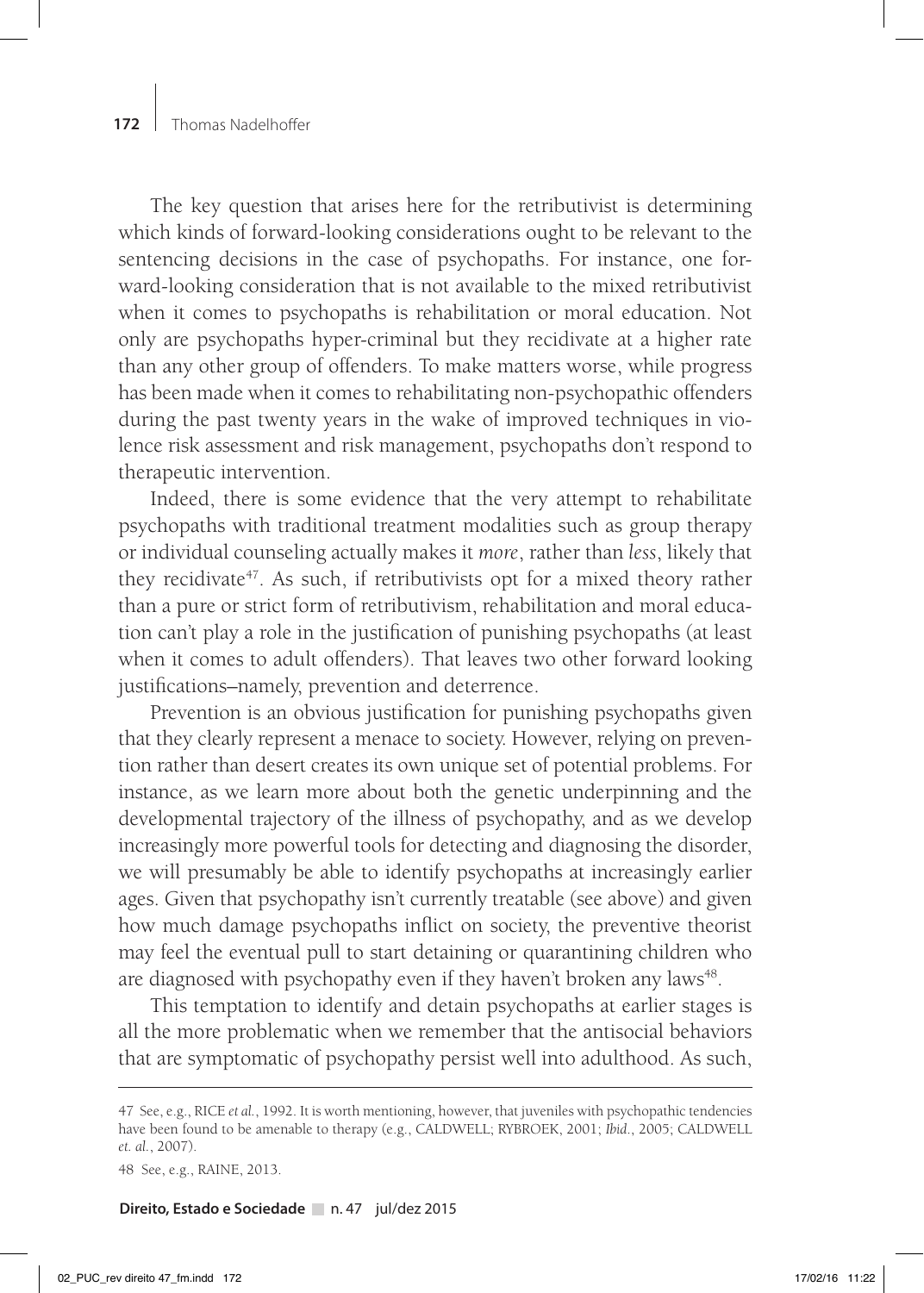if we focus on prevention and future dangerousness as the justification for punishing psychopaths, we may eventually find ourselves having to punish psychopaths for life even for minor offenses. For a pure preventive theorist, perhaps this is an acceptable albeit lamentable consequence. But for retributivists who adopt a mixed theory because they think psychopaths should be punished *no less harshly* than their non-psychopathic counterparts, this, too, is a bitter pill to swallow (since on this approach we will likely end up punishing them *more harshly*).

In order to avoid this outcome, the mixed retributivist could opt to focus instead on general deterrence rather than prevention or rehabilitation. However, once the retributivist adopts deterrence as the guiding motivation behind punishing psychopaths, it is unclear what work is left for desert to do in a system like this one. For while we may treat both psychopaths and non-psychopaths roughly the same in terms of how much punishment we mete out to them even though the two groups are differentially deserving, we may also treat them differentially (as was the case with preventive models). Indeed, because psychopaths commit some of the most heinous crimes, we may be driven to punish them even more harshly than their non-psychopathic counterparts for maximal deterrent effect even though, from the strict standpoint of retribution, they deserve lighter sentences.

In short, if one adopted this type of mixed theory of punishment in the face of the problem of psychopathy, there would be a tension from the outset between the stated goal of the institution of punishment–in this case, having a formal system in place for giving the deserving their due (which is itself intrinsically valuable)–and the relevance of forward-looking considerations like general deterrence at the level of implementation. After all, the implementations (that is, sentences) in such an arrangement will often diverge from the retributive goal of the institution itself–which is perhaps why no one has defended this kind of mixed theory of punishment in the literature. Upon closer inspection, it is at best a short term fix that doesn't completely address the problem at hand and it is a strategy that leads to even larger concerns down the road.

Of course, if retributivists want to avoid all of these aforementioned problems with mixed theories of punishment altogether, they could always follow Morse in concluding that because psychopaths are suffering from a mental illness that sufficiently undermines their desert, psychopaths should be *exculpated* and detained in forensic facilities rather than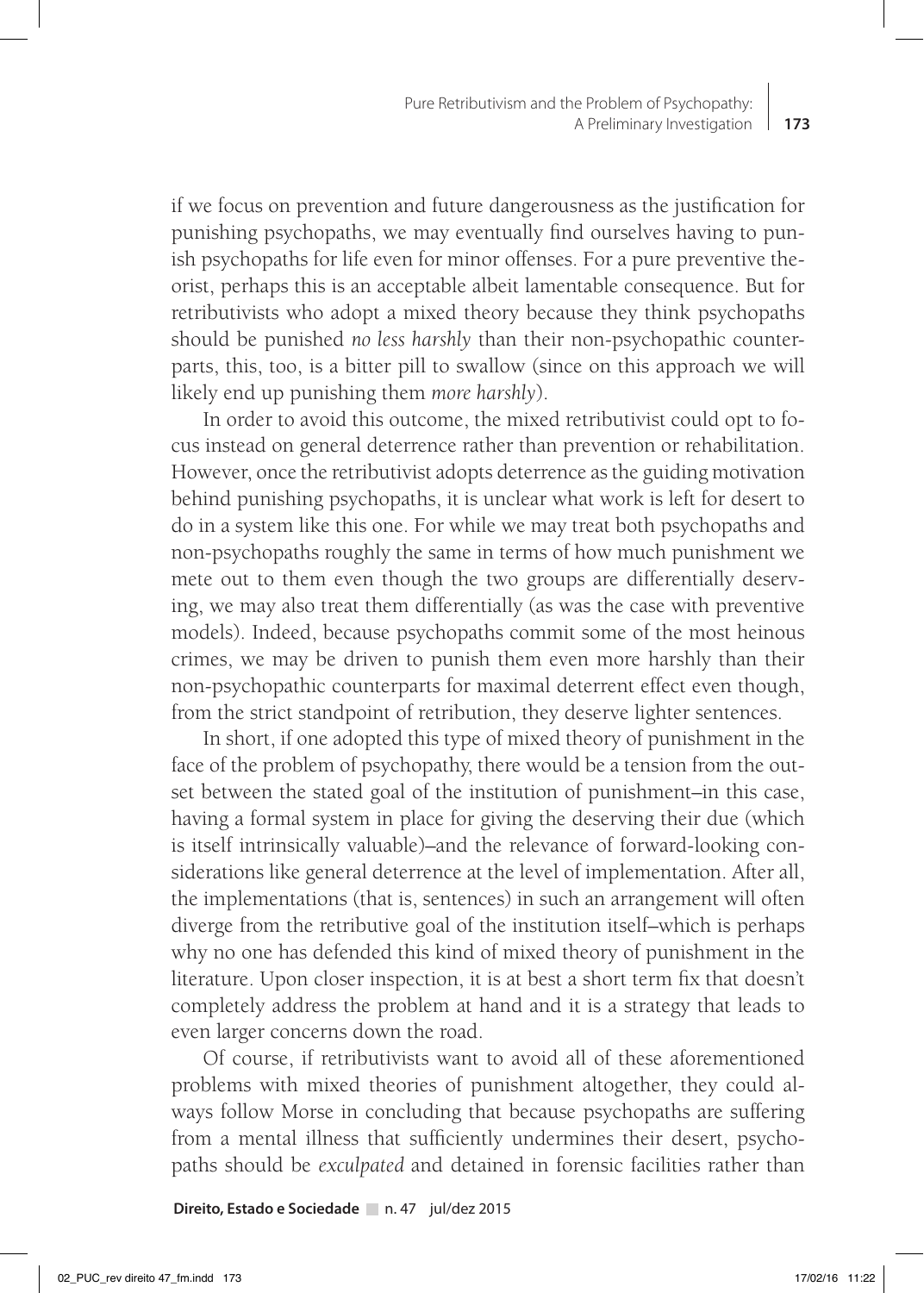incarcerated in penal institutions<sup>49</sup>. On this view, it's not that psychopaths are less deserving of punishment–it's that psychopaths aren't apt targets of punishment at all. Regardless of what one thinks of this move, it, too, represents a major shift in how we currently treat psychopathic offenders–a shift I suspect most people would want to reject given that psychopaths commit crimes while free of delusions and without remorse. Here again, we find a potential fissure between pure retributivism and common-sense morality. While I personally find the approach adopted by Morse<sup>50</sup> to be the most attractive strategy for the retributivist, I nevertheless think it has an uphill battle when it comes to making its way into public policy (at least in the United States). For while pre-theoretical folk retributivism may share some key assumptions with its more sophisticated philosophical counter-part when it comes to the intrinsic value of giving the deserving their due, common sense morality may have different standards when it comes to which circumstances and conditions should count as mitigating and exculpating.

This is not to say that the ordinary views about psychopaths and punishment are necessarily the correct views nor is it to say that the retributivist shouldn't opt for the approach to psychopathy adopted by Morse. It's just to say that philosophers must be sensitive to the potential conflicts and tensions that may exist between their own preferred theories and public opinion. For it is public opinion–fueled as it is by common-sense morality–that is always potentially standing in between theory and practice. So even if a philosopher chooses not to take common sense morality as the starting point of her philosophical investigation (which is fine, of course), it is something that will need to be addressed somewhere down the road if the philosopher cares about public policy and not just philosophical theorizing. Here, too, one would need much more data on the contours of folk intuitions about punishment, mental illness, responsibility, and the like–which is yet another task for another day.

In the meantime, there is already compelling evidence that psychopathy is a mental illness with a bio-genetic etiology–one that is associated with structural and functional brain abnormalities that lead to chronic antisocial behavior. At this point, this is something everyone in the debate

**Direito, Estado e Sociedade** n.467 jan/juez 2015

<sup>49</sup> MORSE, 2008.

<sup>50</sup> *Ibid*.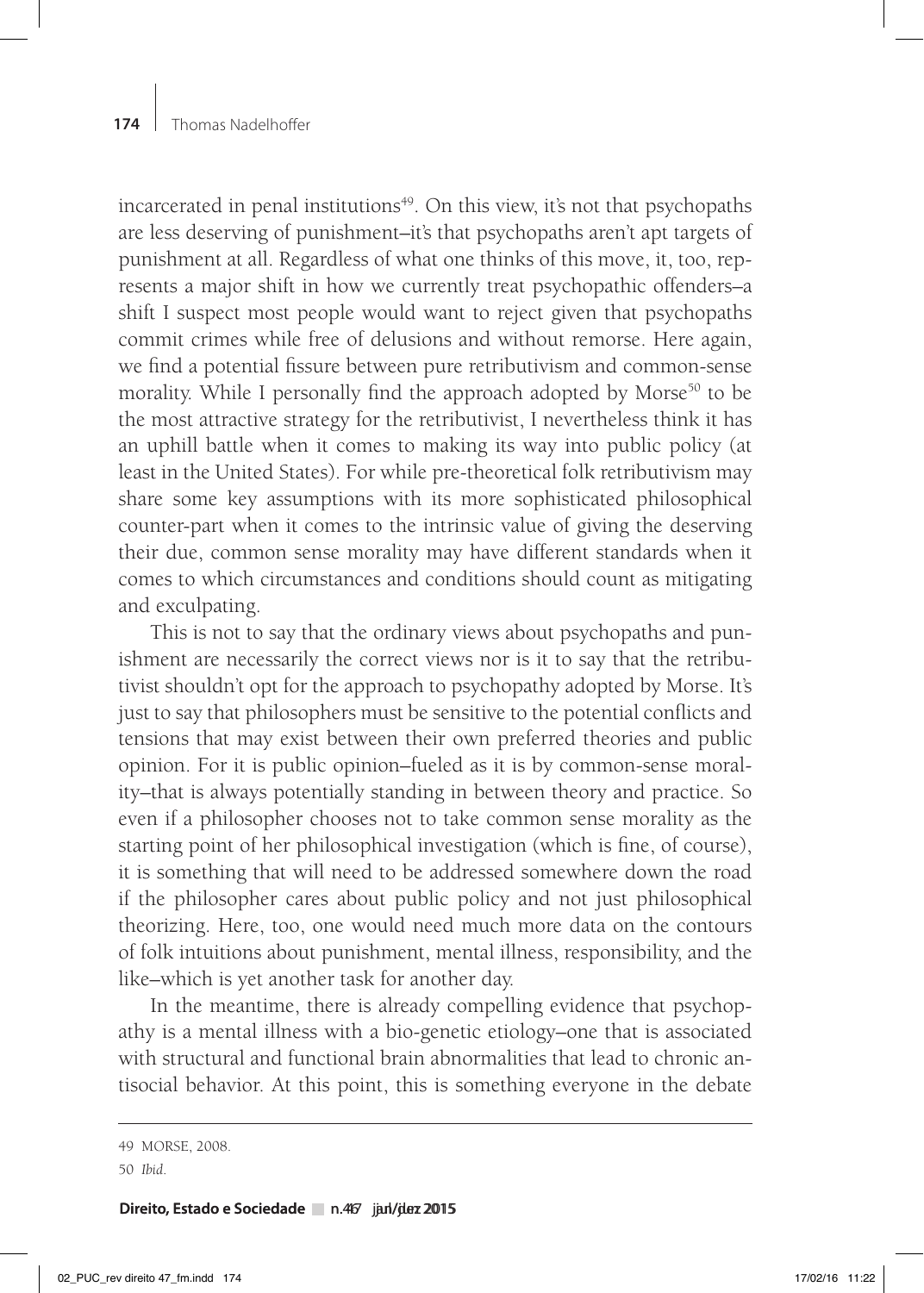about the philosophy of punishment and should simply accept. Rather than disputing the mounting empirical data, philosophers should focus instead on how their preferred theories of punishment will accommodate what we are learning about the curious and frightening case of the psychopath. For as things presently stand, it appears that psychopaths are indeed mad rather than merely bad. However, given that their badness is actually symptomatic of their curious and frightening form of madness, they create deep and puzzling issues at the cross roads of philosophy, psychiatry, and the criminal law.

### References

- AHARONI, E., SINNOTT-ARMSTRONG, W., & KIEHL, K. "Can Psychopathic Offenders Discern Moral Wrongs? A New Look at the Moral/ Conventional Distinction", *Journal of Abnormal Psychology*, v. 121 (2), pp. 484-497, 2012.
- ANDRADE, J. T. The inclusion of antisocial behavior in the construct of psychopathy: A review of the research. *In: Aggression and Violent Behavior*, 13, pp. 328–335, 2008.
- BECHARA, A., DAMASIO, A., DAMASIO, H. & ANDERSON, S. Insensitivity to future consequences following damage to human prefrontal cortex. *In: Cognition*, 50, pp. 7–15.
- BLAIR, R. A cognitive developmental approach to morality: investigating the psychopath. *In: Cognition*, 57, pp. 1–29, 1995.
- BLAIR, R. & COLES, M. Expression recognition and behavioural problems in early adolescence. *In: Cognitive Development*, 15, pp. 421–34, 2000.
- BLAIR, R., COLLEDGE, E., MURRAY, L., & MITCHELL, D. A selective impairment in the processing of sad and fearful expressions in children with psychopathic tendencies. *In: Journal of Abnormal Child Psychology*, 29, pp. 491–98, 2001a.
- BLAIR, R., COLLEDGE, E., & MITCHELL, D. Somatic markers and response reversal: is there orbitofrontal cortex dysfunction in boys with psychopathic tendencies? *In: Journal of Abnormal Child Psychology*, 29, pp. 499–511, 2001b.
- BLAIR, K.S., LEONARD, A., & BLAIR, R.J.R. Impaired decision making on the basis of both reward and punishment information in individu-

**Direito, Estado e Sociedade** n.467 jan/juez 2015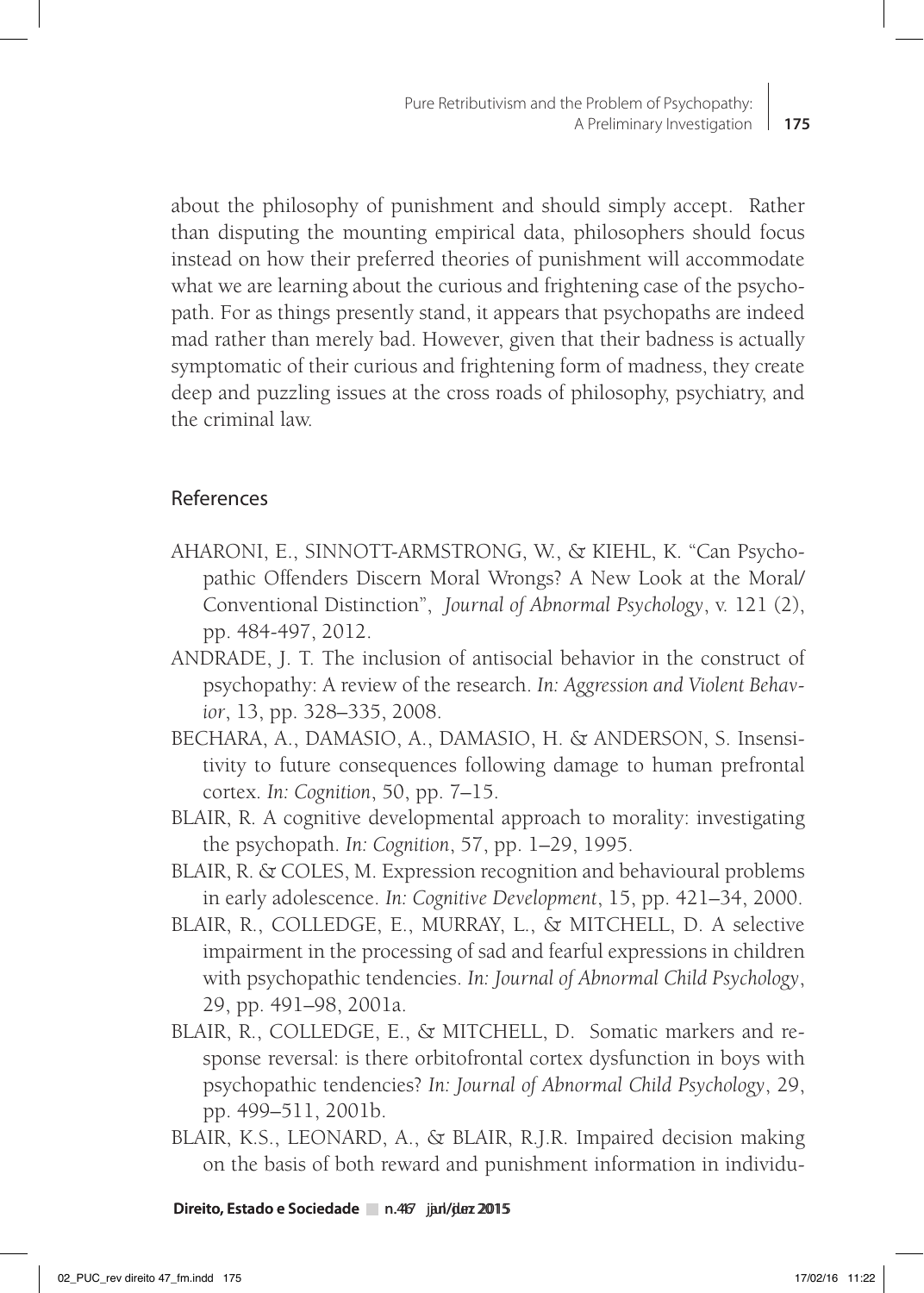als with psychopathy. *In: Personality and Individual Differences*, 41, pp. 155-165, 2006.

- BLAIR, R.J.R., MITHCELL, D.G.V., LEONARD, A., BUDHANI, S., PESCHARDT, K.S., & NEWMAN, C. Passive avoidance learning in individuals with psychopathy; modulation by reward but not punishment. *In: Personality and Individual Differences*, 37, pp. 1179-1192, 2004.
- BLONIGEN, D.M., HICKS, B.M., KRUEGER, R.F., PATRICK, C.J., & IACONO, W.G. Psychopathic personality traits: heritability and genetic overlap with internalizing and externalizing psychopathology. *In: Psychological Medicine*, 35(5), pp. 637-648, 2005.
- CALDWELL, M.F., & VAN RYBROEK, G.J. Efficacy of a decompression model in the clinical management of violent juvenile offenders. *In: International Journal of Law and Psychiatry*, 45(4), pp. 469-477, 2001.
- CALDWELL, M.F., & VAN RYBROEK, G.J. Reducing violence in serious juvenile offenders using intensive treatment*. In: International Journal of Law and Psychiatry*, 28(6), pp. 622-636, 2005.
- CALDWELL, M.F., MCCORMICK, D.J., UMSTEAD, D., & VAN RYBROEK, G.J. Evidence of treatment progress and therapeutic outcomes among adolescents with psychopathic features. *In: Criminal Justice and Behavior*, 34(5), pp. 573-587, 2007.
- CIMA, M., SMEETS, T., & JELICIC, M. Self-reported trauma, cortisol levels, and aggression in psychopathic and non-psychopathic prison inmates. *In: Biological Psychology*, 78(1), pp. 75-86, 2008.
- CLECKLEY, H. *The mask of sanity* (4th Ed). St. Louis: Mosby. First published in 1941, 1976.
- COTTINGHAM, J.G. Varieties of retributivism. *In: Philosophical Quarterly*, 29, pp. 238-246, 1979.
- DEIGH, J. Empathy and universalizability. *In: Ethics*, Vol. 105, No. 4, pp. 743-763, 1995.
- DUFF, A. Psychopathy and answerability. *In:* L. Malatesti & J. McMillan (Eds.) *Responsibility and Psychopathy: Interfacing Law, Psychiatry, and Philosophy.* New York: Oxford University Press, pp. 199-212, 2010.
- DUFF, A., & GARLAND, D. [Eds.] *A Reader on Punishment*. New York: Oxford, 1994.
- FINE, C., & KENNETT, J. Mental impairment, moral understanding and criminal responsibility: Psychopathy and the purposes of punishment. *In: International Journal of Law and Psychiatry,* 27, pp. 425–443, 2004.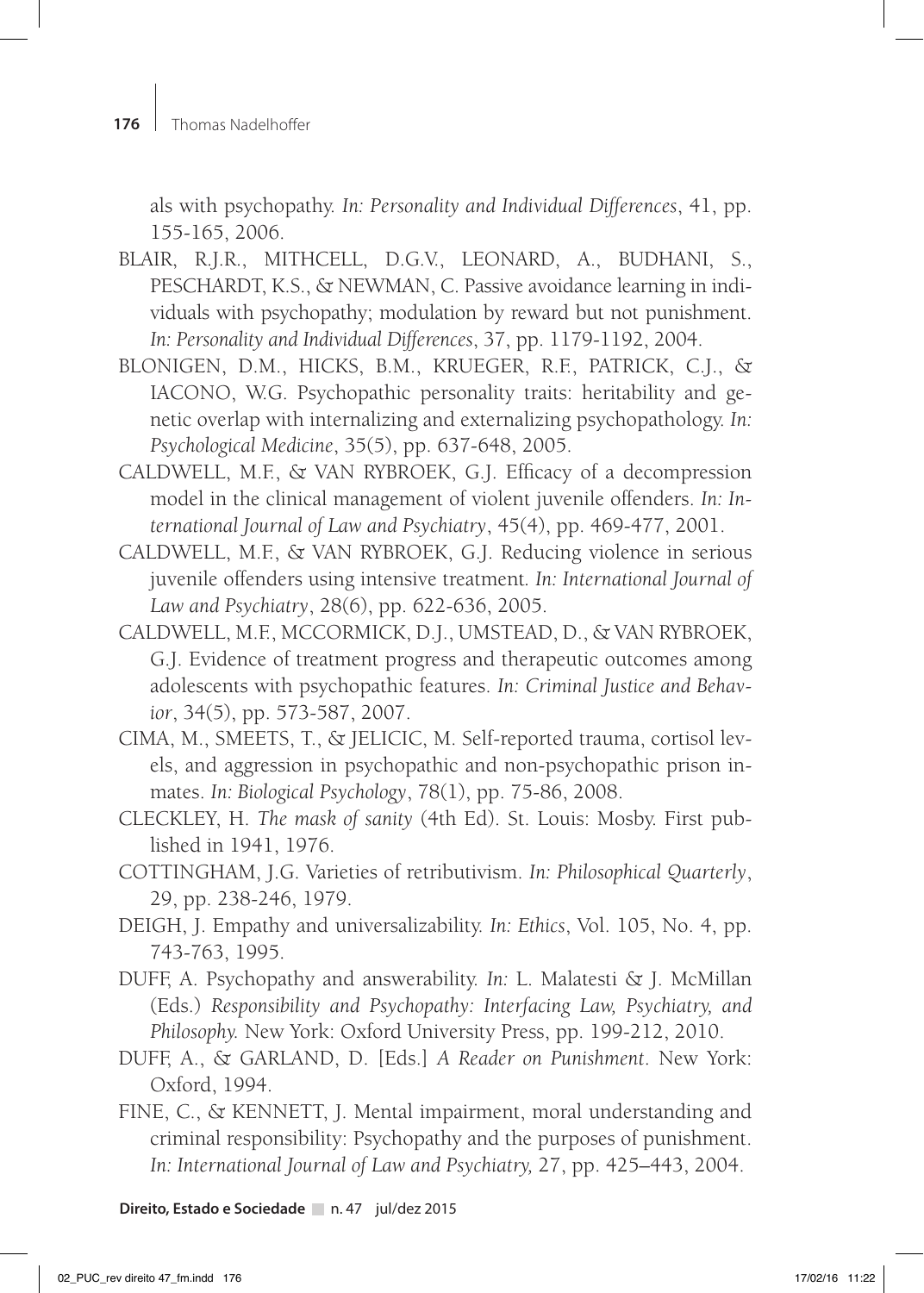- GILLETT, G. Intentional action, moral responsibility, and psychopaths. *In:* L. Malatesti & J. McMillan (Eds.) *Responsibility and Psychopathy: Interfacing Law, Psychiatry, and Philosophy.* New York: Oxford University Press: pp. 283-298, 2010.
- GLANNON, W. Psychopathy and responsibility. *In: Journal of Applied Philosophy,* Vol.14, No.3, pp. 263-275, 1997.
- GREENSPAN, P. Responsible psychopaths. *In: Philosophical Psychology*, Vol. 16, No. 3, pp. 417-429, 2003.
- HAJI, I. The emotional depravity of psychopaths and culpability. *In: Legal Theory*, 9, pp. 63–82, 2003.
- HARE, R. Electrodermal and cardiovascular correlates of psychopathy. *In:* R. Hare and D. Schalling (eds.), *Psychopathic Behavior: Approaches to Research*. New York: John Wiley & Sons, pp. 107–44, 1978.
	- \_\_\_\_\_\_\_\_. *The Hare Psychopathy Checklist–Revised*. Multi-Health Systems: Toronto, ON, 1991.
- HARE, R. D., & JUTAI, J. W. Criminal history of the male psychopath: Some preliminary data. *In:* K. T. VanDusen & S. A. Mednick (Eds.), *Prospective studies of crime and delinquency*, pp. 225-236. Boston: Kluwer-Nijhoff, 1983.
- HARE, R. D., & MCPHERSON, L. M. Violent and aggressive behavior by criminal psychopaths. *In:* International Journal of Law and Psychiatry, 7, pp. 35-50, 1984.
- HARE, R., HARPUR, T., HAKISTAN, R., FORTH, A., HART, S., & NEW-MAN, J. The Revised Psychopathy Checklist: Reliability and factor structure. *In: Psychological Assessment: A Journal of Consulting and Clinical Psychology, 2,* pp. 338-341, 1990.
- HARE, R.D., & NEUMANN, C.S. The PCL-R assessment of psychopathy: development, structural properties, and new directions. *In:* Patrick, C.J. (Ed.) *Handbook of Psychopathy*. New York: Guilford, pp. 58–90, 2006.
- HARE, R.D., & NEUMANN, C.S. Psychopathy as a clinical and empirical construct. *In: Annual Review of Clinical Psychology*, 4, pp. 217-46, 2008.
- HARENSKI, C.L., HARENSKI, K.A., SHANE, M.S., & KIEHL, K. Aberrant neural processing of moral violations in criminal psychopaths. *In: Journal of Abnormal Psychology* 119, 4, pp. 863-874, 2010.
- HARPUR, T., HAKISTAN, R., & HARE, R. Factor structure of the Psychopathy Checklist. *In: Journal of Consulting and Clinical Psychology, 56,* pp. 741-747, 1988.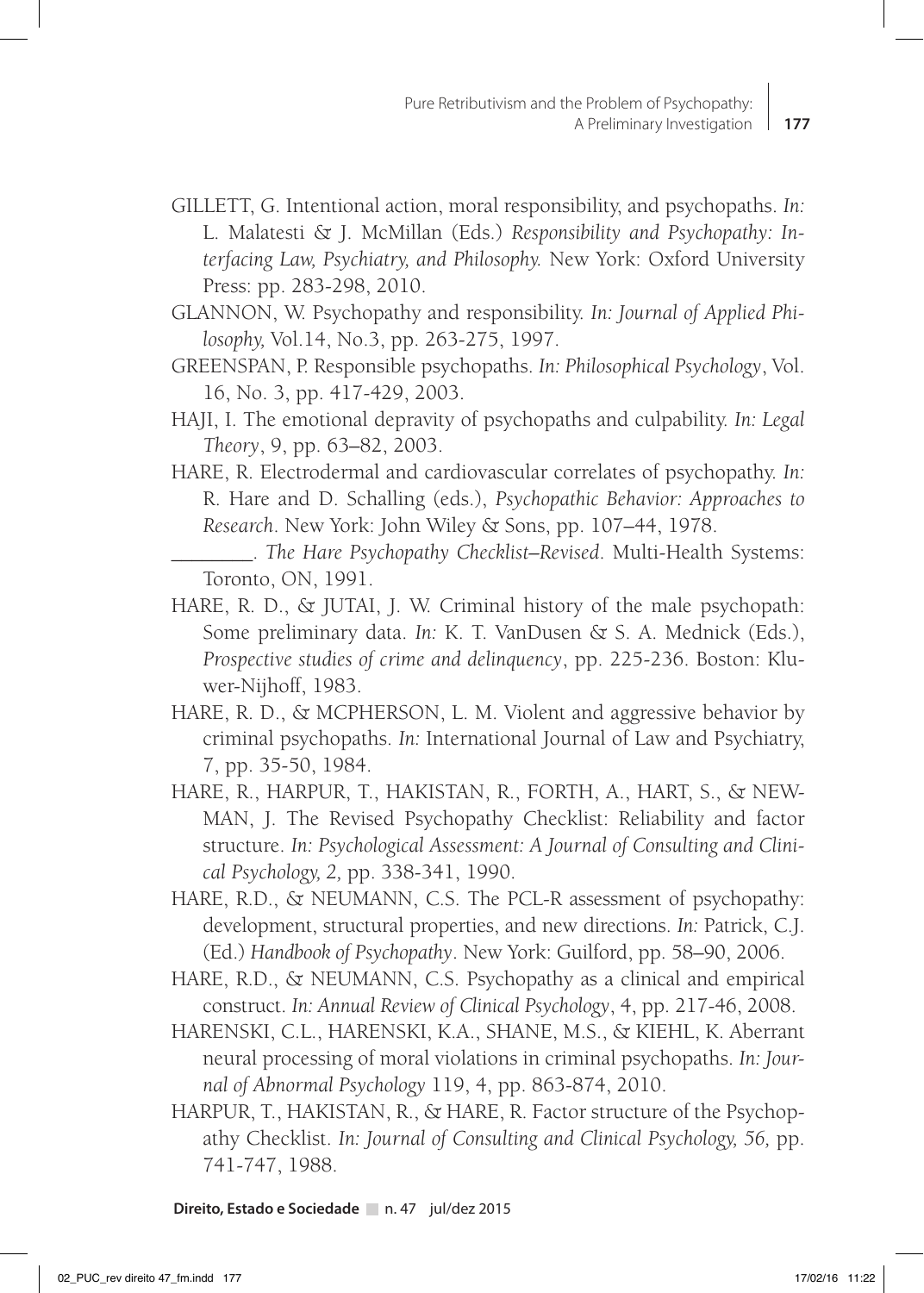- HARRIS, G., RICE, M., & CORMIER, C. (1991). Psychopathy and violent recidivism. *In: Law and Human Behavior,* 15, pp. 625-637, 1991.
- HART, H.L.A. *Punishment and Responsibility: Essays in the Philosophy of Law*. Oxford: Oxford University Press, 1968.
- HEILBRUN, K., HART, S. D., HARE, R. D., GUSTAFSON, D., NUNEZ, C., & WHITE, A. J. Inpatient and post discharge aggression in mentally disordered offenders: The role of psychopathy. *In: Journal of Interpersonal Violence*, pp. 13, 514–527, 1998.
- KANT, I. *The Metaphysical Elements of Justice*, J. Ladd (Tr.). Indianapolis: Bobbs-Merrill, 1965, 1785.
- KARPMAN, B. The myth of the psychopathic personality. *In: American Journal of Psychiatry*, 104, pp. 523−534, 1948.
- KAUPPINEN, A. The rise and fall of experimental philosophy. *In:* Philosophical Explorations, 10(2), pp. 95-118, 1997.
- KERNBERG, O. *Borderline Conditions and Pathological Narcissism*. Northvale, NJ: Jason Aronson Inc, 1975.
- KIEHL, K. *The Psychopath Whisperer.* New York: Broadway Books, 2014.
- KIEHL, K.A., SMITH, A.M., HARE, R.D., MENDREK, A., FORSTER, B.B., BRINK, J., BRINK, J. & LIDDLE, P.F. Limbic abnormalities inaffective processing by criminal psychopaths as revealed by functional magnetic resonance imaging. *In: Biological Psychiatry* 50 (9), pp. 677–684, 2001.
- KIEHL, K.A., SMITH, A.M., MENDREK, A., FORSTER, B.B., HARE, R.D. & LIDDLE, P.F. Temporal lobe abnormalities in semantic processing by criminal psychopaths as revealed by functional magnetic resonance imaging. *In: Psychiatry Research* 130 (3), pp. 27–42, 2004.
- KOCH, J.L. *Psychopathic Inferiority*. Ravensburg, 1891.
- LARSSON, H., TUVBLAD, C., RIJSDIJK, F.V., ANDERSHED, H., GRANN, M., & LICHTENSTEIN, P. A common genetic factor explains the association between psychopathic personality and antisocial behavior. *In: Psychological Medicine,* pp. 37, 15–26, 2007
- LEISTICO, A.M., SALEKIN, R.T., DECOSTER, J., & ROGERS, R. A largescale meta-analysis relating the hare measures of psychopathy to antisocial conduct. *In: Law & Human Behavior*, pp. 32, 28-45, 2008.
- LEVY, N. The responsibility of the psychopath revisited. *In: Philosophy, Psychiatry, and Psychology* 14 (2), 129-138, 2007a.

\_\_\_\_\_\_\_\_. Norms, conventions, and psychopaths. *In: Philosophy, Psychiatry, and Psychology* 14 (2), pp. 163-170, 2007b.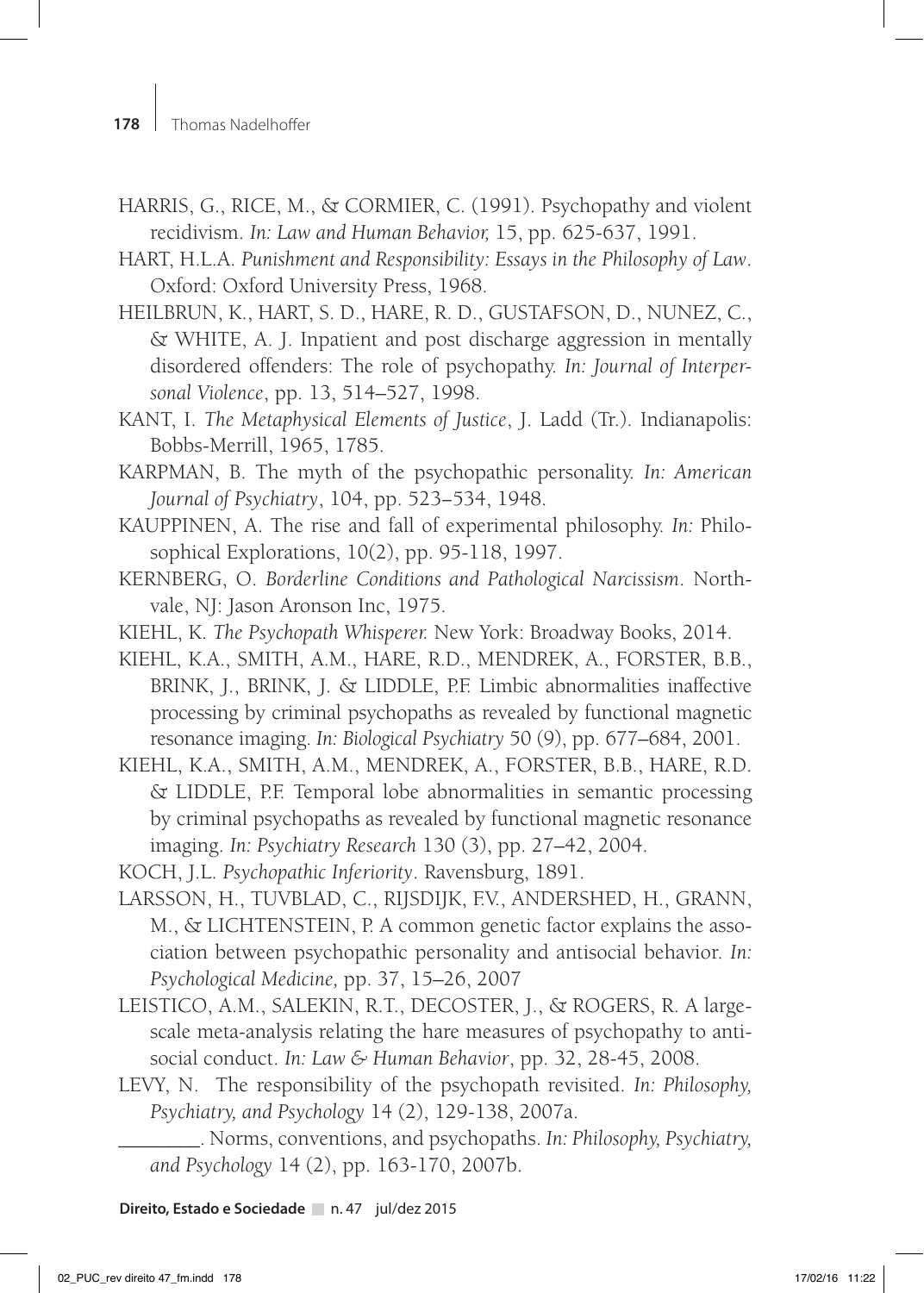- LITTON, P. (forthcoming). Criminal Responsibilty and Psychopathy. *In: Oxford Handbook of Psychopathy and Law*, edited by K. Kiehl & W. Sinnott-Armstrong. New York: Oxford University Press.
- MAIBOM, H. Moral unreason: The case of psychopathy. *In: Mind & Language*, 20(2), pp. 237–257, 2005.
- MAIBOM, H. Rationalism, emotivism, and the psychopath. *In:* L. Malatesti & J. McMillan (Eds.) *Responsibility and Psychopathy: Interfacing Law, Psychiatry, and Philosophy.* New York: Oxford University Press, pp. 227- 242, 2010.
- MALATESTI, L., & Mcmillan, J. (Eds.) *Responsibility and Psychopathy: Interfacing Law, Psychiatry, and Philosophy.* New York: Oxford University Press, 2010.
- MONAHAN, J., STEADMAN, H., SILVER, E., APPLEBAUM, P.S., CLARK-ROBBINS, A., MULVEY, E.P., ROTH, L., GRISSO, T., & BANKS, S. *Rethinking Risk Assessment: The MacArthur Study of Mental Disorder and Violence*. Oxford: Oxford University Press, 2001.
- MOORE, M. *Placing Blame: A General Theory of the Criminal Law*. Oxford: Clarendon Press, 1997.
- MORSE, S. Psychopathy and criminal responsibility. *In: Neuroethics*, 1, pp. 205-212, 2008.
- MORSE, S. Psychopathy and the law: The United States Experience. *In:* L. Malatesti & J. McMillan (Eds.) *Responsibility and Psychopathy: Interfacing Law, Psychiatry, and Philosophy.* New York: Oxford University Press, pp. 41-62, 2010.
- NADELHOFFER, T., & NAHMIAS, E. The Past and Future of Experimental Philosophy. *In: Philosophical Explorations*, 10(2), pp. 123-149, 2007.
- NADELHOFFER, T., HESHMATI, S., KAPLAN, D., & NICHOLS, S. Folk Retributivism: In Theory and Action. *In: Economics and Philosophy*, Vol. 29, pp. 235-261, 2013.
- NADELHOFFER, T., & SINNOTT-ARMSTRONG, W. Is Psychopathy a Mental Disease? *In:* N. Vincent (Ed.), *Legal Responsibility and Neuroscience.* Oxford University Press: 227-253, 2013.
- NADELHOFFER, T., WRIGHT, J., GOYA-TOCCHETTO, D., & MCGUIRE, Q. (forthcoming). Common Sense Morality and Neuro-intervention: An Interdisciplinary Investigation. *In:* N. Vincent (Ed.), *Neuro-interventions and the Law: Regulating Human Mental Capacity*. Oxford University Press.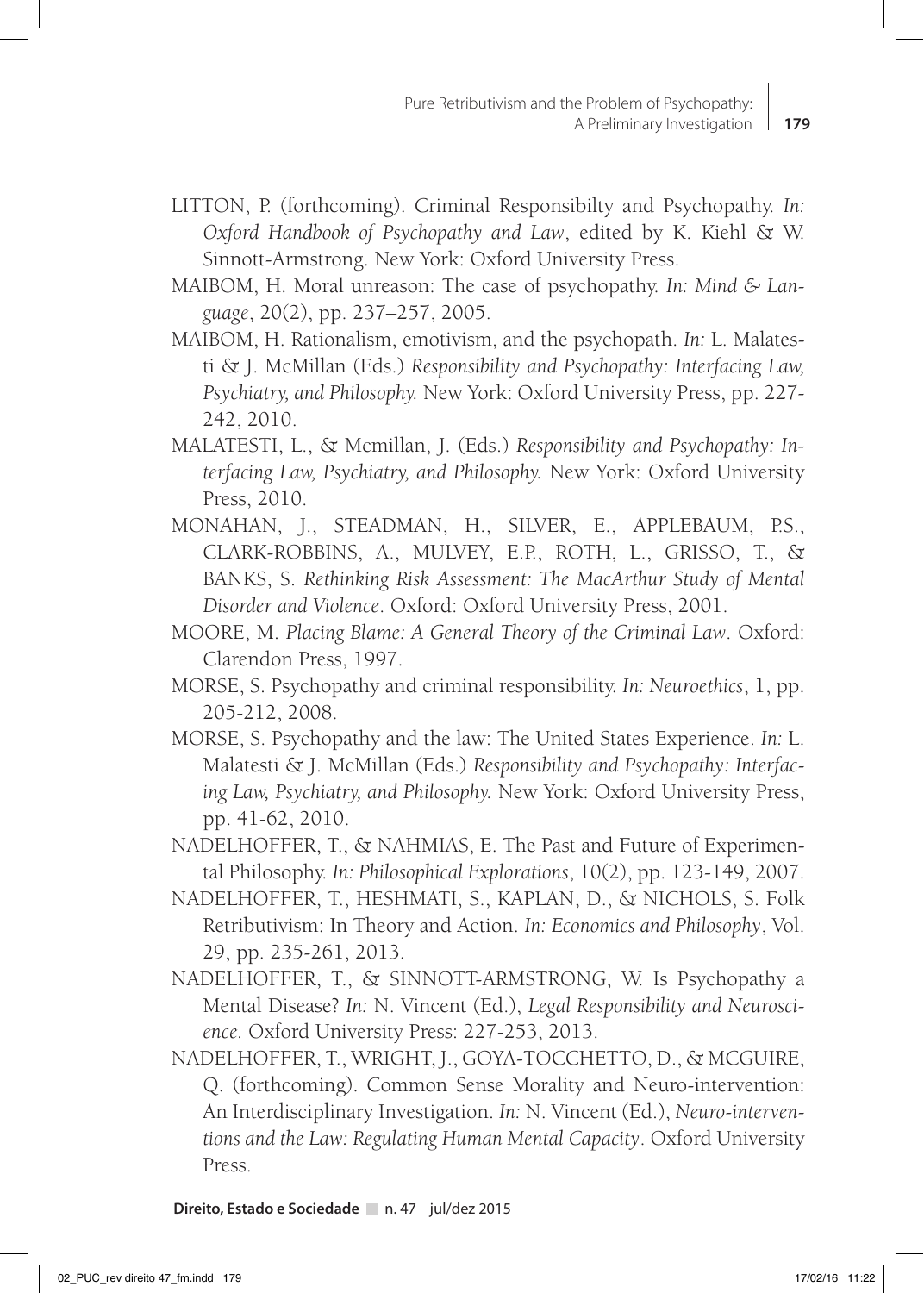- NEWMAN, J. & KOSSON, D. Passive avoidance learning in psychopathic and nonpsychopathic offenders. *In: Journal of Abnormal Psychology*, 96, pp. 257-263, 1986.
- PINEL, P. *A Treatise on Insanity* (D. Davis, Trans.). New York: Hafner. Original work published in 1801, 1962.
- PRICHARD, J. C. *A Treatise on Insanity and other Disorders Affecting the Mind*. London: Sherwood, Gilber, and Piper, 1835.
- RAINE, A. *The Anatomy of Violence: The Biological Roots of Crime*. New York: Pantheon Books, 2013.
- RAWLS, J. Two concepts of rules. *In: The Philosophical Review*, 64 (1), pp. 3-32, 1956.
- RICE, M. E., HARRIS, G. T., & QUINSEY, V. L. A follow-up of rapists assessed in a maximum security psychiatric facility*. In: Journal of International Violence*, 5, pp. 435–448, 1990.
- ROGERS, R.D., LANCASTER, M., WAKELEY, J., & BHAGWAGER, Z. Effects of beta-adrenoceptor blockade on components of human decision making. *In: Psychopharmacology*, 172(2), pp. 157-164, 2004.
- STRANGE, B.A., & DOLAN, R.J. Beta-adrenergic modulation of emotional memory-evoked human amygdala and hippocampul responses. *In: Proceedings of the National Academy of the Sciences of the United States of America*, 101(31), pp. 11.454 – 11.458, 2004.
- VEIT, R., FLOR, H., ERB, M., HERMANN, C., LOTZE, M., GRODD, W., *et al*. Brain circuits involved in emotional learning in antisocial behavior and social phobia in humans. *In: Neuroscience Letters*, 328(3), pp. 233- 236, 2002.
- VIDING, E., JONES, A.P., FRICK, P., MOFFITT, T.E., & PLOMIN, R. Genetic and phenotypic investigation to early risk factors for conduct problems in children with and without psychopathic tendencies. *In: Developmental Science*, 11, pp. 17-22, 2008.
- WARD, T. Psychopathy and criminal responsibility in historical perspective. *In:* L. Malatesti & J. McMillan (Eds.) *Responsibility and Psychopathy: Interfacing Law, Psychiatry, and Philosophy.* New York: Oxford University Press, pp. 7-24, 2010.
- WOLF, J. *Ethics and Public Policy: A Philosophical Inquiry*. New York: Routledge, 2011.

### Autor convidado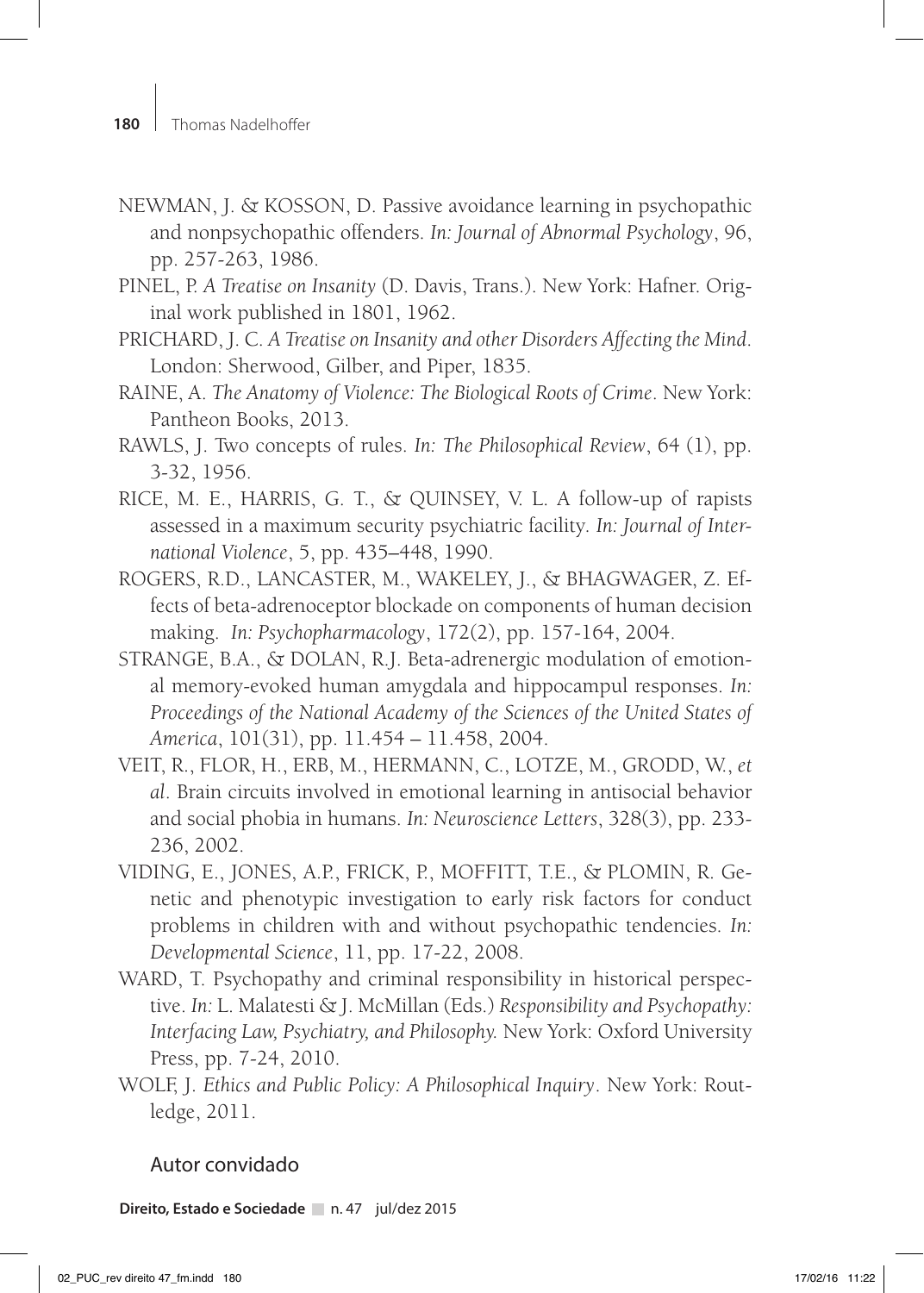O "Sistema Acusatório" do Processo Penal Brasileiro: Apontamentos Acerca do Conteúdo da Acusatoriedade a partir de Decisões do Supremo Tribunal Federal

*The "Accusatorial System"of Brazilian Criminal Procedure: Notes on the Concept of Accusatorialism from the Federal Supreme Court's Decisions*

Vinicius Gomes de Vasconcellos\* *Universidade de São Paulo, São Paulo-SP, Brasil*

#### 1. Introdução

Diante das inúmeras discussões terminológicas<sup>1</sup> e dos diversos discursos que embasam diferentes interpretações de conceitos essenciais ao direito processual penal<sup>2</sup>, o presente trabalho pretende desenvolver estudo acerca do conteúdo do "sistema acusatório", conforme as delimitações impostas em recentes decisões do Supremo Tribunal Federal. Assim, apresentar-se-á pesquisa jurisprudencial referente às decisões do tribunal máximo brasileiro sobre a temática no período entre 2010 e 2014. Após esboçar tais contornos elucidativos, empreender-se-á revisão teórica com a pretensão

**Direito, Estado e Sociedade** n. 47 p. 181 a 204 jul/dez 2015

<sup>\*</sup> Doutorando em Direito pela Universidade de São Paulo (USP). Mestre em Ciências Criminais na Pontifícia Universidade Católica do Rio Grande do Sul (PUCRS) (2014), bolsista integral CAPES. Pós-graduado em Justiça Penal pela Universidade Castilla-La Mancha (UCLM - Espanha) (2013). Bacharel em Direito pela PUCRS (2012), com pesquisas como bolsista de iniciação científica CNPq/PIBIC (2009/2012). Professor das Faculdades Integradas Campos Salles (SP).

<sup>1</sup> Sobre isso, ver: LANGER, 2005, pp. 103-104.

<sup>2 &</sup>quot;Entretanto, o conteúdo perceptivo da disposição citada, do modo como vem formulada, resulta inevitavelmente impreciso, devido à utilização de uma definição (sistema acusatório) que não possui um significado unívoco e universalmente aceitado. O verdadeiro problema, de fato, reside em individualizar os caracteres distintivos que identificam o modelo processual acusatório, caracteres sobre os quais nem sempre existe unanimidade entre os juristas, dependendo de quais sejam suas opções ideológicas em relação à hierarquia de valores implicada na justiça penal." (ILLUMINATI, 2008, p. 136, tradução livre).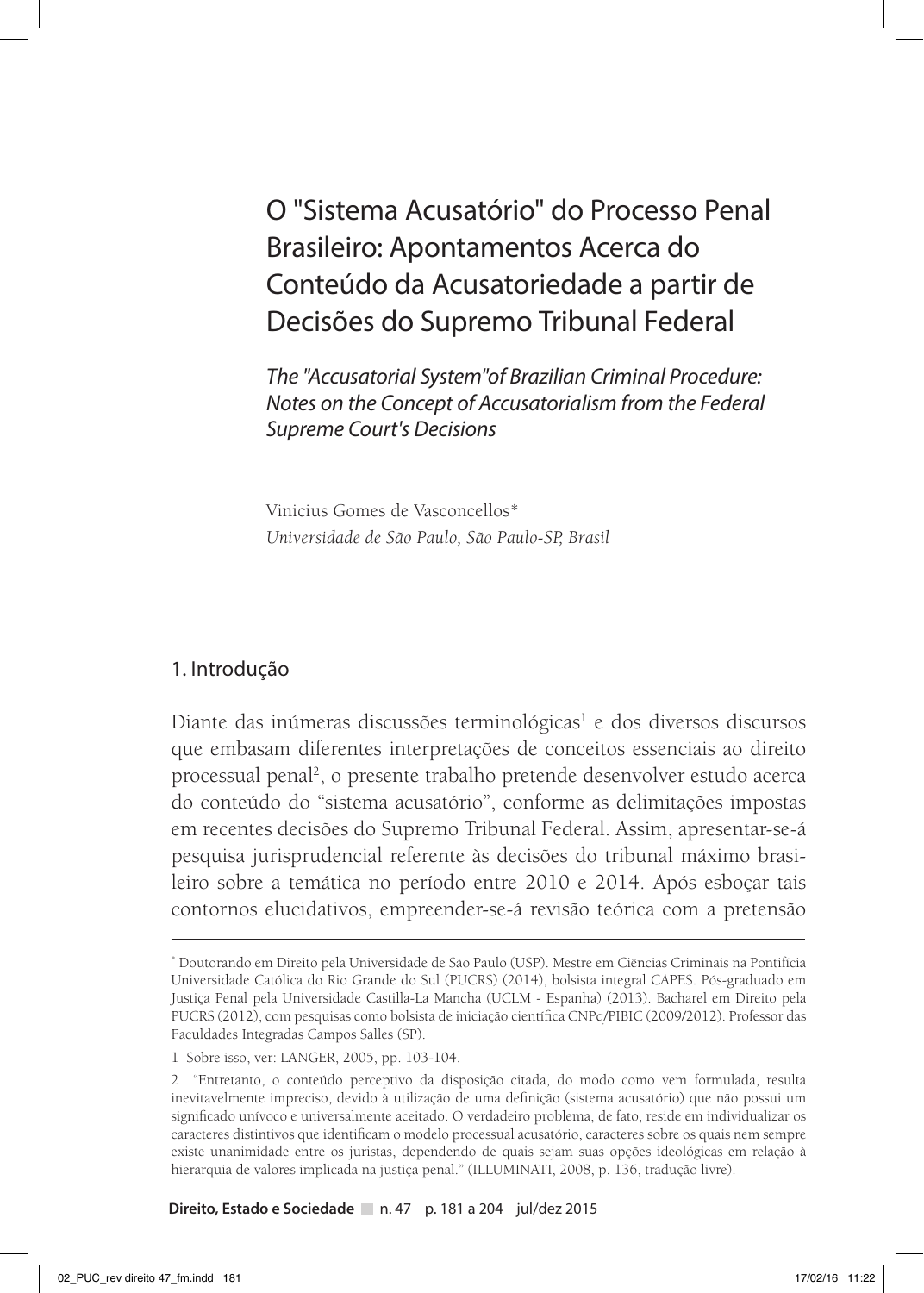de descrever as principais divergências doutrinárias que permeiam a análise do tema proposto, expondo suas limitações e clarificando a necessidade do aprofundamento crítico do estudo, visando à definição dos contornos indissociáveis da acusatoriedade no processo penal democrático.

Assim, pensa-se que o presente estudo se justifica na importância da definição do conteúdo da acusatoriedade a partir de posicionamentos da corte suprema do ordenamento pátrio. Tendo-se ciência da paulatina e hodierna utilização das terminologias "processo acusatório" e "modelo acusatório", o intento de elucidar seu conteúdo e de questionar seus reflexos no ordenamento jurídico é imprescindível na construção doutrinária e jurisprudencial do processo penal brasileiro<sup>3</sup>.

# 2. O conteúdo do "sistema acusatório" conforme posicionamentos do Supremo Tribunal Federal brasileiro

Conforme descrito, neste tópico serão analisadas decisões recentes que abordaram direta ou indiretamente a temática da acusatoriedade no processo penal, almejando-se elucidar, ainda que parcialmente, a concepção desenvolvida pelo tribunal supremo do ordenamento jurídico brasileiro. Cumpre alertar a ciência do fato de que o enfrentamento da temática pode se tornar nebuloso em razão da variação ocasionada pela discussão das questões centrais das decisões estudadas, as quais podem desfocar as premissas do debate acerca do conceito de "sistema acusatório". Para tanto, selecionaram-se julgados a partir de pesquisa jurisprudencial na página eletrônica do Supremo Tribunal Federal (STF), restringidos pelo termo "acusatório" no campo de pesquisa, coletados individualmente em razão da aderência à temática, sendo, portanto, excluídos aqueles destoantes. Assim, foram separadas nove decisões que oferecem contribuições ao estudo, compreendidas entre os anos 2010 e 2014.

O primeiro caso se trata do Habeas Corpus n.º 88.875, julgado em 07 de dezembro de 2010 pela Segunda Turma do STF, relatado pelo ministro Celso de Melo. Versa-se sobre a inépcia de denúncia formulada pelo acusador público, em razão da ausência de atribuição específica e individualizada de comportamento delituoso ao acusado, diante da inexistência de lastro

<sup>3 &</sup>quot;(...) não vamos superar a dualidade sem demarca-la. Sem os modelos de referência, corremos o risco de não compreender adequadamente a nova inquisitoriedade." (MARINHO MARQUES, 2013, p. 16).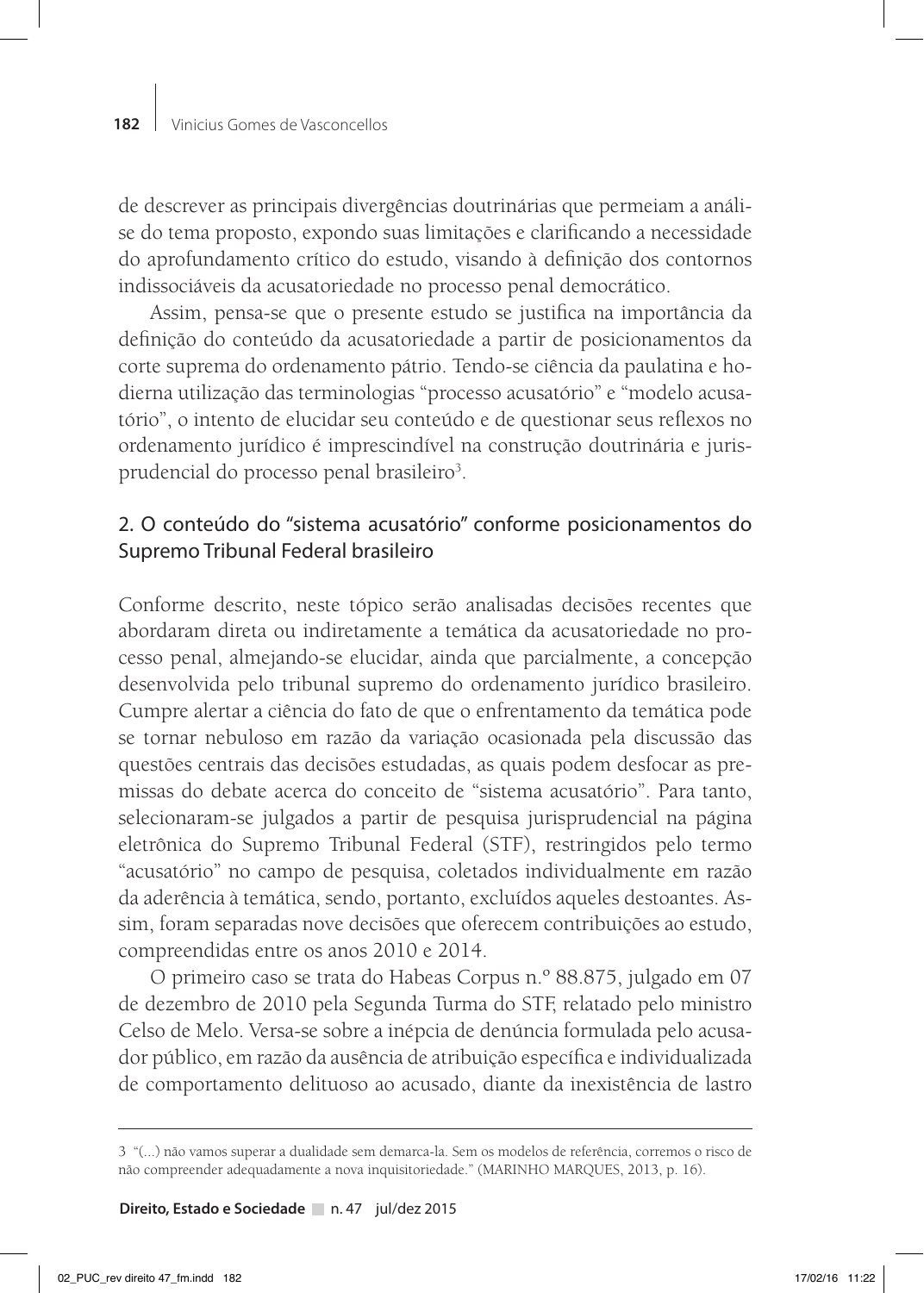probatório mínimo em suposto crime de descaminho tentado. Conforme a decisão, o sistema jurídico vigente no Brasil é de natureza acusatória em sua estrutura formal, em razão da imposição democrática e constitucional<sup>4</sup>. Assim, afirma-se a "natureza dialógica" do processo penal acusatório, o que parece consolidar a importância máxima do contraditório para o respeito de direitos fundamentais na persecução penal. Para tanto, impõe-se a obrigação de o Ministério Público formular denúncia juridicamente apta, que exponha de forma precisa e individualizada a participação de cada acusado na suposta prática delituosa, sob pena de aceitação à repudiável responsabilização penal objetiva<sup>5</sup> e à decorrente inversão do ônus da prova, que deve impreterivelmente recair ao acusador<sup>6</sup>. Portanto, o primeiro posicionamento analisado alça o respeito ao contraditório e à ampla defesa ao patamar primordial do processo penal que se diz acusatório.

Também nesse sentido, abordando temática semelhante, o segundo julgado, Habeas Corpus n.º 102.650, de 02 de agosto de 2011, analisado pela Segunda Turma do STF, relatoria do ministro Ayres Brito, trata do trancamento de ação penal<sup>7</sup> em razão da inépcia da denúncia. Conforme tal posicionamento, reafirmou-se o mandamento constitucional no sentido da consagração do modelo acusatório, referindo-se, como fundamento, o artigo 129, inciso I da Constituição Federal (CF)<sup>8</sup>. Assim, o Ministério Público é encarregado de oferecer a denúncia para a persecução penal, a qual deve atender a requisitos determinados no Código de Processo Penal (CPP), como a exposição do fato criminoso e a qualificação suficiente do

<sup>4 &</sup>quot;O sistema jurídico vigente no Brasil - tendo presente a natureza dialógica do processo penal acusatório, hoje impregnado, em sua estrutura formal, de caráter essencialmente democrático – impõe, ao Ministério Público, notadamente no denominado "*reato societario*", a obrigação de expor, na denúncia, de maneira precisa, objetiva e individualizada, a participação de cada acusado na suposta prática delituosa."

<sup>5 &</sup>quot;A mera invocação da condição de sócio ou de administrador de sociedade empresária, sem a correspondente e objetiva descrição de determinado comportamento típico que o vincule, concretamente, à prática criminosa, não constitui fator suficiente apto a legitimar a formulação de acusação estatal ou a autorizar a prolação de decreto judicial condenatório."

<sup>6 &</sup>quot;Para o acusado exercer, em plenitude, a garantia do contraditório, torna-se indispensável que o órgão da acusação descreva, de modo preciso, os elementos estruturais ("*essentialia delicti*") que compõem o tipo penal, sob pena de se devolver, ilegitimamente, ao réu, o ônus (que sobre ele não incide) de provar que é inocente."

<sup>7</sup> Cumpre apontar, respeitosamente, que, conforme afirmado em diversos trabalhos, pensa-se que a expressão adequada é "trancamento do processo", posto que o direito de ação se implementa no momento do oferecimento da denúncia, sem a possibilidade de um "trancamento posterior". Sobre isso, ver: LOPES JR., 2012, pp. 357-360.

<sup>8 &</sup>quot;Dito isso, consigno que, no modelo acusatório definido pelo inciso I do art. 129 da Constituição Federal (*"São funções institucionais do Ministério Público: I - promover, privativamente, a ação penal pública, na forma da lei"*), a imputação do fato-crime, como regra, compete ao Ministério Público."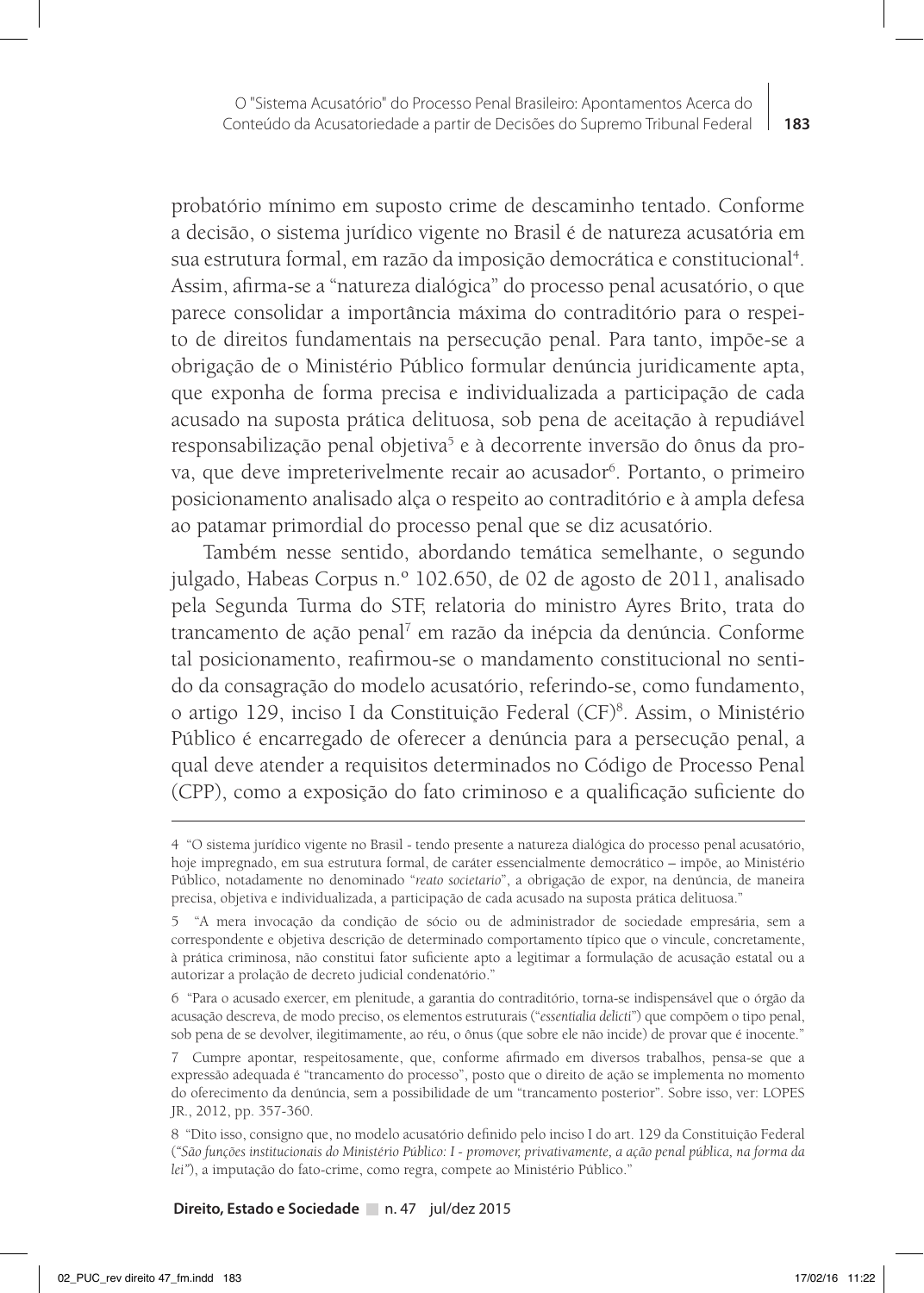acusado. Contudo, no caso concreto, assentou-se que a denúncia era adequada, visto que descrevia suficientemente os fatos aparentemente ilícitos, permitindo, assim, o exercício da ampla defesa aos acusados. De qualquer modo, novamente relacionou-se diretamente o modelo acusatório ao respeito do contraditório e da ampla defesa.

Posteriormente, no Agravo Regimental no Inquérito n.º 2.913, relatado em plenário pelo Ministro Dias Toffoli em 01 de março de 2012, com voto redigido pelo Ministro Luiz Fux, analisou-se acusação de crime de peculato em foro por prerrogativa de função parlamentar, cuja investigação preliminar foi trancada por membro do Judiciário de ofício, sem a prévia manifestação do órgão acusador. Embora apresentada divergência pelo relator<sup>9</sup>, o voto predominante assentou que o sistema acusatório, especialmente durante a investigação preliminar, se caracteriza pela posição inerte do julgador, sendo respeitada a formação da convicção do Ministério Público, encarregado da acusação no processo penal<sup>10</sup>. Assim, o trancamento do inquérito policial se justifica somente em situações excepcionais, em que não exista qualquer possibilidade da ocorrência em tese de um delito nos fatos descritos<sup>11</sup>, o que não se caracterizou no caso em tela, de modo que foi determinado o prosseguimento da investigação preliminar. Portanto, tal julgado determinou a necessidade da separação das funções de acusar e julgar como decorrência do processo penal acusatório, afirmando a importância de respeito à formação da convicção do acusador público, especialmente na fase pré-processual de investigação preliminar.

10 "O sistema processual penal acusatório, mormente na fase pré-processual, reclama deva ser o juiz apenas um "magistrado de garantias", mercê da inércia que se exige do Judiciário enquanto ainda não formada a *opinio delicti* do Ministério Público."

<sup>9 &</sup>quot;Como é curial, o fato de ser o Ministério Público o titular da persecução penal não impede o controle jurisdicional da instauração de procedimento formal de investigação por atipicidade do fato objeto do inquérito. São inúmeros os casos em que o Supremo Tribunal Federal não apenas reconhece a possibilidade de trancamento de inquérito por atipicidade do fato, mas também o determina, até mesmo, de ofício (v.g., HC n.º 83.166/MG, Segunda Turma, da relatoria do Ministro Nelson Jobim, DJ 12/3/04; HC n.º 71.466/ DF, Primeira Turma, da relatoria do Ministro Celso de Mello, DJ de 19/12/94; HC n.º 83.233/RJ, Segunda Turma, da relatoria do Ministro Nelson Jobim, DJ de 19/3/04; RE n.º 467.923/DF, Primeira Turma, da relatoria do Ministro Cezar Peluso, DJ de 4/8/06; e RE n.º 459.024/PR, decisão monocrática, Relator o Ministro Sepúlveda Pertence, DJ de 15/2/07)."

<sup>11 &</sup>quot;O trancamento do inquérito policial deve ser reservado apenas para situações excepcionalíssimas, nas quais não seja possível, sequer em tese, vislumbrar a ocorrência de delito a partir dos fatos investigados. Precedentes (RHC n.º 96.713, Relator(a): Min. JOAQUIM BARBOSA, Segunda Turma, julgado em 07/12/2010; HC n.º 103.725, Relator(a): Min. AYRES BRITTO, Segunda Turma, julgado em 14/12/2010; HC n.º 106.314, Relator(a): Min. CÁRMEN LÚCIA, Primeira Turma, julgado em 21/06/2011; RHC n.º 100.961, Relator(a): Min. CÁRMEN LÚCIA, Primeira Turma, julgado em 06/04/2010)."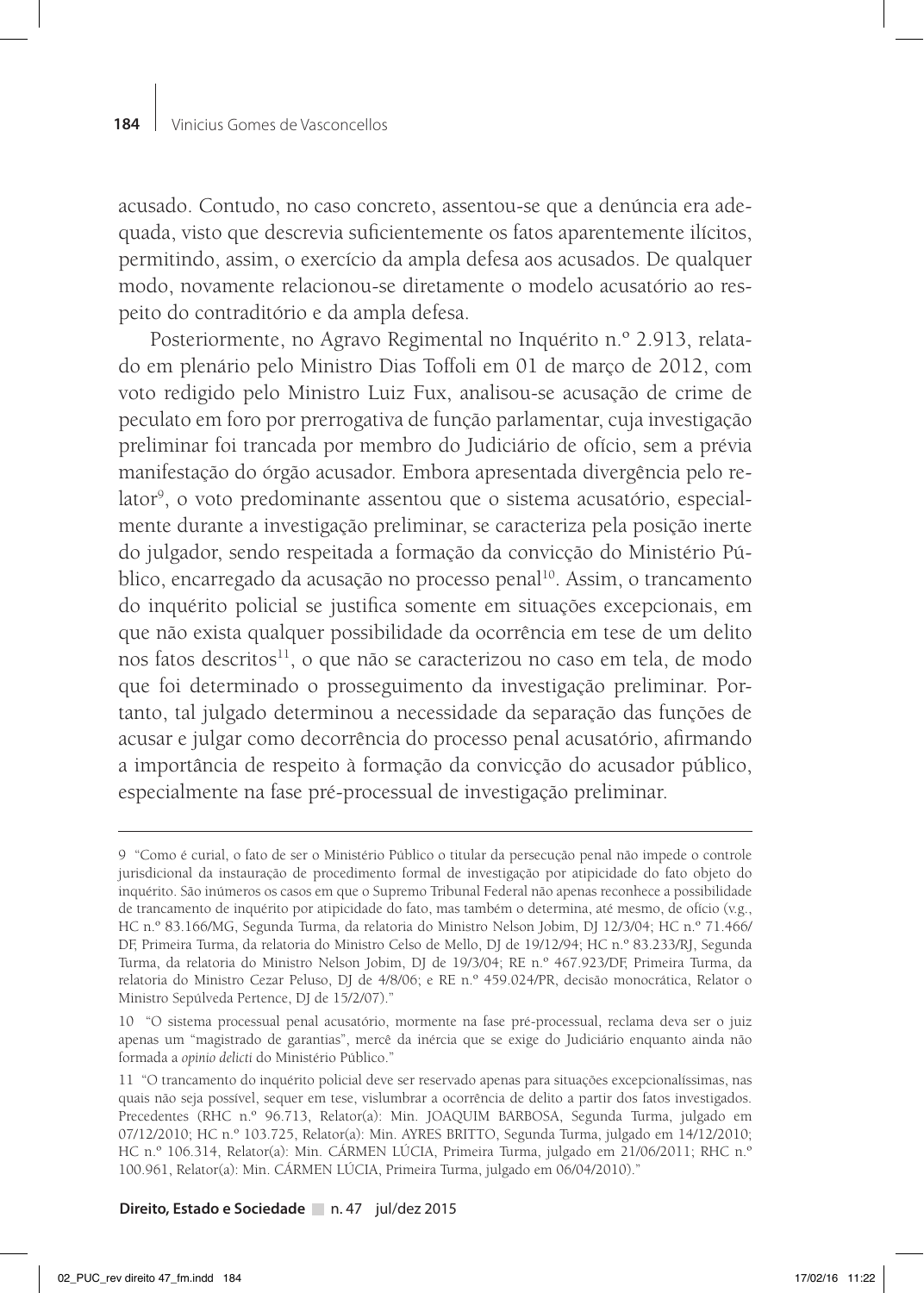Igualmente nesse diapasão, a Ação Direta de Inconstitucionalidade n.º 4.414, julgada em 31 de maio de 2012, relatada em plenário pelo Ministro Luiz Fux, trata do questionamento acerca da constitucionalidade de Lei estadual de Alagoas que criou varas especializadas em delitos praticados por organizações criminosas. Em que pese os diversos pontos analisados pelo STF, atenta-se aqui aos apontamentos acerca do tema do presente estudo. Conforme o julgado, o conceito da acusatoriedade é "equívoco na doutrina brasileira", mas seus contornos são imposição constitucional com base no artigo 129, inciso I e da norma do *due processo of law* (art. 5°, LIV)<sup>12</sup>. Assim, a decisão afirma que "a separação entre as funções de acusar, defender e julgar é o signo essencial do sistema acusatório de processo penal", utilizando-se, para tanto, da doutrina de Luigi Ferrajoli<sup>13</sup>. A referida legislação impugnada determina que "as atividades jurisdicionais desempenhadas pela 17a Vara Criminal da Capital compreendem aquelas que sejam anteriores ou concomitantes à instrução prévia, as da instrução processual e as de julgamento dos acusados por crime organizado". Ou seja, autoriza-se o Judiciário a atuar durante e, inclusive, antes da investigação preliminar. Aqui, o STF se posicionou por dar interpretação ao texto conforme à Constituição, assentando que a referida vara "tem legitimidade para exercer jurisdição durante ou mesmo anteriormente à instrução preliminar, desde que sua atuação se justifique para salvaguardar os direitos daqueles afetados pelos atos de investigação"14.

<sup>12 &</sup>quot;O conceito de sistema acusatório é equívoco na doutrina brasileira. Sabe-se que sistema, na clássica definição de Canaris, é um estado de coisas intrínseco racionalmente apreensível que tem por fundamento um princípio ou pequeno conjunto de princípios que impede(m) a dispersão de seus elementos numa multiplicidade de valores singulares desconexos (CANARIS, Claus-Wilhelm. Pensamento sistemático e conceito de sistema na Ciência do Direito. Trad. A. Menezes Cordeiro. 3a ed. Lisboa: Calouste Gulbenkian, 2002. *passim*). O princípio fundante do sistema ora analisado, a toda evidência, é o princípio acusatório, norma decorrente do *due process of law* (art. 5o, LIV, CRFB) e prevista de forma marcante no art. 129, I, da CRFB, o qual exige que o processo penal seja marcado pela clara divisão entre as funções de acusar, defender e julgar, considerando-se o réu como sujeito, e não como objeto da persecução penal."

<sup>13 &</sup>quot;A separação entre as funções de acusar defender e julgar é o signo essencial do sistema acusatório de processo penal (Art. 129, I, CRFB), tornando a atuação do Judiciário na fase pré-processual somente admissível com o propósito de proteger as garantias fundamentais dos investigados (FERRAJOLI, Luigi. Derecho y Razón – Teoría del Garantismo Penal. 3a ed., Madrid: Trotta, 1998. p. 567)."

<sup>14 &</sup>quot;Fica claro, diante dessas premissas, que o magistrado só deve atuar na fase pré-processual assumindo a função de "juiz de garantias", de modo a proteger os direitos fundamentais dos investigados, sob pena de assumir a feição de acusador. Na etapa administrativa da persecução penal, o indivíduo pode se ver manietado em sua locomoção ou sofrer restrição em seu patrimônio, motivo pelo qual não se pode afastar a atividade jurisdicional, que se encarregará de analisar a juridicidade das cautelares pessoais e reais."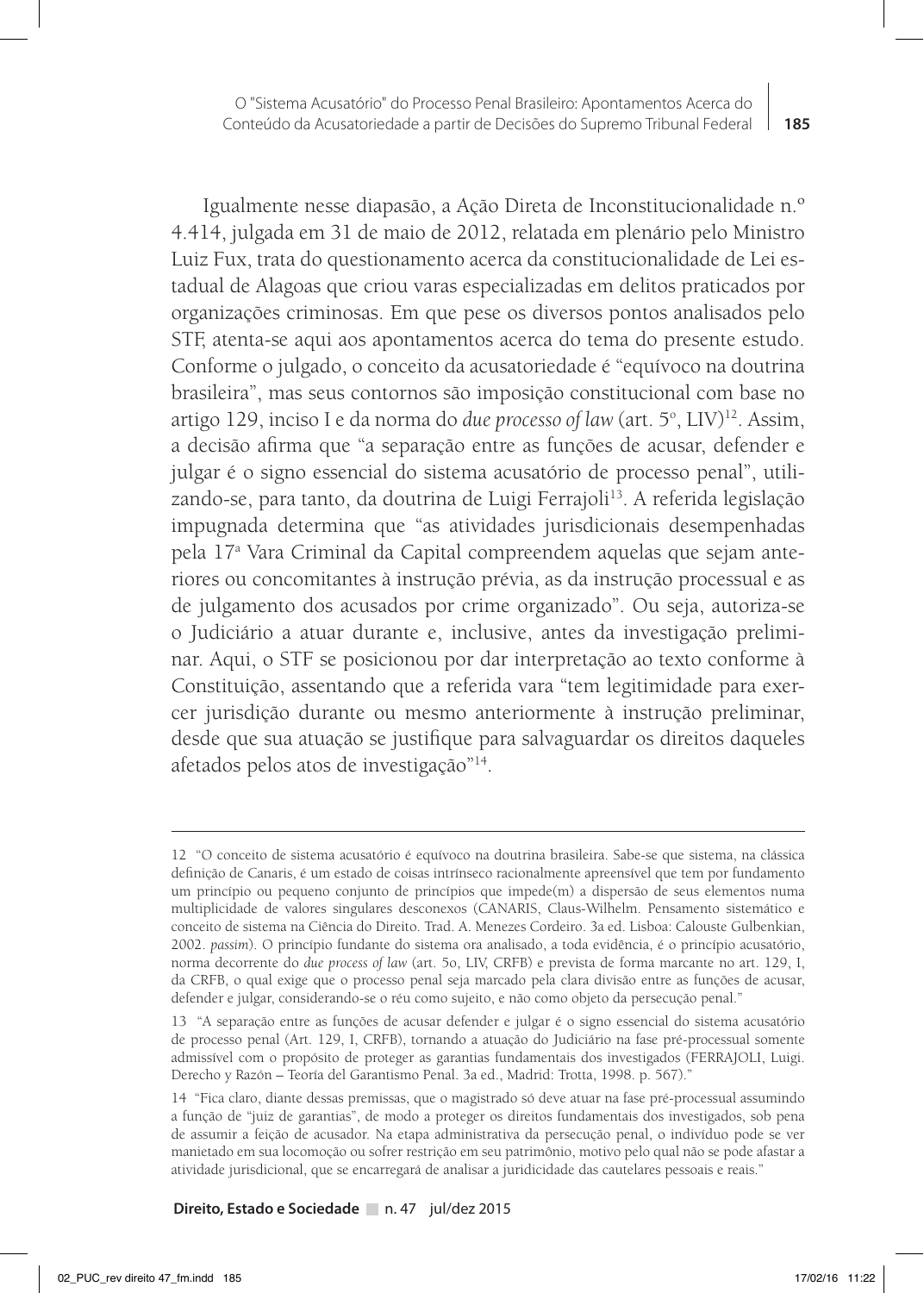Já no Habeas Corpus n.º109.713, do dia 19 de fevereiro de 2013, julgado pela Primeira Turma do STF, com relatoria da ministra Rosa Weber, discutiu-se a impetração do remédio constitucional em substituição ao Recurso Ordinário Constitucional, assentando sua inadmissibilidade. Sobre a temática aqui em esboço, a decisão afirma, em resposta à tese defensiva de violação às regras do sistema acusatório em razão de oitiva de testemunhas arroladas de ofício pelo julgador, que tal modelo "não pressupõe magistrado como mero expectador estático no curso do processo penal, admitindo-se, ainda que excepcionalmente, a iniciativa probatória *ex officio"15.*  Por certo, trata-se de afirmação problematizável, nos termos dos aportes teóricos que serão analisados neste estudo.

Posteriormente, no Habeas Corpus n.º 108.527, de 14 de maio de 2013, relatado na Segunda Turma do STF pelo ministro Gilmar Mendes, assentou-se que a regra do artigo 456 do CPP – a qual determina o prazo de 10 dias para a análise dos autos do processo pelo advogado constituído em caso de ausência de defensor sem motivo legítimo à julgamento pelo Tribunal do Júri – deve ser analisada com ponderação ao caso concreto, de modo a considerar seus aspectos formal e material, no respeito ao princípio da paridade de armas e à isonomia entre as partes. Conforme o julgado, trata-se de decorrência do respeito à ampla defesa, em harmonia ao sistema processual penal acusatório<sup>16</sup>. Na situação descrita, a análise do processo pelo defensor público nomeado se limitou a apenas quatro dos vinte e seis volumes, em razão da impossibilidade física e temporal, já que o prazo imposto foi de doze dias. Assim, reconheceu-se a violação à plenitude de defesa do réu e a nulidade do julgamento. Esse julgado, portanto, além de reafirmar a imposição do respeito ao contraditório e à ampla defesa, eluci-

<sup>15 &</sup>quot;A possibilidade de o magistrado ouvir outras testemunhas, consoante artigo 209, *caput*, do Código de Processo Penal ("O juiz, quando julgar necessário, poderá ouvir outras testemunhas, além das indicadas pelas partes") é, segundo lição de NUCCI, "decorrência do princípio da verdade real, vigente no processo penal, além de ser, ainda, consequência do princípio do impulso oficial" (Código de Processo Penal Comentado. 10a edição. São Paulo: Revista dos Tribunais, 2011. p. 495). O sentido conferido à locução, verdade material, neste contexto, não é no sentido de pretender a busca de uma verdade absoluta ou ontológica, e sim com vistas a explicitar a limitação de disponibilidade probatória das partes no processo penal, em face da indisponibilidade da *res judicanda*, a exigir, assim, uma verdade não integralmente dependente da influência que, através de seu comportamento processual, as partes queiram sobre ela exercer (DIAS, Jorge de Figueiredo. Direito processual penal. Coimbra: Coimbra, 1974. p. 193-195)."

<sup>16 &</sup>quot;Decorre do princípio da ampla defesa a necessidade de um justo equilíbrio entre as partes envolvidas em processo judicial ou administrativo. Esse equilíbrio (ou princípio da paridade das armas) está devidamente em harmonia com o sistema processual penal acusatório instituído pela Constituição Federal de 1988."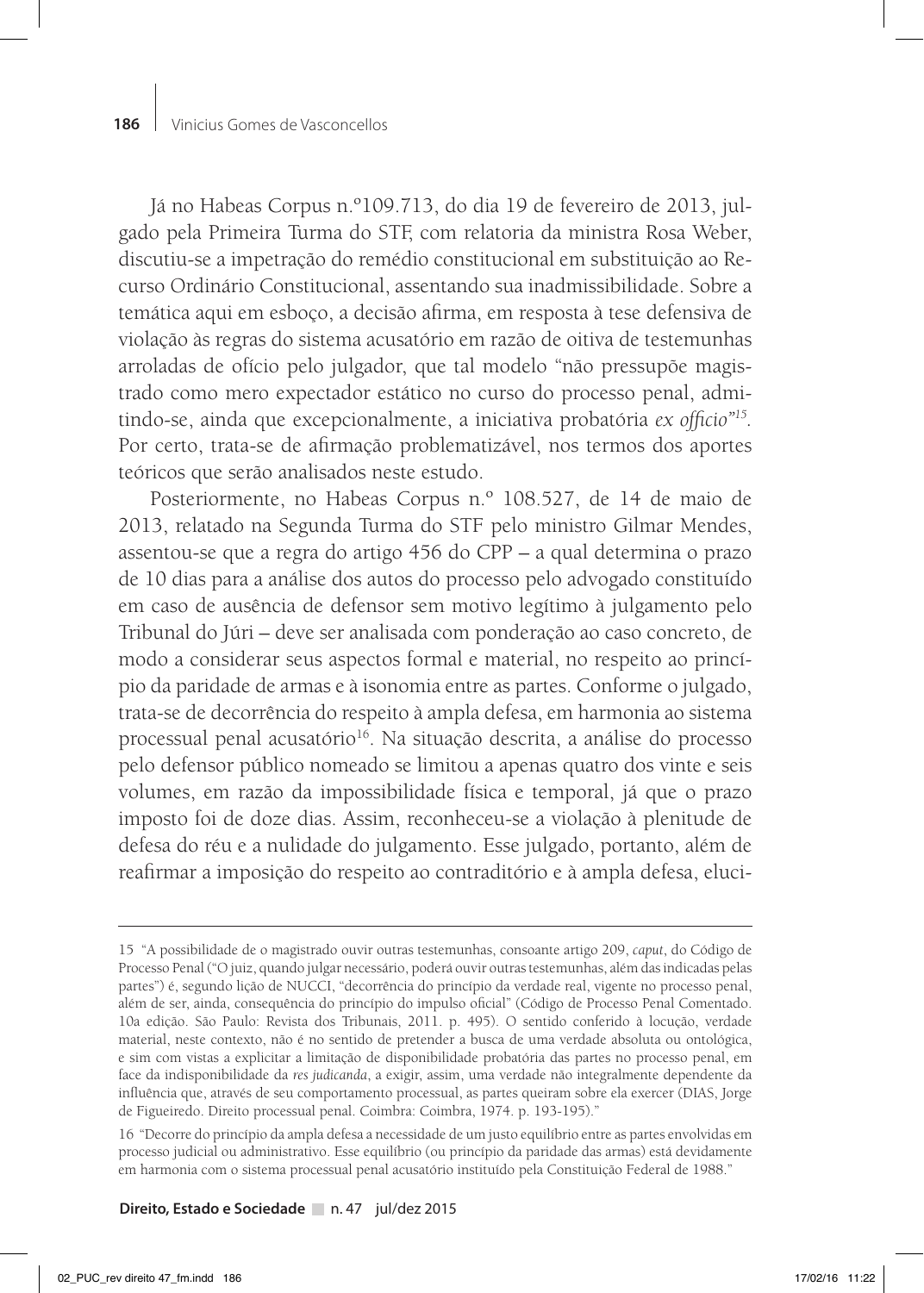dou a importância da paridade de armas, do tratamento isonômico entre defesa e acusação como essencial ao sistema acusatório $^{17}$ .

Já o Habeas Corpus n.º 115.015, julgado pela Segunda Turma do STF em 27 de agosto de 2013, com relatoria do Ministro Teori Zavascki, examinou caso de suposto crime contra a ordem tributária em que houve requisição de indiciamento pelo julgador após o início do processo com o recebimento da denúncia. Conforme a decisão, o ato de indiciamento se trata de formalização da convicção da autoridade policial no decorrer da investigação preliminar, afirmando que os indícios colhidos indicam a autoria do suposto crime<sup>18</sup>. Nesse sentido, inclusive, cita-se o parágrafo 6º do artigo 2º da Lei n.º 12.830/2013 (que dispõe sobre a investigação criminal conduzida pelo delegado de polícia), o qual solidifica como privativo do delegado de polícia o ato de indiciamento, que deve ser necessariamente fundamentado. Assim, além de incompatível ao momento processual em questão $19$ , a referida requisição é conflitante ao sistema acusatório, que "contemplado em nosso ordenamento jurídico, impõe a separação orgânica das funções concernentes à persecução penal, de modo a impedir que o juiz adote qualquer postura tipicamente inerente à função investigatória"20. Em 21 de maio de 2014, na Medida Cautelar na Ação Direta de Inconstitucionalidade 5.104/DF, o plenário do STF deferiu por maioria, sob relatoria do Ministro Roberto Barroso, a suspensão do art. 8º da Resolução n.º 23.396 de 17 de dezembro de 2013 do Tribunal Superior Eleitoral, que definia: "o inquérito policial eleitoral somente será instaurado mediante determinação da Justiça Eleitoral, salvo a hipótese de prisão em flagrante". Conforme a

<sup>17 &</sup>quot;A isonomia entre as partes deve ser vista tanto pelo aspecto formal, como pelo material, já que não basta a mera aplicação das regras inseridas na legislação processual penal sem sua ponderação com o caso concreto. Deve o magistrado conduzir o julgamento de modo que as partes, sempre, disponham de idênticas "armas" para acusar e/ou defender."

<sup>18 &</sup>quot;Não obstante a legislação processual penal seja silente a respeito, a doutrina penal define o indiciamento como sendo o ato de formalização da convicção, por parte da autoridade policial, que os elementos indiciários até então colhidos na investigação indiquem ser uma pessoa autora do crime."

<sup>19 &</sup>quot;Ressalte-se, ainda, que a decisão de recebimento da denúncia faz com que o então suspeito deixe de ser objeto das investigações e passe a figurar como réu na ação penal, o que demonstra a incompatibilidade entre o ato de recebimento da denúncia, que já pressupõe a existência de indícios mínimos de autoria, e a posterior determinação de indiciamento, ato que atribui a alguém no curso do inquérito a suposta autoria delitiva e que visa a subsidiar o oferecimento da peça acusatória."

<sup>20 &</sup>quot;Ao impor à autoridade responsável pelas investigações quem ela deve considerar como autor do crime, o órgão Judiciário se sobrepõe, em tese, as suas conclusões, sendo essa, a toda evidência, atribuição estranha à atividade jurisdicional e que não se coaduna com o sistema acusatório imposto pela Constituição de 1988."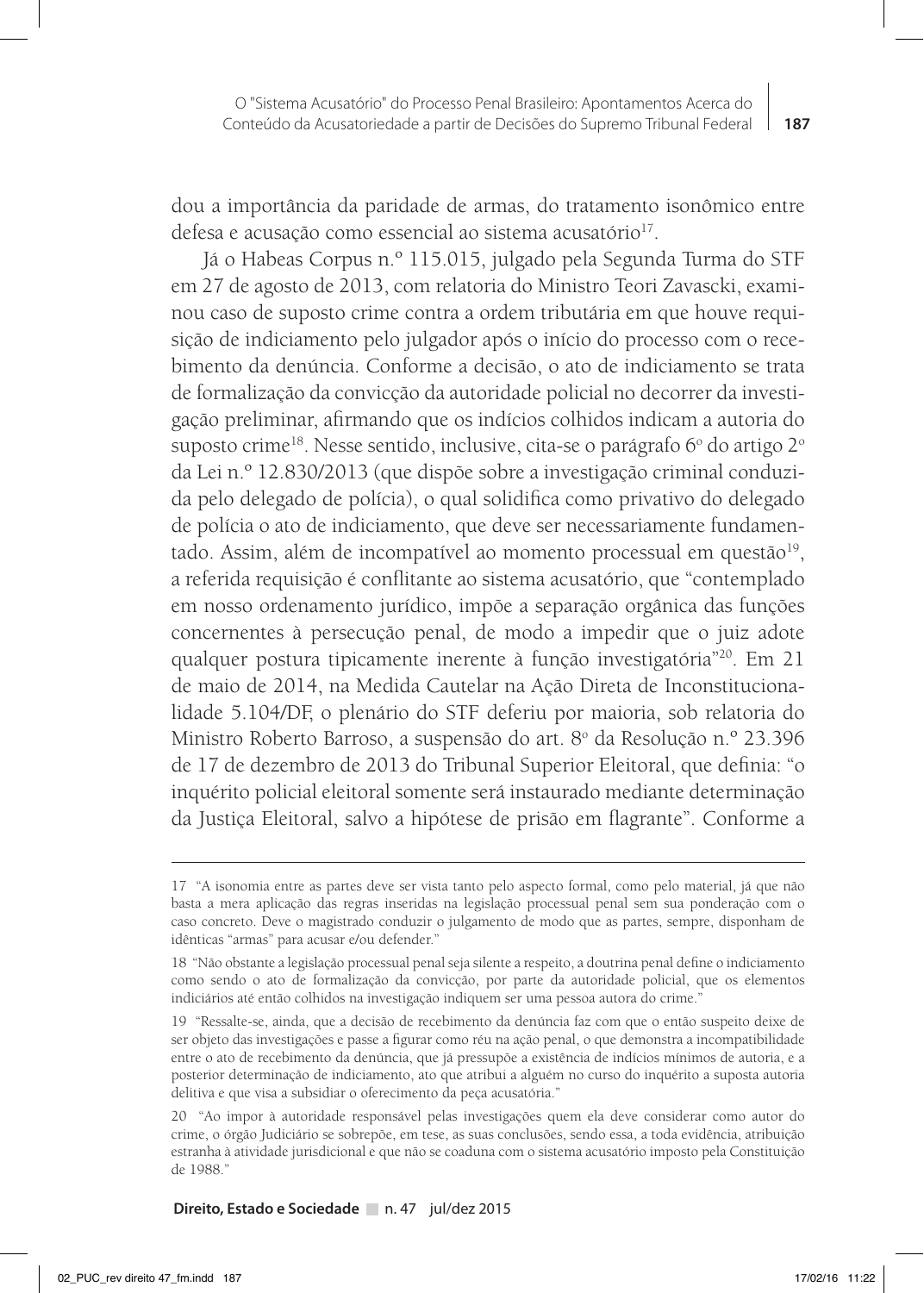decisão, tal dispositivo implementava um indevido controle judicial prévio sobre a condução das investigações, o que acarretaria violação ao núcleo essencial do princípio acusatório. Ao reconhecer que "a Constituição de 1988 fez uma opção inequívoca pelo sistema penal acusatório", o Tribunal afirmou que se impõe uma separação rígida entre as tarefas de investigar/ acusar e a função de julgar<sup>21</sup>. Importantes premissas foram assentadas nos itens 8 a 12 do voto relator, o qual, a partir de tal núcleo central do sistema acusatório, afirmou duas consequências "de especial significado constitucional": 1) o juiz não pode exercer um papel ativo na fase de investigação e acusação; e, 2) em prol da paridade de armas entre acusação e defesa, "cabe às partes o ônus de desenvolverem seus argumentos à luz do material probatório disponível". Assim, conclui: "ainda que o legislador disponha de alguma liberdade de conformação na matéria, inclusive para tratar de contextos específicos como o da Justiça Eleitoral, não é válido que esvazie a opção do constituinte e crie para o juiz um poder genérico de direção dessa fase pré-processual".

Por fim, o Recurso Ordinário em Habeas Corpus n.º 120.379, julgado pela primeira turma do STF em 16 de agosto de 2014, sob relatoria do Ministro Luiz Fux, assentou por maioria que, em discutida matéria sobre o tema da correlação entre acusação e sentença, o julgador determina o aditamento da denúncia para incluir fatos constantes no relatório policial após a manifestação do órgão acusador. Conforme o julgado, "o sistema acusatório confere ao Ministério Público, exclusivamente, na ação penal pública, a formação do *opinio delicti*, separando a função de acusar daquela de julgar"22.

<sup>21 &</sup>quot;A Constituição de 1988 fez uma opção inequívoca pelo sistema penal acusatório. Disso decorre uma separação rígida entre, de um lado, as tarefas de investigar e acusar e, de outro, a função propriamente jurisdicional. Além de preservar a imparcialidade do Judiciário, essa separação promove a paridade de armas entre acusação e defesa, em harmonia com os princípios da isonomia e do devido processo legal."

<sup>22</sup> Conforme o voto do relator: "Houve flagrante violação do princípio acusatório, pelo qual o Ministério Público é o autor da ação penal e detentor da *opinio delicti*. Ao determinar o aditamento da denúncia o Juízo adentrou na esfera própria e exclusiva da acusação. É dever do Ministério Público, diante da conclusão de investigação criminal, emitir a *opinio delicti*, seja oferecendo denúncia, determinando a continuidade das diligências ou manifestando-se sobre o arquivamento formal ou material dos autos."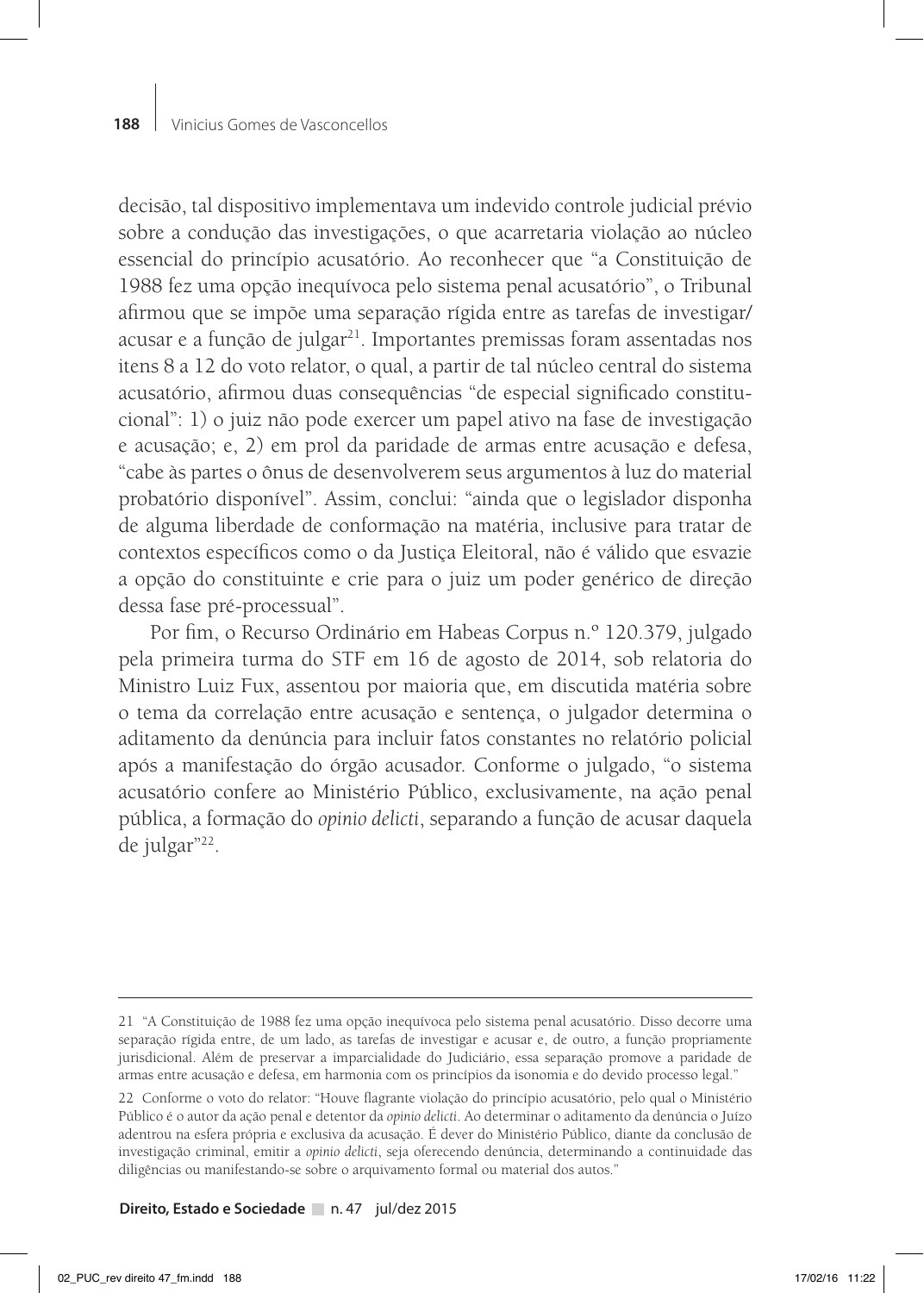# 3. Aprofundamentos acerca da acusatoriedade no processo penal democrático: o desvelamento do núcleo fundante diferenciador na dicotomia dos sistemas processuais

Após a exposição dos julgados acerca do "sistema acusatório" no processo penal conforme a visão adotada pelo Supremo Tribunal Federal no período entre 2010 e 2014, este tópico desenvolverá o arcabouço teórico apto a estruturar estudo crítico de tal posicionamento. Para tanto, inicialmente apresentar-se-á breve revisão histórica sobre os sistemas processuais, a qual assentará as bases comumente utilizadas pela doutrina pátria no exame do tema. Posteriormente, aprofundar-se-á a análise a partir das discussões e controvérsias expostas pela doutrina brasileira, o que fomentará a solidificação das críticas apontadas.

# 3.1. Breve introdução histórica: a descrição clássica da dicotomia acusatório/inquisitivo

Geralmente, o estudo dos sistemas processuais penais inicia-se a partir de análises de cunho histórico, descrevendo-se as características dos modelos de justiça criminal da antiguidade até os tempos atuais. Aqui, contudo, não se pretende empreender retrospectiva histórica pseudo-linear, a qual caracteriza motivo de acertada crítica doutrinária<sup>23</sup>. Portanto, desde já importante frisar a inexistência de linearidade no desenvolvimento dos modelos descritos: realizar-se-á breve revisão bibliográfica acerca das considerações históricas avaliadas pertinentes dentre aquelas comumente apontadas pela doutrina, almejando posteriormente problematizar os conceitos "acusatório" e "inquisitivo"24. Nesse diapasão, com o objetivo de traçar as características dos sistemas processuais penais como "arquéti-

<sup>23 &</sup>quot;O fenômeno dos sistemas processuais, é de bom alvitre frisar, não pode se resumir a uma compilação de textos históricos, investigados no presente, tentando-se atribuir um fio de sentido a perpassa-los. De forma amiúde os juristas procuram enfrentar uma 'evolução' histórica, oferecendo uma pretensa continuidade justamente onde esta não pode ser encontrada." (GLOECKNER, 2013, p. 133).

<sup>24</sup> Importante esclarecer que os termos "inquisitivo", "inquisitório" e "inquisitorial" serão utilizados indistintamente durante este trabalho. Embora parte da doutrina realize distinção entre inquisitório (ao acusatório e ao misto) e inquisitorial (em oposição ao adversarial), discorda-se da suposta dicotomização da classificação dos sistemas processuais. Ilustrativamente, já que não sustentada neste trabalho, ver para uma tentativa de distinção entre tais denominações: ZILLI, 2003, p. 36, nota 07.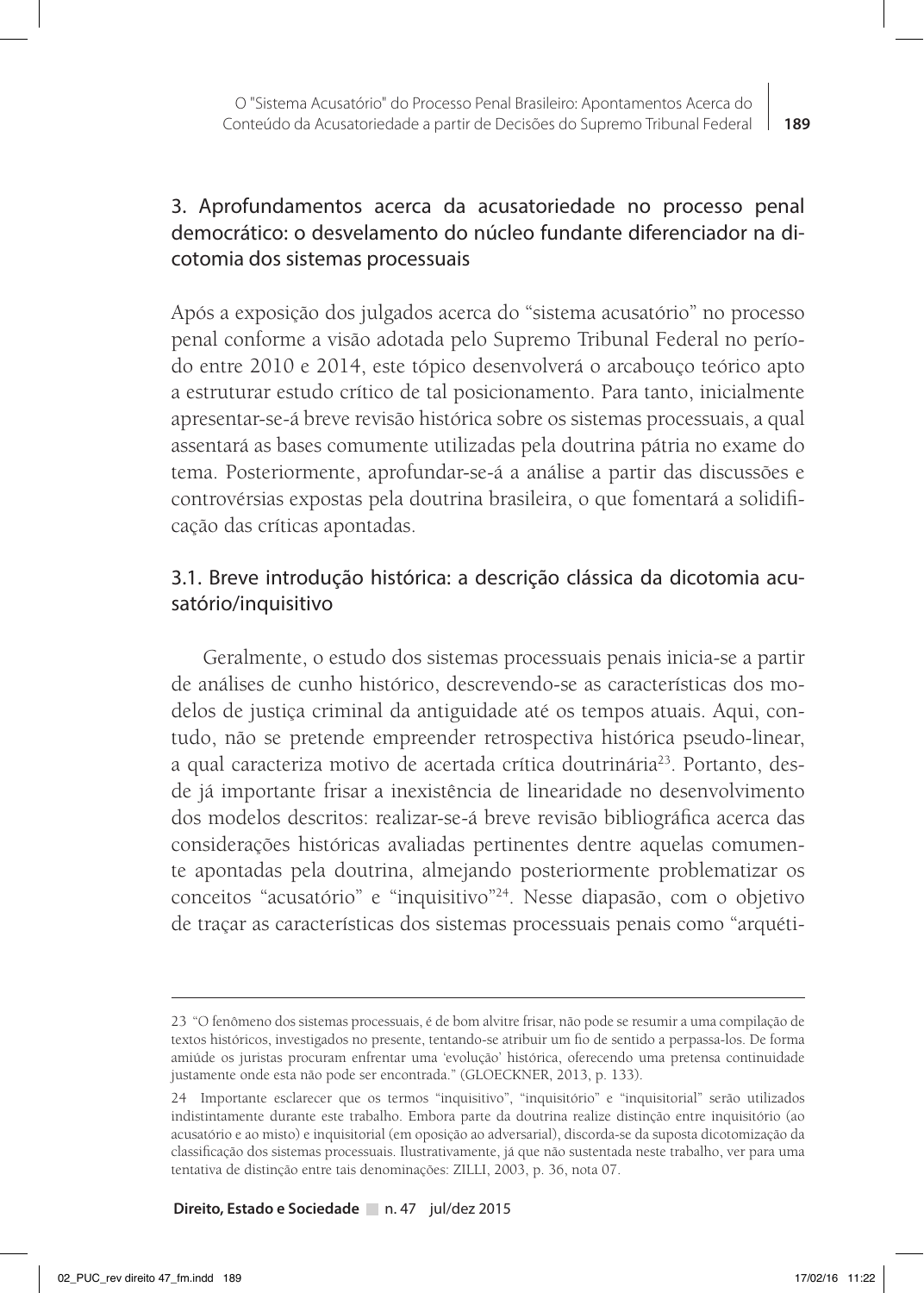pos históricos"25, costuma-se descrever espaços temporais de surgimento e prevalência de cada modelo, algumas vezes notando-se a possibilidade de coexistência simultânea, mas, geralmente, apontando-se características opostas em seus contornos<sup>26</sup>.

A doutrina processual penal majoritária afirma que, na antiguidade<sup>27</sup>, teria surgido o *sistema acusatório*, o qual figurou como predominante nos cenários jurídicos grego e romano<sup>28</sup>. Em regra, são apontadas as seguintes características: separação de funções entre acusador e julgador, oralidade, publicidade, presunção de inocência, prisão cautelar como exceção, juiz passivo e contraditório<sup>29</sup>. Também se afirma que, em geral, o julgamento se realizava em tribunais populares, a partir do sistema de valoração de provas com base na íntima convicção, sem a necessidade de motivação<sup>30</sup>.

Posteriormente, com a ascensão do regramento adotado pelo direito canônico e a necessidade de fortalecimento do poder estatal na fase de decadência do império romano31, aponta-se a disseminação do *sistema in*quisitivo<sup>32</sup>, inicialmente em casos excepcionais<sup>33</sup>, com seu triunfo e popularização no período da Idade Média em meio à Inquisição Católica<sup>34</sup>. Tal

29 Nesses termos, em geral: BADARÓ, 2013, p. 26; ARMENTA DEU, 2012, p. 22; LOPES JR., 2012, pp. 117-118; PRADO, 2006, p. 75; ILLUMINATI, 2008, pp. 138-139; GLOECKNER, 2013, pp. 147-148.

30 BADARÓ, 2013, p. 27.

32 Sobre suas características detalhadas e percurso histórico de afirmação, ver: SILVEIRA FILHO, 2013, pp. 28-52.

33 CASARA; MELCHIOR, 2013, p. 93; ILLUMINATI, 2008, p. 140; FERRAJOLI, 2014, p. 521.

<sup>25</sup> FAIREN GUILLEN, 1970, p. 230, tradução livre.

<sup>26</sup> PACELLI, 2012, pp. 9-13; FERRAJOLI, 2014, pp. 519-520.

<sup>27</sup> Em análise mais detalhada dos sistemas processuais na antiguidade, ver: PRADO, 2006, pp. 69-78.

<sup>28 &</sup>quot;O sistema acusatório, com essas características históricas, vigorou durante quase toda a Antiguidade grega e romana, bem como na Idade Média, nos domínios do direito germano. Somente no século XII entrou em declínio, passando a vigorar o processo inquisitivo." (BADARÓ, 2013, p. 27). Assim, também: CASARA; MELCHIOR, 2013, p. 93; FERRAJOLI, 2014, p. 520. De modo diferente, conforme Clara Roman Borges, o sistema acusatório foi "concebido também na Idade Média com a criação do Tribunal do Júri na Inglaterra". (BORGES, 2013, p. 149).

<sup>31 &</sup>quot;Resumindo, o processo inquisitivo se desenvolveu juntamente à aparição do Estado e da necessidade de fortalecer a segurança jurídica e a eficácia da justiça penal, em que a pena não satisfará interesses particulares de vingança, mas sim dissuasórios ou em caso de reabilitação, resultando determinante em qualquer caso não deixar à discricionariedade privada o exercício da ação e com ela a persecução dos delitos." (ARMENTA DEU, 2012, p. 24, tradução livre). Assim, também: BACHMAIER WINTER, 2008, p. 16.

<sup>34 &</sup>quot;Esta evolução veio a culminar, por influência do estabelecimento da Inquisição em Portugal (1536) e da sua forma própria de processo, nas Ordenações Filipinas, que, relativamente aos crimes mais graves, mandavam seguir a 'ordem natural do juízo', sem outra preocupação que não fosse a de alcançar a certeza do delito, a identificação do agente e a sua confissão." (DIAS, 2004, p. 64). Sobre a origem da Inquisição e sua delimitação temporal, ver: BOFF, 1993, pp. 13-14; THUMS, 2006, pp. 201-230.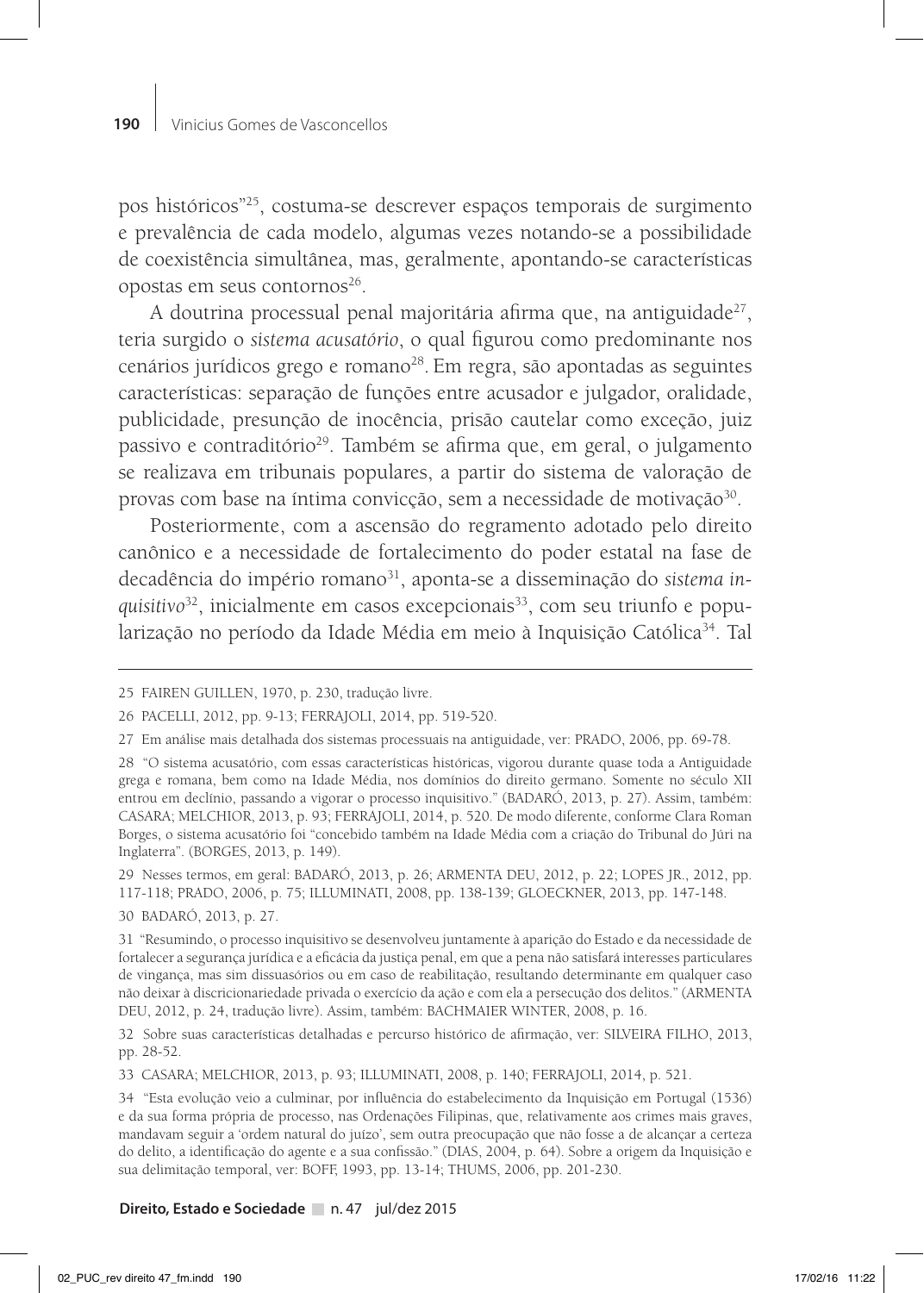cenário é descrito por Nicolau Eymerich em seu Manual dos Inquisidores, que relata o processo canônico de combate à heresia<sup>35</sup>, ressaltando o poder do juiz inquisidor ao atuar como parte, investigador, diretor, acusador e julgador<sup>36</sup>. Assim, majoritariamente sustenta-se que suas características são: concentração das funções de acusar e julgar, juiz ativo e inquisidor, inexistência de contraditório, segredo, escrito, prisão do acusado durante o processo, que era tido como objeto das investigações, e a busca da verdade real37. Desse modo, desenvolveu-se um sistema estruturado de imposição do poder punitivo estatal<sup>38</sup>, que, por meio de uma pretensa racionalização da valoração probatória39, consolidou a confissão obtida por meio de tortura como rainha das provas<sup>40</sup>.

Conforme a descrição apresentada pela doutrina processual penal, a suposta superação de tal modelo se deu a partir do surgimento do Código de Processo Penal francês de 180841, que inaugurou o intitulado *sistema misto*42. Trata-se do Código Napoleônico, que "se traduzia numa mescla entre os sistemas inquisitório e acusatório"<sup>43</sup>, prevendo uma fase anterior de caráter inquisitivo – que ocorre sem a mediação dos sujeitos processuais e almeja a busca de elementos para informar o Estado e embasar a futura  $acusação - e$ , posteriormente, uma etapa processual acusatória<sup>44</sup>, com a devida repartição das funções, publicidade, oralidade e efetivação do contraditório<sup>45</sup>.

42 BADARÓ, 2013, p. 29; ARMENTA DEU, 2012, p. 25; SILVEIRA FILHO, 2013, pp. 52-60.

<sup>35</sup> EYMERICH, 1993, pp. 113-209.

<sup>36</sup> KHALED JR., 2010, p. 295.

<sup>37</sup> Assim, em termos gerais: BADARÓ, 2013, p. 28; LOPES JR., 2012, pp. 121-122; DIAS, 2004, p. 62.

<sup>38 &</sup>quot;Trata-se, sem dúvida, do maior engenho jurídico que o mundo conheceu; e conhece." (COUTINHO, 2001, p. 18).

<sup>39</sup> BACHMAIER WINTER, 2008, p. 19.

<sup>40</sup> Em profunda análise histórica acerca da tortura empreendida na justiça criminal no período entre os séculos XVI e XVIII, ver: SABADELL, 2006. Sustentando que a tortura também ocorria no processo acusatório inglês: VOGLER, 2008, p. 183. Contudo, Jacinto Coutinho esclarece: "A inquisição, enfim, não inventou a tortura, mas o meio quase perfeito para justifica-la: os mecanismos do sistema inquisitório" (COUTINHO, 2001, p. 30). Em análises históricas acerca da tortura no processo penal, ver: LANGBEIN, 1977; DAMAŠKA, 1978.

<sup>41</sup> Antes disso, aponta-se que com a Revolução Francesa houve uma opção pelo retorno ao modelo acusatório, especialmente a partir da valorização do julgamento popular pelo Tribunal do Júri, o que, entretanto, não prolongou por muito tempo. Ver: CASARA; MELCHIOR, 2013, p. 94; FERRAJOLI, 2014, p. 521.

<sup>43</sup> BORGES, 2013, p. 149.

<sup>44</sup> FERRAJOLI, 2014, pp. 521-522; FAIREN GUILLEN, 1970, p. 237.

<sup>45</sup> CASARA; MELCHIOR, 2013, p. 85.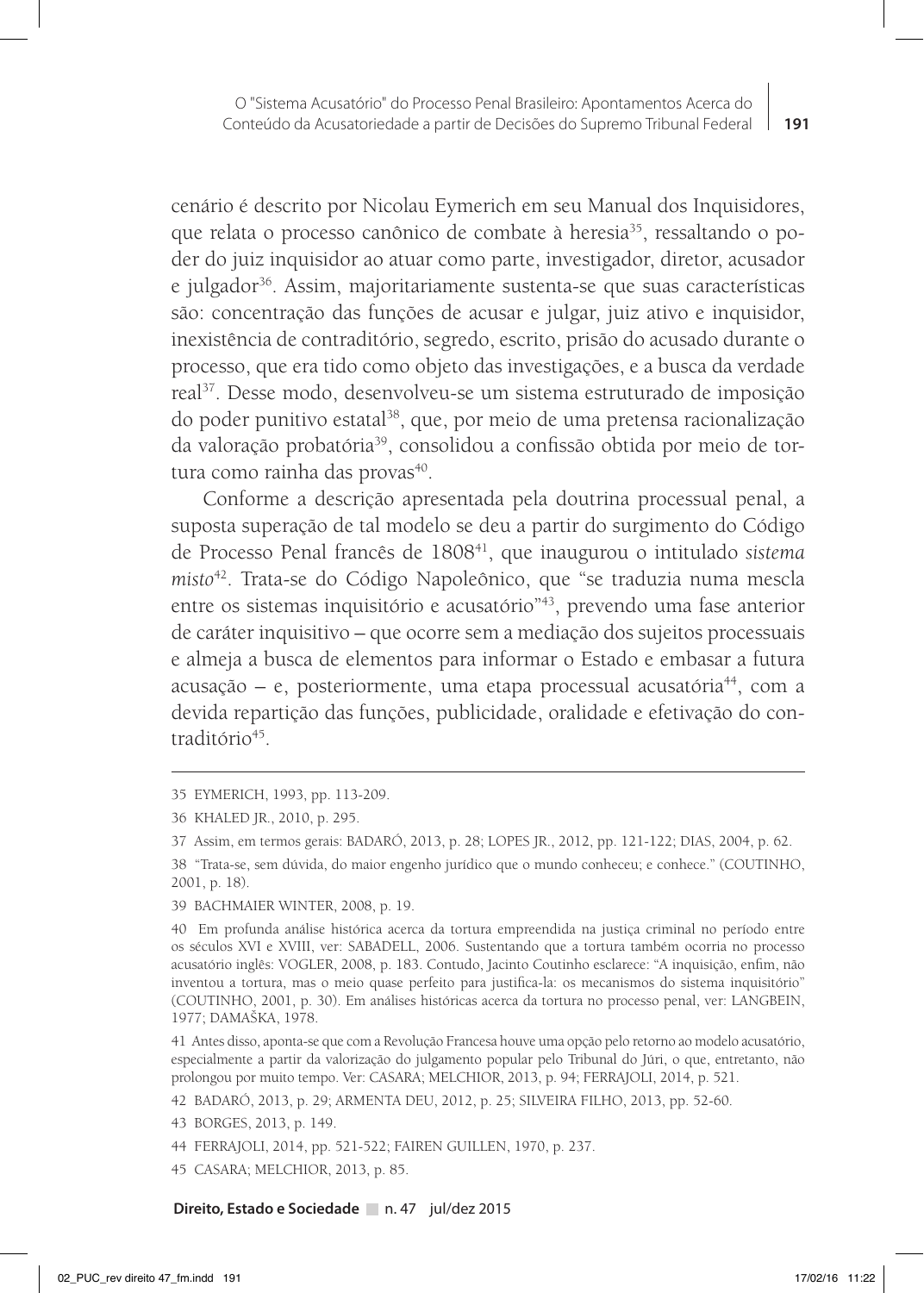Vinicius Gomes de Vasconcellos

# 3.2. O sistema acusatório imposto pela Constituição brasileira de 1988 e as controvérsias acerca de suas consequências

Embora a imposição normativa prevista na Constituição brasileira – a qual estrutura um modelo com feições quase que pacificamente descritas pela doutrina como aderentes a um sistema acusatório $46 -$ , os contornos das consequências dessa opção são conflitantes nos estudos pátrios. Majoritariamente, sustenta-se que a acusatoriedade se caracteriza pela separação formal entre as funções de acusar, julgar e defender, que devem ser atribuídas a órgãos distintos<sup>47</sup>. Conforme Ada Grinover, três são os corolários de tal afirmação: 1) em regra, os atos praticados em investigação preliminar não podem ser considerados provas; 2) a jurisdição não pode ser iniciada de ofício; e, 3) o processo deve transcorrer em contraditório pleno diante de juiz natural<sup>48</sup>. Entretanto, tal corrente doutrinária afasta a proibição de iniciativa probatória ao julgador, aceitando tal atuação subsidiariamente, sem acarretar qualquer violação à imparcialidade do juiz<sup>49</sup>. Em âmbito estrangeiro, posição semelhante é descrita por Figueiredo Dias ao denominar a estrutura do processo português como "basicamente acusatória, integrada por um princípio subsidiário e supletivo de investigação oficial<sup>n50</sup>, pois, conforme o autor, embora caracterize-se pela inexistência de partes, afasta- -se por completo a rotulação total ou parcialmente inquisitória<sup>51</sup>.

Por outro lado, intensos são os questionamentos a essa construção clássica, os quais partem da necessidade de busca de um princípio reitor do sistema processual, inviabilizando a descrição de um modelo misto em

<sup>46</sup> MARINHO MARQUES, 2009, p. 148; RANGEL, 2008, p. 51; BADARÓ, 2013, p. 30.

<sup>47</sup> BADARÓ, 2003, pp. 102-109; GRINOVER, 2000, p. 78.

<sup>48</sup> GRINOVER, 2000, p. 78.

<sup>49</sup> BADARÓ, 2008, pp. 38-39; GRINOVER, 2000, pp. 78-81.

<sup>50</sup> DIAS, 2011, p, 14; DIAS, 2004, p. 71. De modo semelhante, se referindo ao processo penal brasileiro como "acusatório com laivos de inquisitivo": TOURINHO FILHO, 2012, p. 118.

<sup>51 &</sup>quot;Tudo quanto fica apontado servirá para convencer que a estrutura fundamental do processo penal português é, tipicamente e em princípio, a de um processo sem partes. Do nosso ponto de vista porém, e como já atrás pusemos suficientemente em relevo, grave erro cometeria quem se servisse dessa conclusão para aparentar o nosso processo penal com as notas constitutivas de um modelo inquisitório, ou mesmo com as de um modelo misto que comungasse de notas acusatórias e inquisitórias. O nosso processo penal é basicamente acusatório e simplesmente integrado por um princípio de investigação; tanto a conformação dinâmica que possui como a dialéctica própria que nele vive o afastam por completo de uma estrutura processual total ou parcialmente inquisitória." (DIAS, 2004, p. 254).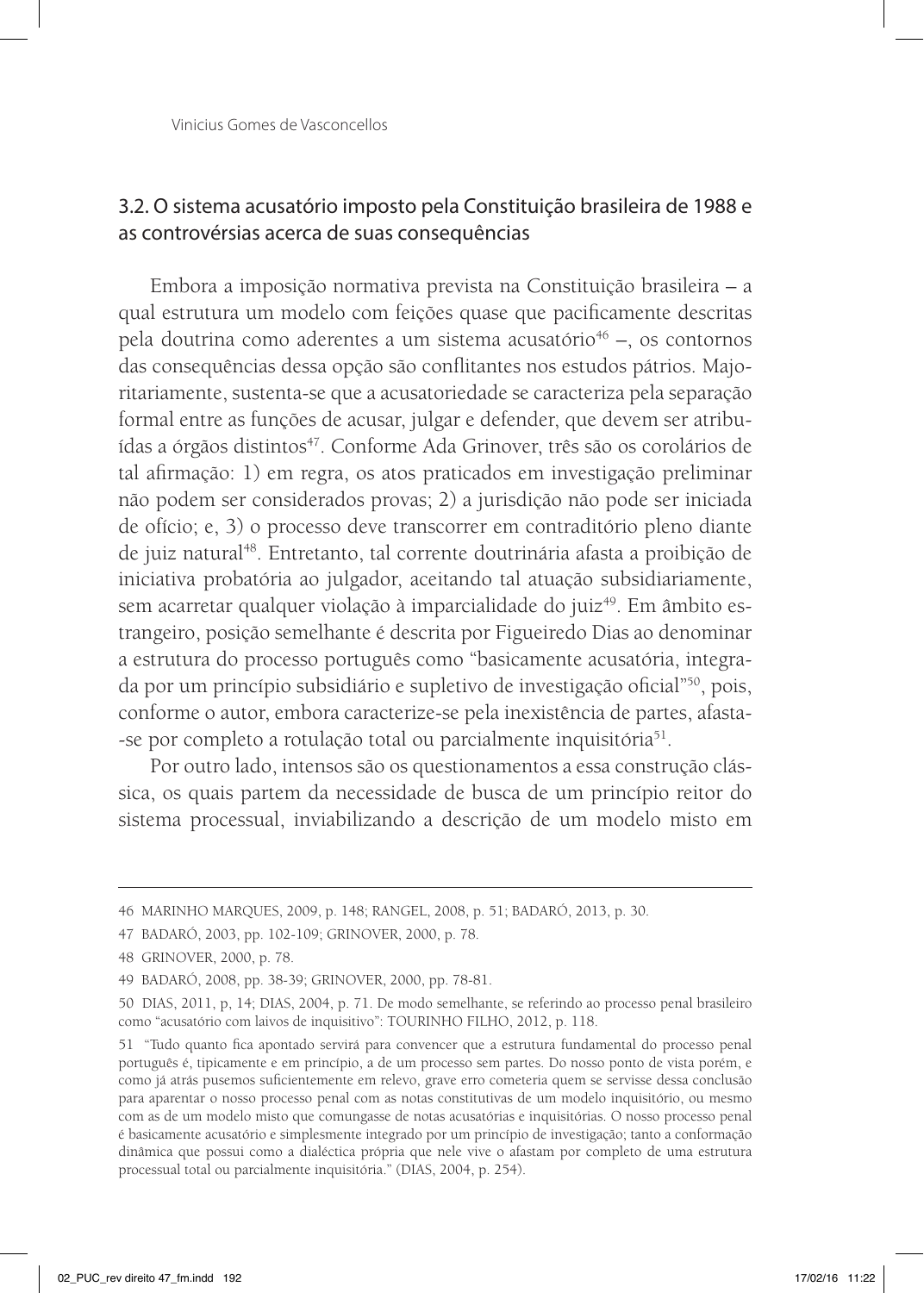sua essência52. A partir da percepção de que, em verdade, tratam-se de produtos culturais, e não fenômenos da natureza, configura-se a imprescindibilidade da determinação de um núcleo fundante como opção teórica para o enfrentamento do tema<sup>53</sup>. Contudo, não se trata de um regresso à pretensão de esquematização de modelos puros<sup>54</sup>, mas o desvelamento da falácia do denominado sistema misto, que, em seus termos, oculta sua real propensão inquisitiva, a qual resta clarificada com a determinação do seu núcleo<sup>55</sup>.

Conforme a doutrina que questiona a referida visão clássica, com base no reconhecimento da função do processo penal de buscar a reconstituição de um fato histórico, afirma-se que o princípio reitor do sistema processual é determinado pelo regramento acerca da produção probatória<sup>56</sup>, notadamente pela atuação dos atores do campo jurídico-penal que guiam o desenrolar da instrução a partir da iniciativa para sua formação<sup>57</sup>. Portanto, o núcleo fundante para a diferenciação da dicotomia acusatório/inquisitivo seria a gestão da prova<sup>58</sup>, de um lado restringindo-se tal poder às partes e solidificando-se o papel de espectador do julgador, e de outro depositando nas mãos do juiz (ator/inquisidor) a gestão do lastro probatório, o que autoriza a sua iniciativa para produção dos elementos que fundamentarão sua futura decisão<sup>59</sup>. Desse modo, não existe a possibilidade de um núcleo

<sup>52</sup> CASARA; MELCHIOR, 2013, p. 86.

<sup>53</sup> GLOECKNER, 2013, p. 140.

<sup>54 &</sup>quot;Não se trata de argumentar pela consolidação de um 'sistema puro', mas de fixar um núcleo que permita qualificar um processo penal como democrático, isto é, um sistema penal construído a partir do princípio acusatório, a considerar, como disse Rui Cunha Martins, que a acusatoriedade é o modo instrumental de garantir a democraticidade do sistema." (CASARA; MELCHIOR, 2013, p. 69). Nesse sentido, também: GLOECKNER; AMARAL, 2013, p. 340. Além disso, ver: MARTINS, 2011, pp. 92-96.

<sup>55</sup> COUTINHO, 2001a, pp. 17-18.

<sup>56</sup> LOPES JR., 2012, p. 134; COUTINHO, 2001a; p. 28.

<sup>57</sup> Ressaltando a insuficiência de outros critérios distintivos, Giulio Illuminati aponta: "É preciso destacar neste ponto que a ausência de acusação privada e a consequente iniciativa do processo de ofício pelo juiz já não vão constituir elemento que caracterize o sistema. O exercício da ação vem atribuído a um órgão distinto do juiz – o ministério público – sem que isso por si só exclua que se trate de um processo de tipo inquisitivo. Mais adequadamente começa a surgir o significado mais atual da antítese, representado pelo modo de prática da prova." (ILLUMINATI, 2008, p. 141, tradução livre.

<sup>58</sup> COUTINHO, 2001a, p. 28; COUTINHO, 2001b, p. 24; COUTINHO, 2010, p. 27; LOPES JR., 2012, p. 134; SILVEIRA FILHO, 2013, p. 11; GLOECKNER, 2013, p. 177; CARVALHO, 2010, p. 87-88; ROSA, 2014, p. 51; MELCHIOR, 2013, p. 142.

<sup>59 &</sup>quot;Aqui entra a questão da gestão da prova como expressão estrutural do princípio unificador. A análise da gestão da prova é o que permite identificar um processo penal de partes, tanto do ponto de vista estático/ formal quanto do ponto de vista dinâmico/material. A depender de quem exerça a gestão da prova, o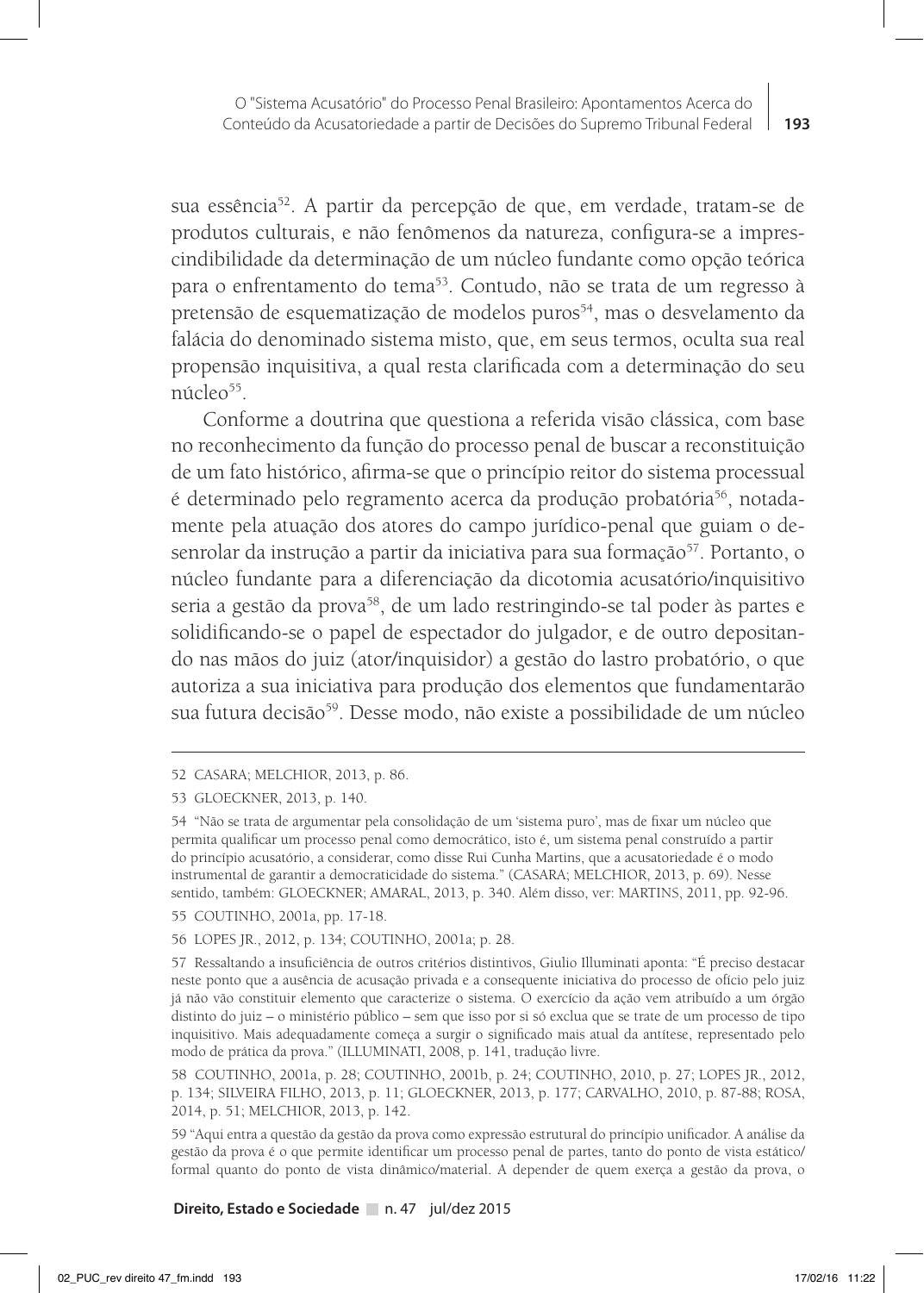fundante misto<sup>60</sup>; há, na verdade, modelos com traços de ambos sistemas, mas que se regem por um determinado princípio reitor, seja acusatório ou inquisitivo, conforme o critério da gestão da prova<sup>61</sup>. Tal hipotético sistema misto seria caracterizado pela existência de duas fases, uma investigatória preliminar inquisitiva e outra processual acusatória, em regra denominada juízo oral<sup>62</sup>. Entretanto, é exatamente aí que reside o ponto ensejador de diversas críticas, ao passo que a primeira etapa determinaria todo o desenvolvimento do processo, ou seja, configura-se um "simulacro de processo acusatório"63, um "monstro de duas cabeças" em que a segunda etapa se torna "mera repetição ou encenação da primeira fase"64.

Por certo, a questão de maior controvérsia no debate doutrinário brasileiro acerca dos sistemas processuais penais é a possibilidade de iniciativa probatória do julgador e sua relação com a configuração do sistema acusatório. Conforme o posicionamento aqui intitulado clássico, os poderes instrutórios conferidos ao juiz não se relacionam com a essência do modelo processual<sup>65</sup>, mas com o caráter público e com a função social do processo<sup>66</sup>. Justificada por uma pretensa busca pela verdade que permitiria uma

princípio unificador será inquisitivo (gestão das provas nas mãos do juiz) ou acusatório (gestão das provas nas mãos das partes)." (CASARA; MELCHIOR, 2013, p. 69). Também nesse sentido: LOPES JR., 2012, pp. 134-136; COUTINHO, 2001a, pp. 28-29. Sobre as perspectivas estática e dinâmica, ver: PRADO, 2006, pp. 102-153.

<sup>60 &</sup>quot;A ausência de um princípio unificador que seja capaz de reger os componentes do sistema permite concluir que o chamado sistema misto é uma falácia do ponto de vista de uma teoria dos sistemas." (CASARA; MELCHIOR, 2013, p. 84). Assim, também: GLOECKNER, 2013, p. 142; THUMS, 2006, p. 213.

<sup>61 &</sup>quot;O dito sistema misto, reformado ou napoleônico é a conjunção dos outros dois, mas não tem um princípio unificador próprio, sendo certo que ou é essencialmente inquisitório (como o nosso), com algo (características secundárias) proveniente do sistema acusatório, ou é essencialmente acusatório, com alguns elementos característicos (novamente secundários) recolhidos do sistema inquisitório." (COUTINHO, 2001b, pp. 17-18). Nesse sentido, ver: GLOECKNER, 2013, pp. 176-177.

<sup>62</sup> FERRAJOLI, 2014, p. 521.

<sup>63</sup> ILLUMINATI, 2008, p. 145.

<sup>64</sup> FERRAJOLI, 2014, pp. 521-522. Nesse sentido, também: BOVINO, 1998, p. 06.

<sup>65 &</sup>quot;(...) havendo separação de funções, sendo a acusação conferida a uma pessoa distinta do julgador, que terá a missão exclusiva de julgar, sendo-lhe vedado exercer conjuntamente a acusação, ter ou não este juiz poderes instrutórios é algo que não diz respeito com a essência do sistema." (BADARÓ, 2003, pp. 112-113). Assim também em: BADARÓ, 2008, pp. 38-39. Conforme Marcos Zilli: "(...) não haveria qualquer incompatibilidade no estabelecimento de poderes instrutórios ao juiz em uma forma processual penal que se adequasse ao padrão acusatório, desde que as atividades de acusar e julgar permanecessem em mãos distintas. Em suma: o enfrentamento da questão não passaria pela análise detida das características inerentes ao sistema acusatório." (ZILLI, 2003, p. 26).

<sup>66</sup> GRINOVER, 2000, pp. 79-80.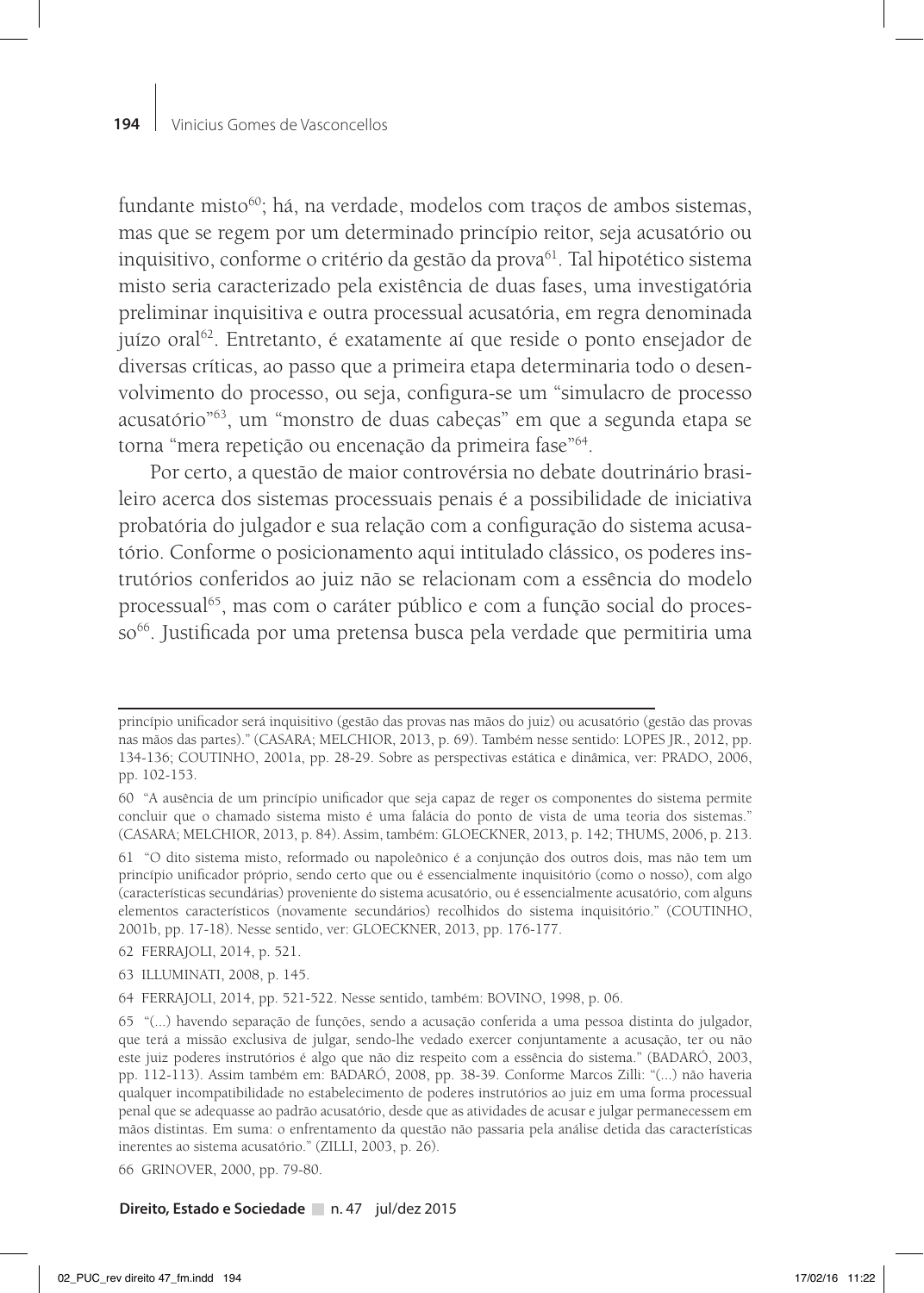postura ativa do julgador<sup>67</sup>, tal autorização não violaria a imparcialidade decisória<sup>68</sup>, sendo limitada a casos subsidiários<sup>69</sup>. Entretanto, pensa-se que esses argumentos são problematizáveis<sup>70</sup>: por um lado, o caráter público do processo penal não legitima a atuação instrutória do juiz, ao passo que tal justificativa era adequada em um modelo em que a acusação fosse de iniciativa privada, mas não com um órgão oficial (Ministério Público) encarregado de realizar a persecução penal e legitimado a resguardar os interesses públicos<sup>71</sup>, além de que, conforme Alberto Bovino, tal caráter não afasta o interesse acusatório na iniciativa probatória persecutória<sup>72</sup>. Além disso, a pretensa busca pela verdade autorizadora da ação ativa para fundamentação da decisão penal é criticada e restringida em um processo penal democrático, não tendo o condão de corroborar essa usurpação da atividade pelo julgador<sup>73</sup>.

71 THUMS, 2006, p. 252.

<sup>67 &</sup>quot;(...) independentemente de provocação das partes, movido pela necessidade de descobrir a verdade, o juiz pode determinar, no curso da instrução, ou antes de proferir a sentença, portanto, durante o andamento da ação penal, a realização de diligências para dirimir dúvida sobre ponto relevante." (BARROS, 2013, p. 164).

<sup>68</sup> GRINOVER, 2000, p. 81; BADARÓ, 2003, p. 119; ARMENTA DEU, 2012, p. 50; ZILLI, 2003, pp. 143-145.

<sup>69 &</sup>quot;Partindo da distinção entre fontes de provas e meios de prova, percebe-se, facilmente, que perigo para a imparcialidade está no juiz que é um pesquisador, um 'buscador' de fontes de provas. Já o juiz que, diante da notícia de uma fonte de prova, como a informação de que uma certa pessoa presenciou os fatos, determina a produção do meio de prova necessário – o testemunho – para incorporar ao processo as informações contidas na fonte de prova, não está comprometido com uma hipótese prévia, não colocando em risco a sua posição de imparcialidade." (BADARÓ, 2003, pp. 119-120). Sustentando a legitimação do poder instrutório do julgador em uma suposta limitação pelas regras do devido processo penal: ZILLI, 2003, pp. 133-134.

<sup>70 &</sup>quot;Pela análise que se propõem os defensores de um sistema acusatório (ou inquisitório) reformado, não é difícil perceber que as degenerações permitidas pela amplitude de tais poderes instrutórios têm o mesmo efeito de sedante psíquico da posição assumida pelo inquisidor nos sistemas inquisitivos maximizados." (GLOECKNER, 2013, p. 182).

<sup>72 &</sup>quot;As faculdades inquisitivas reconhecidas aos juízes costumam ser justificadas apelando à existência de interesse público na persecução dos fatos puníveis – e à sua consequência natural, o princípio da legalidade processual –. Entretanto, o caráter público desse interesse não exclui, nem pode excluir, o caráter interessado da persecução penal. O interesse persecutório, por outro lado, se opõe ao interesse do imputado em resistir a persecução, ou seja, em defender-se da imputação formulada contra ele." (BOVINO, 2005, p. 47, tradução livre).

<sup>73 &</sup>quot;No sistema inquisitório, nasce a (inalcançável e mitológica) verdade real, em que o imputado nada mais é do que um mero objeto de investigação 'detentor da verdade de um crime', e, portanto, submetido a um inquisidor que está autorizado a extraí-la a qualquer custo. Recordemos que a intolerância vai fundar a inquisição. A verdade absoluta é sempre intolerante, sob pena de perder seu caráter 'absoluto'." (LOPES JR., 2012, p. 136). Sobre isso, ver: KHALED JR., 2013; MOREIRA, 2005, pp. 66-67.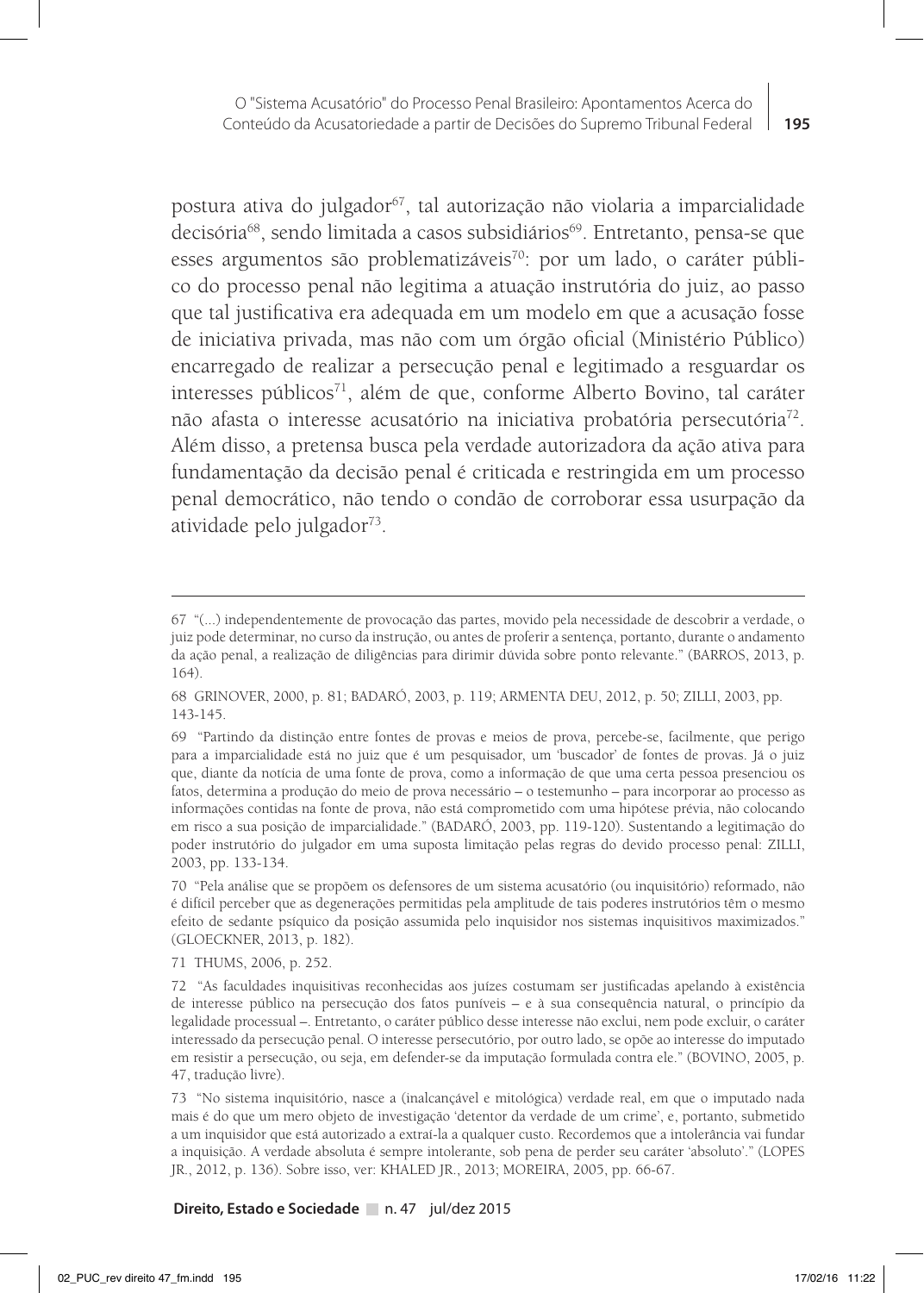Outro motivo para a referida permissão ao juiz é uma suposta tentativa de equilíbrio entre as partes, visando à igualdade de armas<sup>74</sup>, o que, em regra, une-se à crença de que a prova produzida pode beneficiar o acusado, pois não se saberia o seu resultado no momento da proposição<sup>75</sup>. Por certo, não se pode concordar com esses argumentos: na dúvida, deveria vigorar o *in dubio pro reo*76, o que atesta o caráter inevitavelmente prejudicial ao acusado da iniciativa judicial, de modo que o desejo de agir do juiz resta contaminado<sup>77</sup>. Nesse sentido, também não se pode limitar a busca probatória pelo julgador a elementos que somente favoreçam o acusado<sup>78</sup>, pois, conforme Ricardo Gloeckner, aqui também deveria ter se colocado anteriormente a absolvição do acusado em razão da dúvida, ou seja, tal argumento ingenuamente legitima a opção autoritária<sup>79</sup>. Embora não se possa negar a tendência normativa internacional em favor da autorização da postura ativa do julgador<sup>80</sup> e, até certo ponto, uma preferência contemporânea nesse sentido<sup>81</sup>, conclui-se pela imprescindibilidade do afastamento do juiz da disputa entre as partes, o que proíbe sua iniciativa probatória, ainda que subsidiária, visto que tal autorização, mesmo que limitada, abre brechas para potencialidades autoritárias e violações à imparcialidade da decisão<sup>82</sup>. Ou seja, embora aqui tenha-se como cristalina a incompatibilidade da produção de provas pelo julgador em um processo penal democrático, àqueles que restam em dúvida em relação à potencialidade violadora de tal autori-

79 GLOECKNER, 2013, p. 175.

<sup>74</sup> GRINOVER, 2000, p. 81.

<sup>75</sup> BADARÓ, 2003, p. 120; GRINOVER, 2000, p. 81; ZILLI, 2003, p. 151.

<sup>76</sup> MARINHO MARQUES, 2009, p. 149.

<sup>77 &</sup>quot;Ora, não importa se o juiz sabe (tem a consciência) de que parte processual a sua atuação ativa irá beneficiar ou o que resultará de sua iniciativa (objeto extraído); o importante é o que antecede este momento, o que precede e prescinde ao seu discurso, qual seja o desejo que move o ato de se comportar ativamente. Isto é particularmente problemático na contemporaneidade, a teor do que esta investigação tem demonstrado quanto à postura tendencialmente persecutória de alguns julgadores, desdobramento da *persona* de secretario de segurança pública incorporada." (CASARA; MELCHIOR, 2013, p. 75, nota 40). Sobre tal crítica, ver também: MELCHIOR, 2013, p. 162, notas 552 e 553.

<sup>78</sup> Essa é a proposta de Rômulo Andrade, aceitar excepcionalmente a iniciativa judicial probatório quando provar a inocência do acusado (MOREIRA, 2005, p. 68).

<sup>80</sup> ILLUMINATI, 2008, p. 157.

<sup>81</sup> Sobre os motivos de tal preferência, ver: GLOECKNER, 2013, pp. 187-190.

<sup>82</sup> THUMS, 2006, p. 240. Aqui impõe-se comparação com o período em que o processo romano ordinário era acusatório, mas admitindo-se certas exceções em que o juiz poderia iniciá-lo de ofício. Conforme Giulio Illuminati, progressivamente tais poderes foram sendo ampliados em razão de tal espaço de abertura. (ILLUMINATI, 2008, p. 140)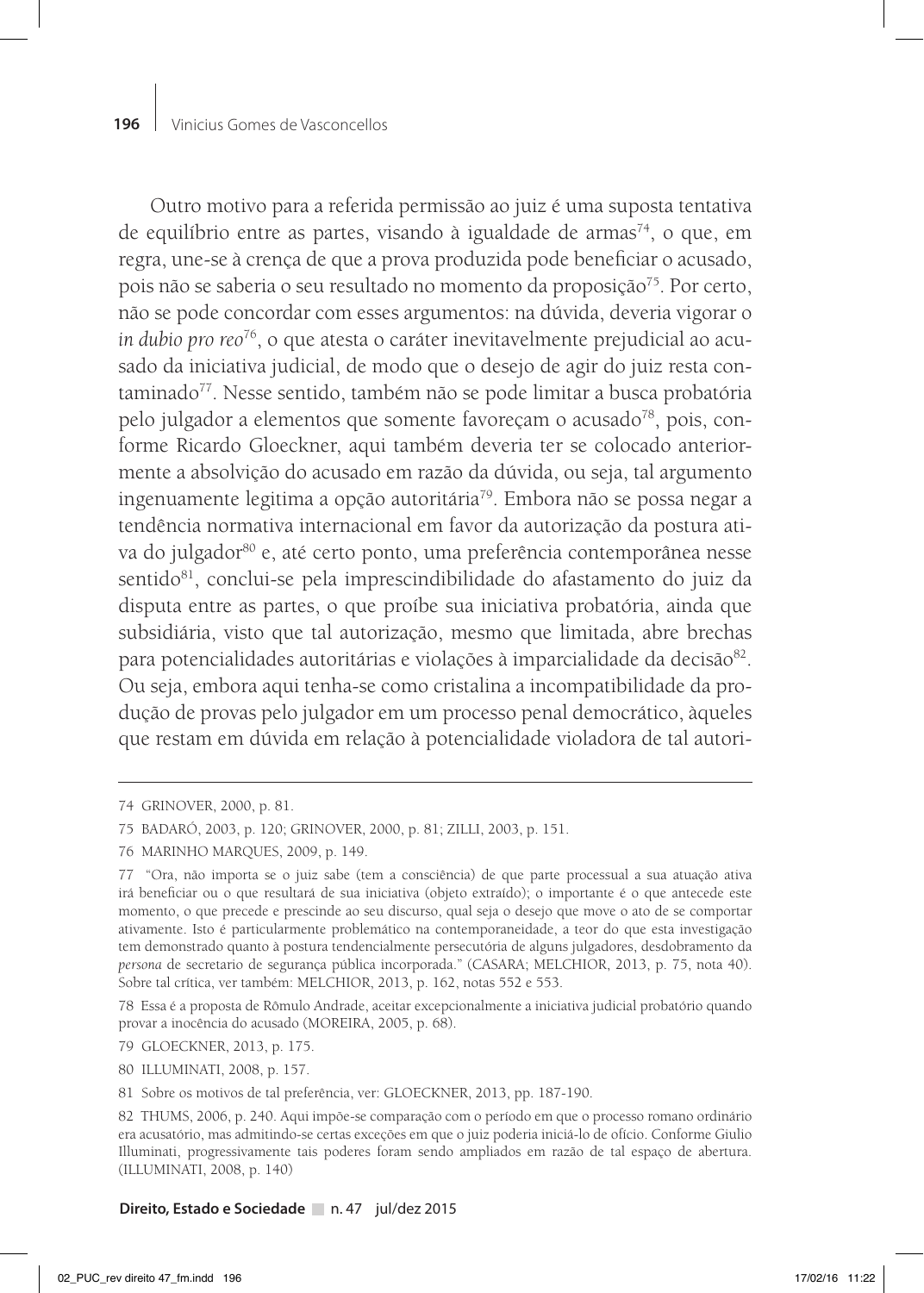zação, dever-se-ia impor a seguinte conclusão: na dúvida, tanto em relação a um caso concreto, quanto em face a uma construção doutrinária, deve-se escolher a opção que limite o poder estatal.

Ainda nessa discussão, há quem, embora critique tal poder instrutório ao julgador, preveja exceção ao autorizar que ele realize perguntas durante um interrogatório ou um depoimento de testemunha<sup>83</sup>. Essa possibilidade é aceita inclusive em ordenamentos jurídicos vistos como acusatórios (ou ao menos com essa pretensão), como os Estados Unidos e Itália, que apresentam previsão que possibilita a atividade do juiz no questionamento<sup>84</sup>, além de que assim também dispõe o projeto de novo Código de Processo Penal (PLS 156/2009)<sup>85</sup>. Tal cenário é ainda mais proeminente para o fortalecimento do julgador na Alemanha, em que todo o poder instrutório nele se concentra, restando às partes a possibilidade de intervenções supletivas<sup>86</sup>.

Para averiguar as consequências desse panorama, Bernd Schünemann desenvolveu pesquisa empírica com juízes e promotores, almejando determinar os benefícios ou prejuízos da postura ativa do julgador, na qual se concluiu que a possibilidade de questionamento às testemunhas aprimora o julgamento ao aumentar a atenção dispensada pelo juiz à produção da prova87. Pensa-se, entretanto, que tal afirmação desfoca o cerne do problema, que, nesse caso, é a desatenção do julgador, o que deve ser resolvido por meio da mudança de postura dos atores do campo jurídico-penal. Ou seja, a possibilidade de questionamento não tem relação direta com a atenção dispensada pelo juiz, mas indireta, ao passo que acarreta, na verdade, sua intromissão na disputa das partes pelo convencimento na decisão. Além disso, pode-se dizer que a gestão das provas pelas partes é decorrência do modelo acusatório, pois nesse o juiz não tem contato com elementos investigatórios em momento anterior à produção probatória no juízo oral<sup>88</sup>. Assim, o julgador não tem conhecimento dos fatos em discussão para ser capaz de guiar um interrogatório ou um depoimento de testemunha, por

<sup>83</sup> MARINHO MARQUES, 2009, p. 151; ILLUMINATI, 2008, p. 157.

<sup>84</sup> PIZZI; MONTAGNA, 2004, pp. 447-448.

<sup>85</sup> MARINHO MARQUES, 2009, p. 151.

<sup>86</sup> SCHÜNEMANN, 2013, p. 225.

<sup>87</sup> SCHÜNEMANN, 2013, p. 212.

<sup>88</sup> DAMAŠKA, 1997, pp. 850-851.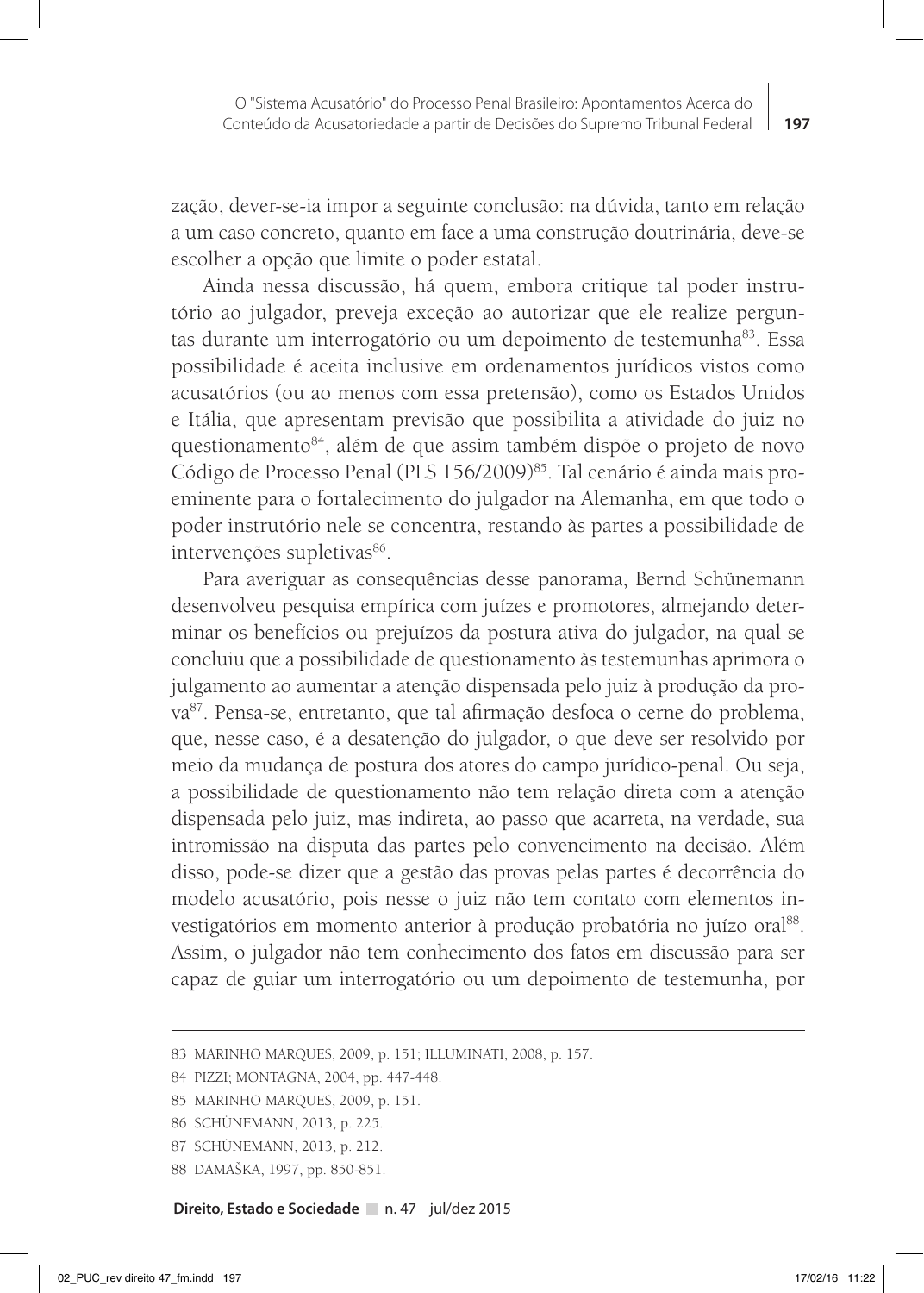exemplo, pois quem tem o contato com o caso e com suas possíveis teses são as partes, que devem ficar encarregadas da produção de provas<sup>89</sup>.

Ademais, outro argumento em favor da possibilidade de iniciativa probatória pelo julgador relaciona-se com o princípio da obrigatoriedade da ação penal pública, apontado majoritariamente pela doutrina brasileira como reitor do sistema pátrio<sup>90</sup>. Conforme descrito por Geraldo Prado, há quem sustente que, para assegurar a efetividade do referido preceito – o qual, em breves termos, impõe dever ao acusador público de propor a denúncia sempre que tiver informações suficientes do cometimento de um crime – deve-se possibilitar a atitude ativa do juiz, para suprir eventual deficiência na instrução do processo, já que não há como obrigar o representante do Ministério Público a produzir as provas necessárias<sup>91</sup>. Contudo, pensa-se que tal pretensa relação não se justifica, visto que, além dos possíveis questionamentos ao princípio da obrigatoriedade da ação $92$ , a estruturação democrática da instituição do Ministério Público, cujos representantes devem pautar suas posturas em respeito à legalidade e ao interesse público, afasta qualquer ilusória pretensão de que eventual falha possa ser suprida pelo magistrado, já que tal controle deveria ser interno no âmbito do próprio órgão ministerial<sup>93</sup>. Além disso, os riscos à imparcialidade do julgador trazidos pela autorização de sua atuação probatória no processo não justificam a ilusória busca pela concretização da obrigatoriedade<sup>94</sup>.

<sup>89</sup> Conforme pesquisa empírica desenvolvida acerca da eficácia dos sistemas inquisitivo e acusatório para a produção do lastro probatório que possibilite uma decisão adequada, concluiu-se que, em um cenário onde ambas partes têm acesso à informação (descrição que parece ser caracterizada com o inquérito policial brasileiro documentado), o processo de partes se mostrou apto (e até melhor que o inquisitorial) para o fornecimento de provas ao julgador (BLOCK; PARKER; VYBORNA; DUSEK, 2000, pp. 172-189).

<sup>90</sup> JARDIM, 1998, pp. 92-99.

<sup>91 &</sup>quot;O sistema do Código de Processo Penal pretende fechar as possibilidades de manipulação da obrigatoriedade da ação penal pública ao interditar ao Ministério Público a faculdade de desistir da ação penal proposta. O fechamento, porém, não seria eficaz se também não se pudesse contemplar a «obrigatoriedade» da produção da prova. Com efeito, em um regime jurídico de obrigatoriedade da ação penal pública, por consideração de uma «razão de estado», como será visto, o sistema do Código necessitou atribuir poderes de instrução ao juiz para compensar eventuais déficits na atuação probatória do Ministério Público." (PRADO, 2014, p. 22).

<sup>92</sup> Em crítica ao princípio da obrigatoriedade, ver por exemplo: BINDER, 2005, pp. 205-217.

<sup>93</sup> Sobre a consolidação da instituição do Ministério Público no processo penal democrático, ver: JARDIM; AMORIM, 2013, p. 48; CARVALHO, 2009, p. 173.

<sup>94</sup> Diversos são os autores que apontam o caráter ilusório da crença no princípio da obrigatoriedade diante da complexidade das cifras ocultas e dos mecanismos de seleção na justiça criminal. Ver, exemplificativamente: BOVINO, 2005, pp. 19-20.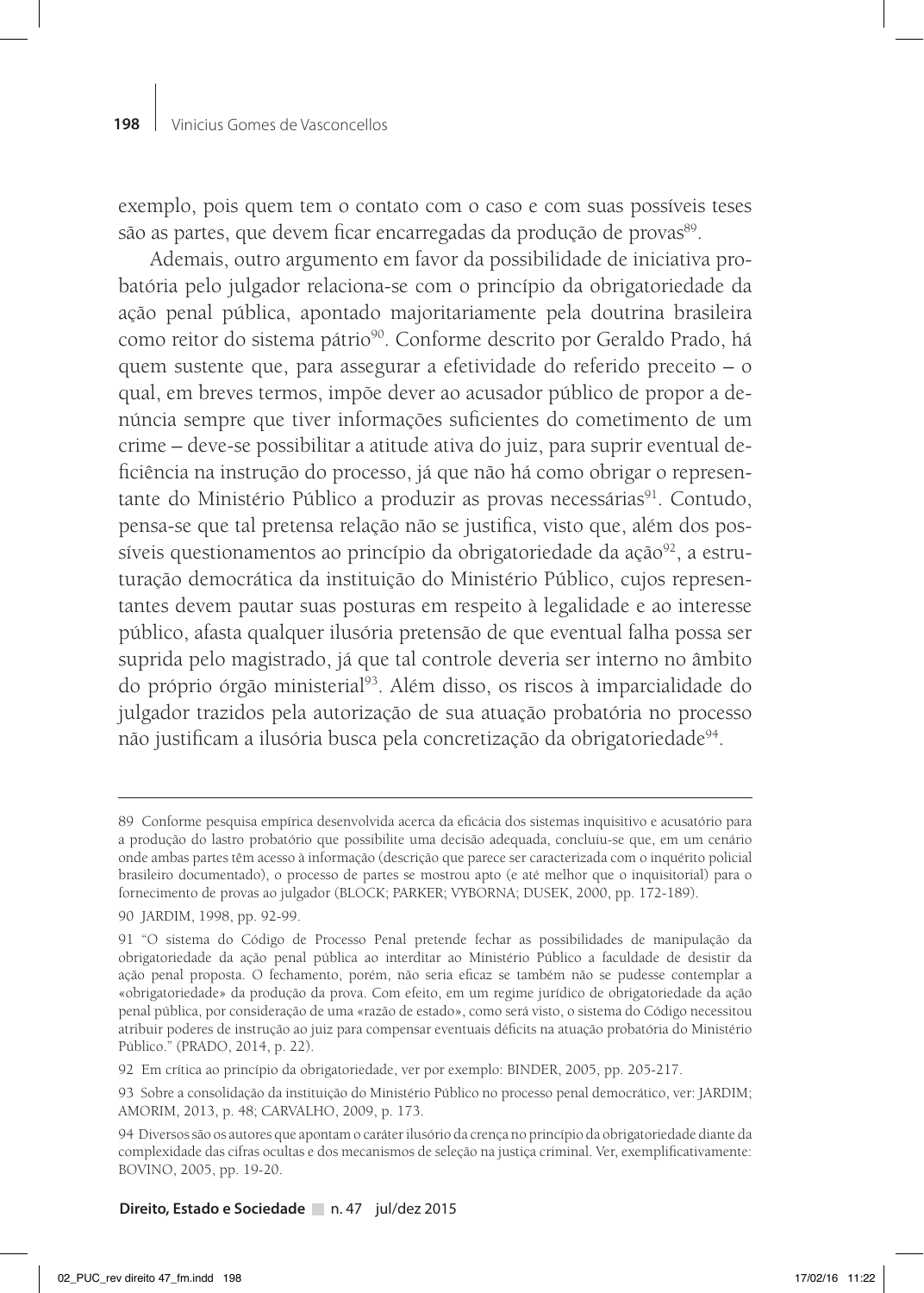#### 4. Considerações Finais

A partir da análise empreendida acerca dos posicionamentos recentes do Supremo Tribunal Federal conclui-se que, na visão do julgador máximo brasileiro, os contornos do modelo acusatório estão intimamente relacionados com a efetivação do contraditório e da ampla defesa. Além disso, pode-se apontar que, nos termos expostos nas decisões referidas, o núcleo da acusatoriedade diz respeito à separação das funções de acusar, julgar e defender a atores diferentes do campo jurídico-penal<sup>95</sup>. Contudo, percebe--se tendência restritiva a tal diretriz, limitando sua plena incidência somente à fase pré-processual da persecução penal, de investigação preliminar, em que se afirma cristalinamente a posição passiva do julgador na função de garante de direitos fundamentais. Assim, enfraquecendo a separação das funções de acusar e julgar, aceitou-se, inclusive, a iniciativa instrutória do julgador, em casos subsidiários, arrolando testemunhas de ofício e realizando questionamentos durante oitivas.

Desse modo, pode-se afirmar que tais julgados se pautaram pela busca de conformidade constitucional, consolidando o mandamento da implementação de um processo penal acusatório, em que o Ministério Público é o órgão oficial encarregado da acusação pública, dentro das regras do devido processo legal. Contudo, a relativização à separação das funções, que autoriza a atuação do julgador na formação do lastro probatório que irá embasar sua própria decisão posterior, deve ser questionada a partir dos apontamentos críticos desenvolvidos no segundo tópico do estudo.

Portanto, pensa-se que a concretização da acusatoriedade, base de um processo penal democrático constitucionalmente e convencionalmente orientado, carece da elucidação do núcleo fundante que determina a dicotomia acusatório/inquisitivo<sup>96</sup>. Ou seja, a efetiva separação das funções de acusar e julgar, a qual é pressuposto para a imparcialidade do julgador<sup>97</sup>,

<sup>95</sup> Nesse sentido: "Em suma, o núcleo ou essência do modelo acusatório é a separação das funções de acusar, defender e julgar em sujeitos distintos, com partes em igualdade de condições e um juiz imparcial para julgar." (BADARÓ, 2003, p. 112).

<sup>96</sup> Sobre isso, ver: VASCONCELLOS, 2014, pp. 91-165.

<sup>97</sup> Frisa-se que a imparcialidade é essencial para que a tese defensiva seja considerada, pois em uma situação de aderência anterior do julgador à acusação não há qualquer possibilidade de defesa efetiva. Conforme Antonio Melchior, a imparcialidade é "condição epistemológica estratégica à tomada de decisões num processo penal democrático (MELCHIOR, 2013, p. 165). Sobre imparcialidade do julgador e seus contornos contemporâneos ver: MAYA, 2011; GIACOMOLLI, 2014, pp. 231-256.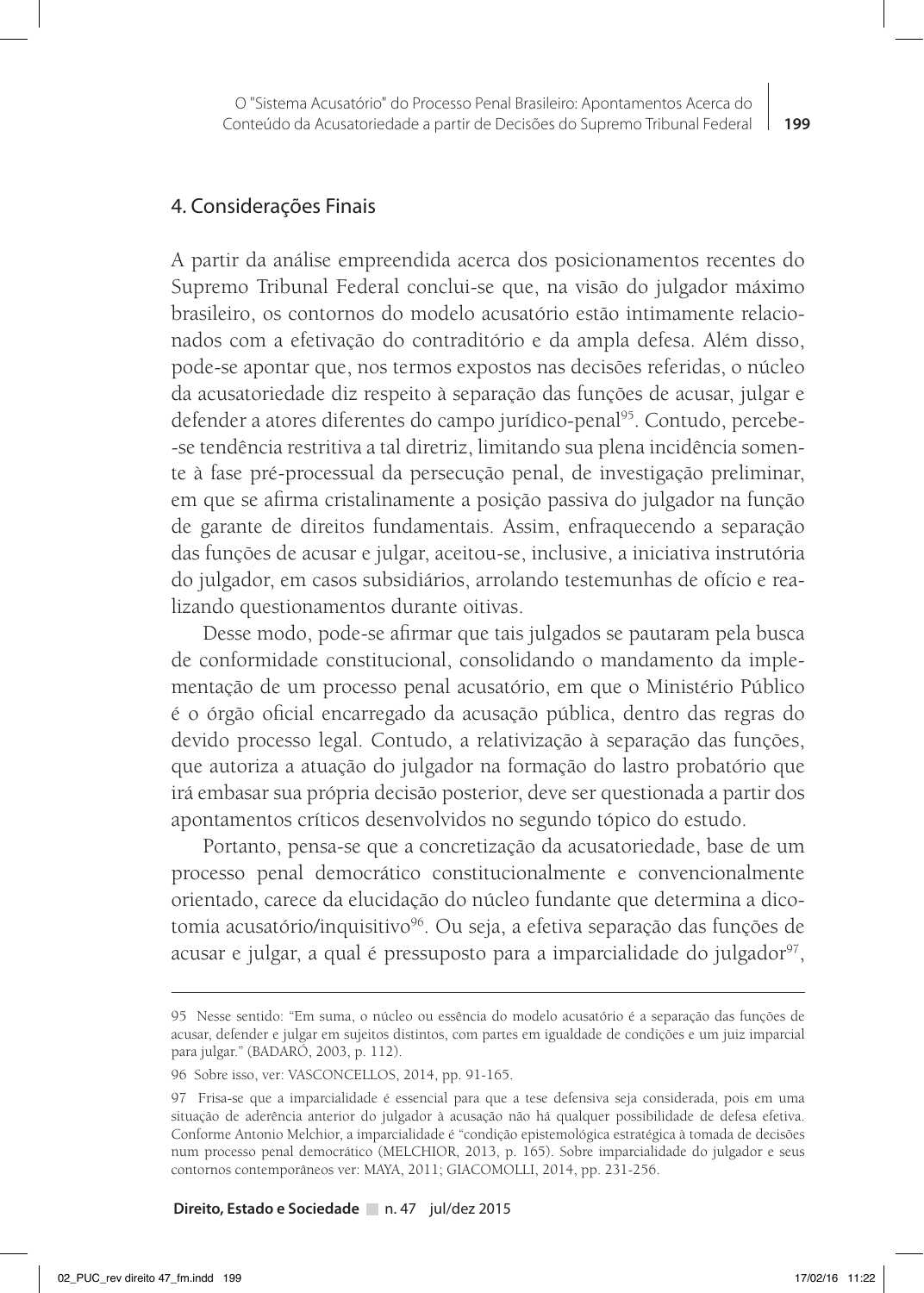depende de sua realização material, além da previsão normativa/formal, o que impõe a caracterização de um julgador garante das regras do devido processo em respeito aos direitos fundamentais, afastado da arena de disputa entre as partes no jogo processual.

# Referências Bibliográficas

- ARMENTA DEU, Teresa. *Sistemas procesales penales.* La justicia penal em Europa y América. Madrid: Marcial Pons, 2012.
- BACHMAIER WINTER, Lorena. Acusatorio versus inquisitivo, Reflexiones acerca del proceso penal. *In:* BECHMAIER WINTER, Lorena (coord.). *Proceso penal y sistemas acusatorios.* Madrid: Marcial Pons, 2008.
- BADARÓ, Gustavo Henrique. *Ônus da prova no processo penal.* São Paulo: RT, 2003.
- \_\_\_\_\_\_\_\_\_\_. *Direito Processual Penal.* Tomo I. Rio de Janeiro: Elsevier, 2008. \_\_\_\_\_\_\_\_\_\_. *Correlação entre acusação e sentença.* 3a edição. São Paulo: RT, 2013.
- BARROS, Marco Antonio de. *A busca da verdade no processo penal*. 4ª edição. São Paulo: RT, 2013.
- BINDER, Alberto M.. Legalidad y oportunidad. *In*: BAIGÚN, David et al.. *Estudios sobre justicia penal*: homenaje al Profesor Julio B. J. Maier. Buenos Aires: Del Puerto, 2005. pp. 205-217.
- BLOCK, Michael K.; PARKER, Jeffery S.; VYBORNA, Olga; DUSEK, Libor. An experimental comparison of adversarial versus inquisitorial procedural regimes. *In: American Law and Economics Review,* v. 2, n. 1, pp. 170-194, 2000.
- BOFF, Leonardo. Inquisição: um espírito que continua a existir (prefácio). *In:* EYMERICH, Nicolau. *Manual dos Inquisidores.* Brasília: Fundação Universidade de Brasília, 1993.
- BORGES, Clara Maria Roman. Um olhar para além dos sistemas processuais penais. *In: Revista Brasileira de Ciências Criminais,* São Paulo, n. 104, pp. 147-171, ano 21, set.-out./2013.
- BOVINO, Alberto. *Problemas del derecho procesal penal contemporáneo*. Buenos Aires: Del Puerto, 1998.

\_\_\_\_\_\_\_\_\_\_. *Principios politicos del procedimiento penal.* Buenos Aires: Del Puerto, 2005.

**Direito, Estado e Sociedade** n.467 jan/jun 2015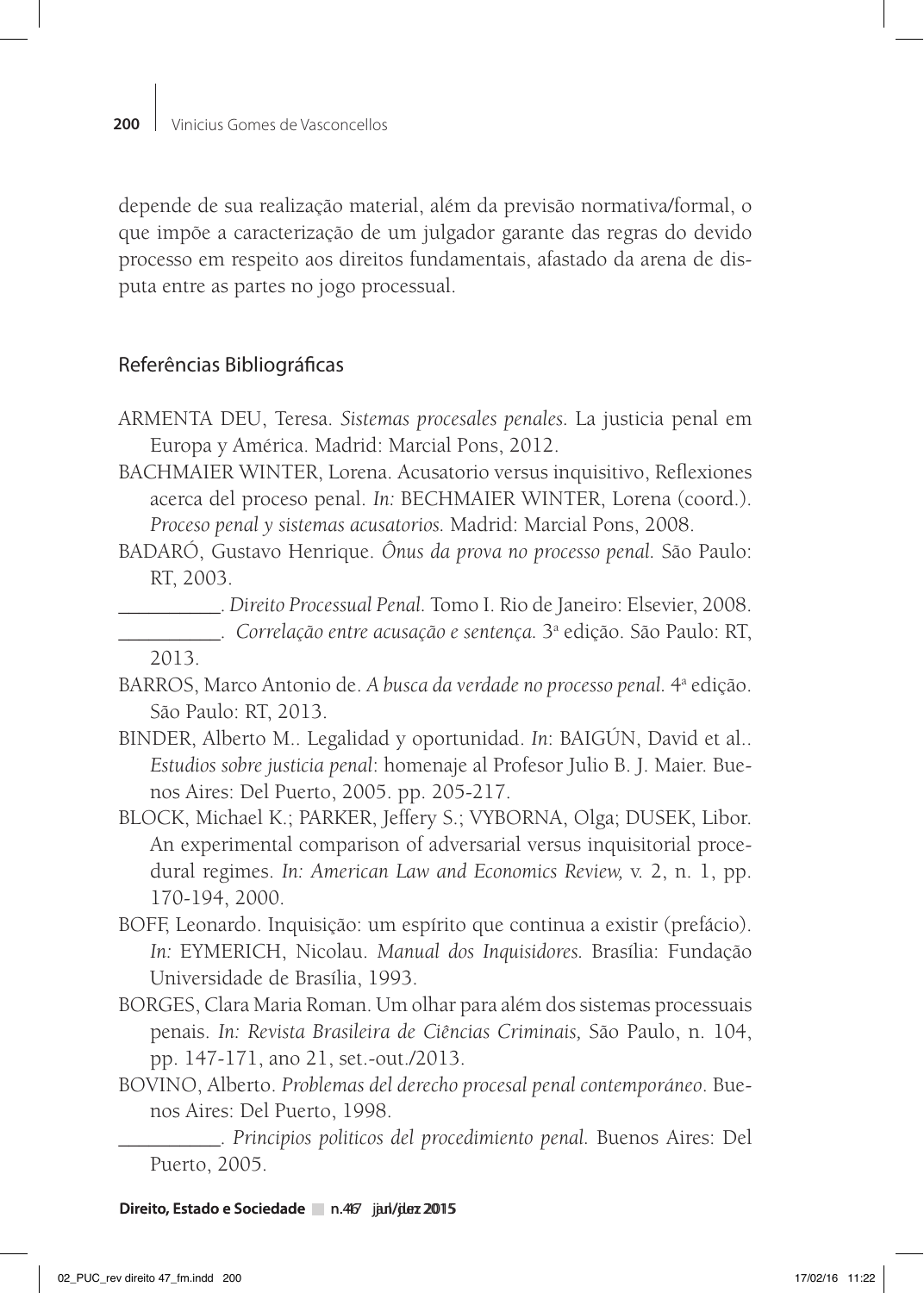- CARVALHO, Luís Gustavo G. C.. *Processo Penal e Constituição.* Princípios Constitucionais do Processo Penal. 5ª edição. Rio de Janeiro: Lumen Juris, 2009.
- CARVALHO, Salo. *Antimanual de criminologia.* 3a edição. Rio de Janeiro: Lumen Juris, 2010.
- CASARA, Rubens R. R.; MELCHIOR, Antonio Pedro. *Teoria do Processo Penal Brasileiro.* Dogmática e Crítica: conceitos fundamentais. Vol. 1. Rio de Janeiro: Lumen Juris, 2013.
- CORDERO, Franco. *Procedimiento Penal*. Vol. 1. Santa Fe de Bogotá: Temis, 2000.
- COUTINHO, Jacinto Miranda. Introdução aos princípios gerais do direito processual penal brasileiro. *In: Revista de Estudos Criminais*, São Paulo, n. 01, p. 26-51, 2001a.
	- \_\_\_\_\_\_\_\_\_\_. O papel do novo juiz no processo penal. *In:* COUTINHO, Jacinto Miranda (coord.). *Crítica à Teoria Geral do Direito Processual Penal.*  Rio de Janeiro: Renovar, 2001b.

\_\_\_\_\_\_\_\_\_\_. *Temas de Direito Penal & Processo Penal.* (Por Prefácios Selecionados). Rio de Janeiro: Lumen Juris, 2010.

DAMAŠKA, Mirjan. The death of legal torture. *In: The Yale Law Journal,* vol. 87, pp. 860-884, 1978.

\_\_\_\_\_\_\_\_\_\_. The uncertain fate of evidentiary transplants: anglo-american and continental experiments. *In: The American Journal of Comparative Law,* vol. 45, p. 839-852, 1997.

DIAS, Jorge de Figueiredo. *Direito Processual Penal.* 1a edição. reimp. Coimbra: Coimbra Editora, 2004.

\_\_\_\_\_\_\_\_\_\_. *Acordos sobre a sentença em processo penal.* O "fim" do Estado de Direito ou um novo "princípio"? Porto: Conselho Distrital do Porto, 2011.

- EYMERICH, Nicolau. *Manual dos Inquisidores.* Brasília: Fundação Universidade de Brasília, 1993.
- FAIREN GUILLEN, Victor. La disponibilidad del derecho a la defense en el sistema procesal acusatorio espanol (La conformidad del acusado). *In: Revista de la Facultad de Derecho de México,* n. 77-78, p. 125-164, jan./ jun. 1970.
- FERRAJOLI, Luigi. Direito e Razão. Teoria do Garantismo Penal. 4<sup>ª</sup> edição. São Paulo: RT, 2014.
- GIACOMOLLI, Nereu José. *O Devido Processo Penal.* Abordagem conforme

**Direito, Estado e Sociedade** n.467 jan/juez 2015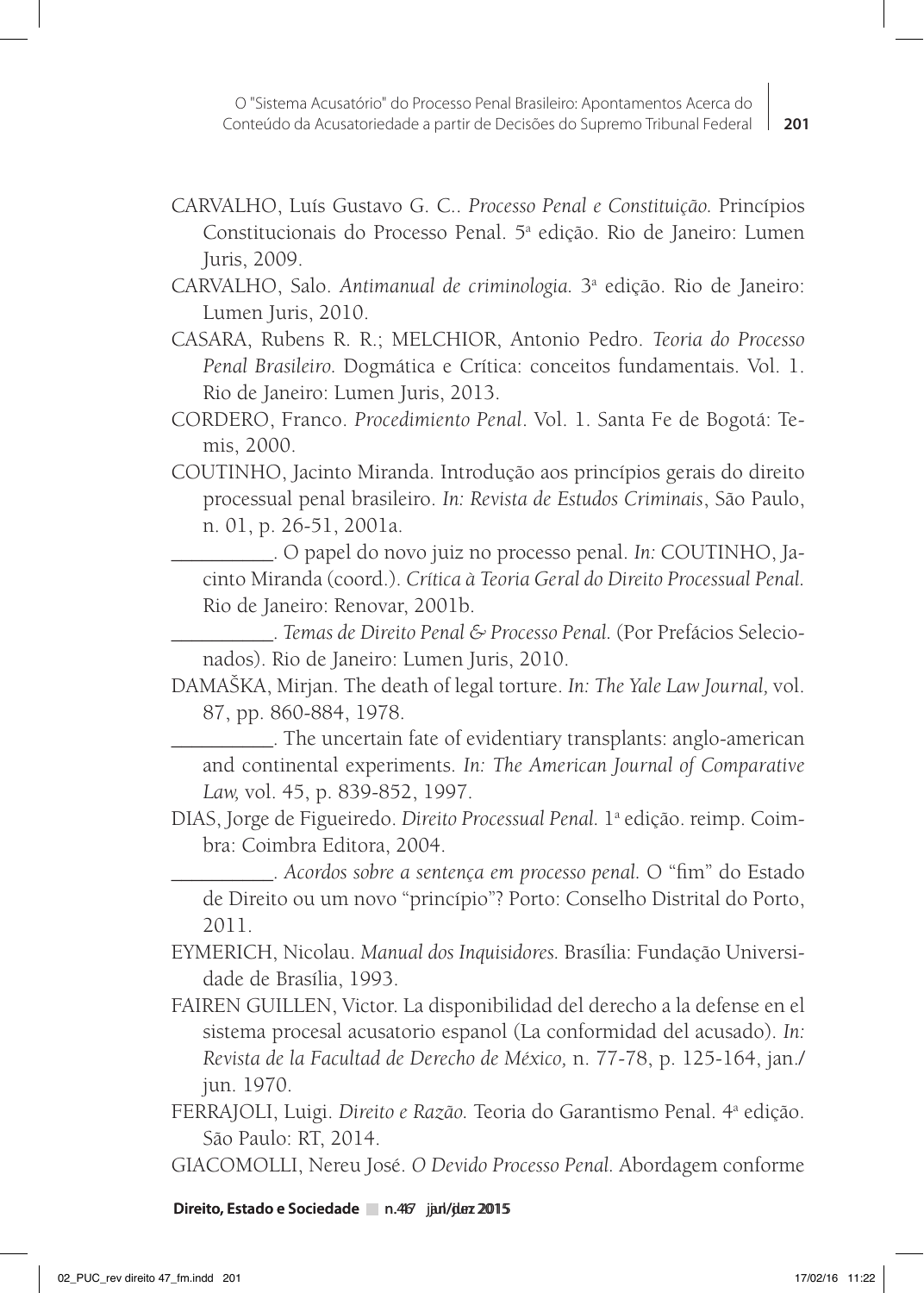a Constituição Federal e o Pacto de São José da Costa Rica. São Paulo: Atlas, 2014.

- GLOECKNER, Ricardo Jacobsen. *Nulidades no Processo Penal*. Introdução principiológica à teoria do ato processual irregular. Salvador: JusPodivm, 2013.
	- \_\_\_\_\_\_\_\_\_\_; AMARAL, Augusto Jobim do. *Criminologia e(m) crítica.* Curitiba: Champagnat, 2013.
- GRINOVER, Ada Pellegrini. *A marcha do processo.* Rio de Janeiro: Forense, 2000.
- ILLUMINATI, Giulio. El sistema acusatorio en Italia. *In:* BECHMAIER WINTER, Lorena (coord.). *Proceso penal y sistemas acusatorios.* Madrid: Marcial Pons, 2008.
- JARDIM, Afrânio Silva. *Ação penal pública:* princípio da obrigatoriedade. 3a ed.. Rio de Janeiro: Forense, 1998.

\_\_\_\_\_\_\_\_\_\_; AMORIM, Pierre Souto. *Direito Processual Penal.* Estudos e pareceres. 12<sup>ª</sup> edição. Rio de Janeiro: Lumen Juris, 2013.

KHALED JR., Salah Hassan. O Sistema Processual Penal Brasileiro: acusatório, misto ou inquisitório? *In: Civitas,* Porto Alegre, v. 10, n. 02, pp. 293-308, mai./ago. 2010.

\_\_\_\_\_\_\_\_\_\_. *A Busca da Verdade no Processo Penal: para além da ambição inquisitorial.* São Paulo: Atlas, 2013

- LANGER, Máximo. La dicotomía acusatorio-inquisitivo y la importación de mecanismos procesales de la tradición jurídica anglosajona. Algunas reflexiones a partir del procedimiento abreviado. *In:* MAIER, Julio B. J.; BOVINO, Alberto (comps.). *El procedimiento abreviado*. Buenos Aires: Del Puerto, 2005.
- LANGBEIN, John. *Torture and Law of Proof.* Chicago: University of Chicago Press, 1977.
- LOPES JR., Aury. Direito Processual Penal. 9<sup>a</sup> edição. São Paulo: Saraiva, 2012.

\_\_\_\_\_\_\_\_\_\_. (Re)pensando os sistemas processuais em democracia: a estafa do tradicional problema inquisitório x acusatório. *In: Boletim Informativo IBRASPP,* São Paulo, ano 03, n. 05, pp. 34-36, 2013/02.

MARINHO MARQUES, Leonardo Augusto. A exclusividade da função acusatória e a limitação da atividade do juiz. *In: Revista de Informação Legislativa,* Brasília, n. 183, p. 141-153, ano 46, jul.-set./2009.

\_\_\_\_\_\_\_\_\_\_. Inquisitório versus acusatório: não vamos superar a duali-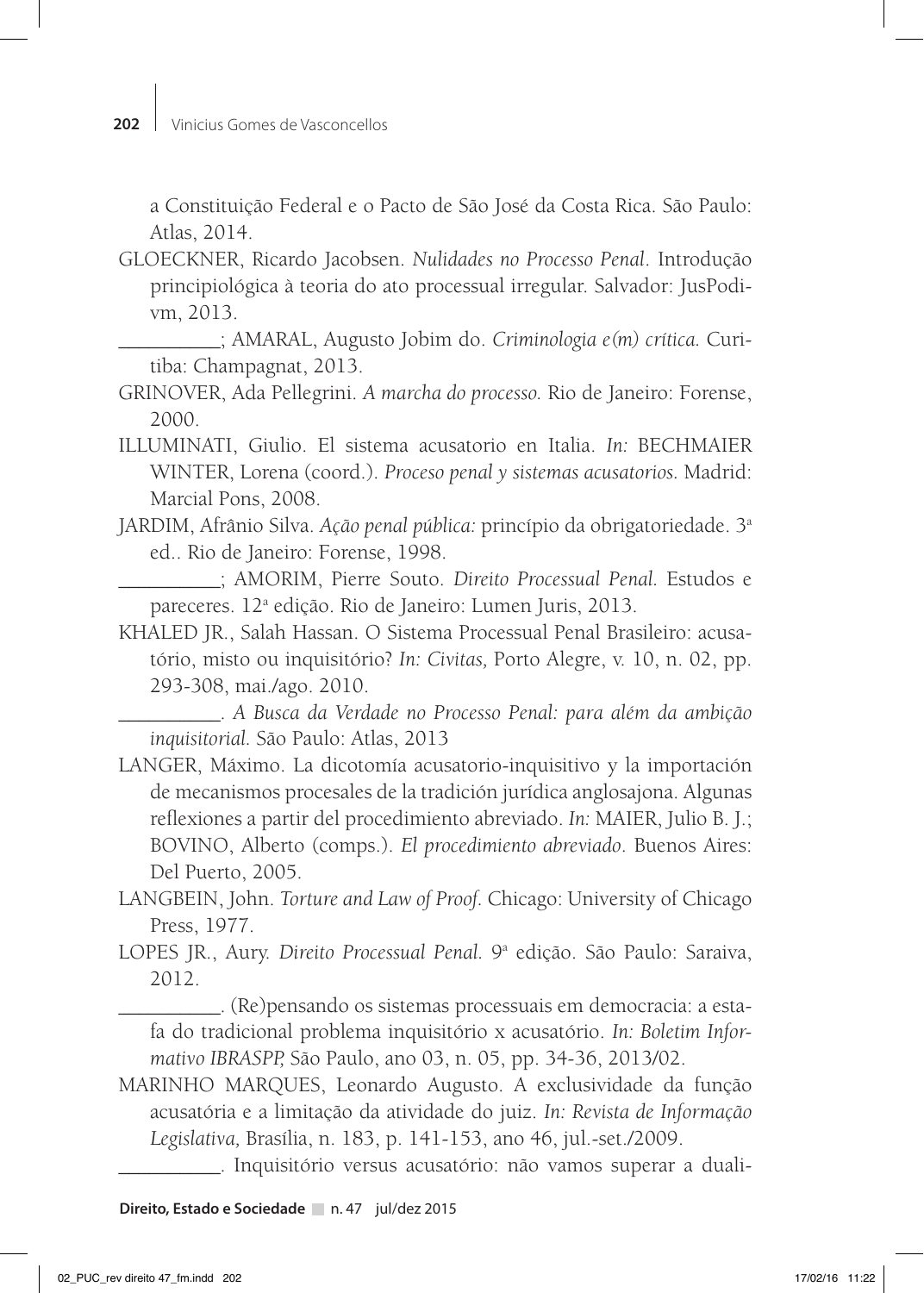dade sem demarcá-la. *In: Boletim IBRASPP*, São Paulo, ano 3, n. 04, p. 15/17, 2013/01.

- MARTINS, Rui Cunha. *O Ponto Cego do Direito.* The brazilian lessons. 2a ed.. Rio de Janeiro: Lumen Juris, 2011.
- MAYA, André Machado. *Imparcialidade e Processo Penal da Prevenção*: da competência ao juiz das garantias. Rio de Janeiro: Lumen Juris, 2011.
- MELCHIOR, Antonio Pedro. *O Juiz e a Prova:* o sinthoma político do processo penal. Curitiba: Juruá, 2013.
- MOREIRA, Rômulo de Andrade. O processo penal como instrumento de democracia. *Revista de Estudos Criminais*, São Paulo, n. 17, pp. 63-76, jan./mar. 2005.
- PACELLI, Eugênio. Curso de Processo Penal. 16<sup>ª</sup> edição. São Paulo: Atlas, 2012.
- PIZZI, William T.; MONTAGNA, Mariangela. The battle to establish an adversarial trial system in Italy. *In: Michigan Journal of International Law,*  vol. 25, pp. 429-466, 2004.
- PRADO, Geraldo. *Sistema Acusatório.* A conformidade constitucional das leis processuais penais. 4ª edição. Rio de Janeiro: Lumen Juris, 2006.

\_\_\_\_\_\_\_\_\_\_. *Prova penal e sistema de controles epistêmicos.* A quebra da cadeia de custódia das provas obtidas por métodos ocultos. São Paulo: Marcial Pons, 2014.

- RANGEL, Paulo. Direito Processual Penal. 15<sup>ª</sup> ed.. Rio de Janeiro: Lumen Juris, 2008.
- ROSA, Alexandre Morais da. *Guia Compacto do Processo Penal conforme a Teoria dos Jogos.* 2a edição. Rio de Janeiro: Lumen Juris, 2014.
- SAAD, Marta; MALAN, Diogo Rudge. Origens históricas dos sistemas acusatório e inquisitivo. *In: Revista dos Tribunais*, v. 842, pp. 413-435, 2005.
- SABADELL, Ana Lucia. *Tormenta juris permissione.* Tortura e Processo Penal na Península Ibérica (séculos XVI – XVIII). Rio de Janeiro: Revan, 2006.

SCHÜNEMANN, Bernd; GRECO, Luís (coord.). *Estudos de direito penal, direito processual penal e filosofia do direito.* São Paulo: Marcial Pons, 2013.

- SILVEIRA FILHO, Sylvio Lourenço. *Introdução ao Direito Processual Penal.*  Rio de Janeiro: Lumen Juris, 2013.
- THUMS, Gilberto. *Sistemas Processuais Penais.* Tempo, tecnologia, dromologia, garantismo. Rio de Janeiro: Lumen Juris, 2006.